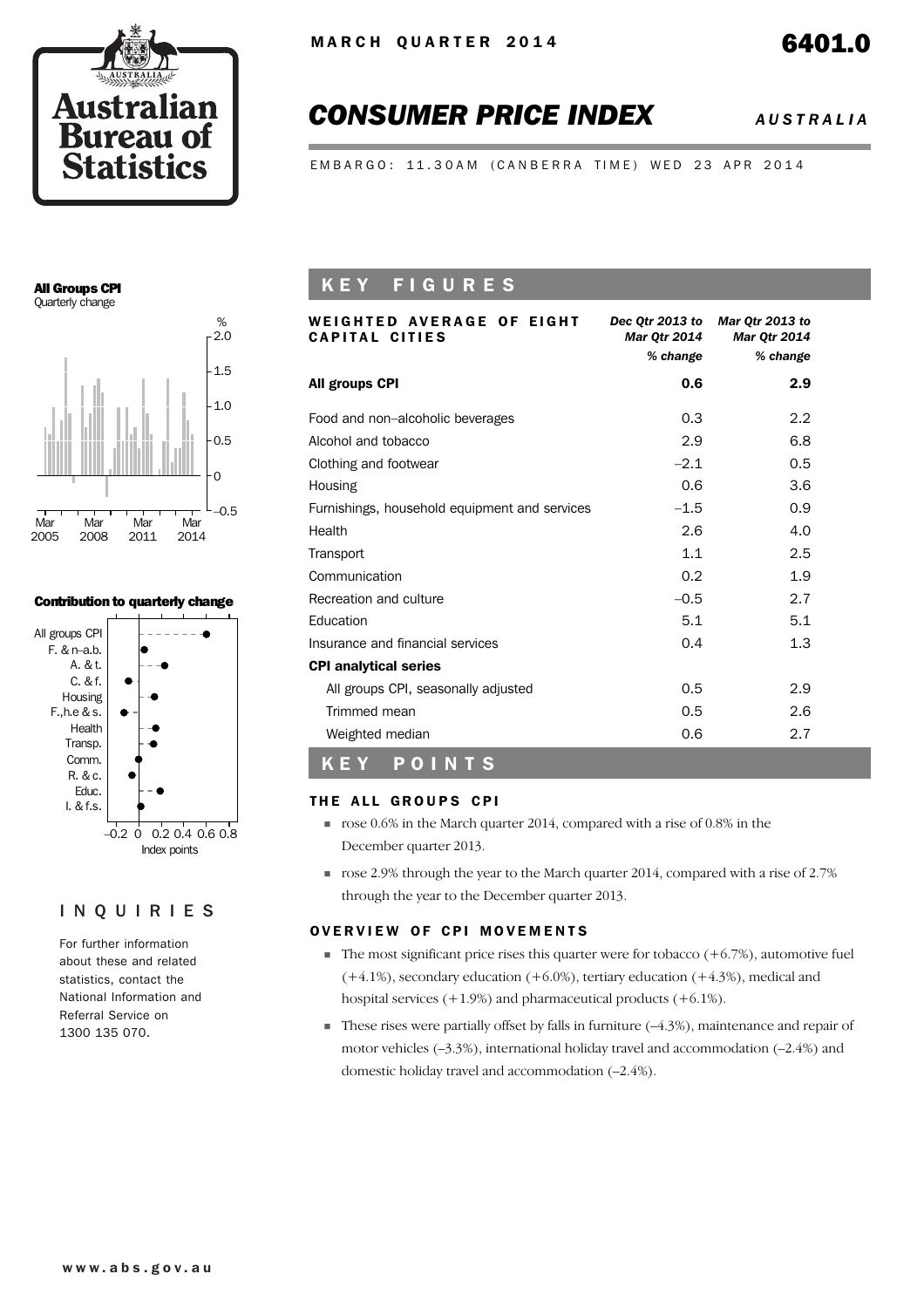# NOTES

| FORTHCOMING ISSUES    | <b>ISSUE</b> (Quarter)                        | <b>RELEASE DATE</b>                                                                                                                                                                                                                                                                                                                                                                                                                                                                                                                                                                                                                         |
|-----------------------|-----------------------------------------------|---------------------------------------------------------------------------------------------------------------------------------------------------------------------------------------------------------------------------------------------------------------------------------------------------------------------------------------------------------------------------------------------------------------------------------------------------------------------------------------------------------------------------------------------------------------------------------------------------------------------------------------------|
|                       | June 2014                                     | 23 July 2014                                                                                                                                                                                                                                                                                                                                                                                                                                                                                                                                                                                                                                |
|                       | September 2014                                | 22 October 2014                                                                                                                                                                                                                                                                                                                                                                                                                                                                                                                                                                                                                             |
|                       | December 2014                                 | 28 January 2015                                                                                                                                                                                                                                                                                                                                                                                                                                                                                                                                                                                                                             |
|                       | March 2015                                    | 22 April 2015                                                                                                                                                                                                                                                                                                                                                                                                                                                                                                                                                                                                                               |
|                       |                                               |                                                                                                                                                                                                                                                                                                                                                                                                                                                                                                                                                                                                                                             |
| CHANGES IN THIS ISSUE | Australia, ABS cat.no. 6401.0.                | For the quarter beginning 1 January 2014, the ABS has replaced field collected prices<br>with prices derived from transactions data for a subset of products within the total CPI<br>sample where analysis has shown transactions data provides a reliable measure of<br>product prices. The price movement in the March quarter 2014 for this subset of<br>products was calculated using historical and current quarter transactions data. A detailed<br>description of the use of transactions data to compile the Australian CPI can be found on<br>the ABS website in the September quarter 2013 issue of <i>Consumer Price Index</i> , |
| ROUNDING              |                                               | Any discrepancies between totals and sums of components in this publication are due to                                                                                                                                                                                                                                                                                                                                                                                                                                                                                                                                                      |
|                       | rounding.                                     |                                                                                                                                                                                                                                                                                                                                                                                                                                                                                                                                                                                                                                             |
|                       |                                               |                                                                                                                                                                                                                                                                                                                                                                                                                                                                                                                                                                                                                                             |
| <b>ABBREVIATIONS</b>  | Australian Bureau of Statistics<br><b>ABS</b> |                                                                                                                                                                                                                                                                                                                                                                                                                                                                                                                                                                                                                                             |
|                       | Consumer Price Index<br><b>CPI</b>            |                                                                                                                                                                                                                                                                                                                                                                                                                                                                                                                                                                                                                                             |
|                       | not elsewhere classified<br>n.e.c.            |                                                                                                                                                                                                                                                                                                                                                                                                                                                                                                                                                                                                                                             |
|                       |                                               |                                                                                                                                                                                                                                                                                                                                                                                                                                                                                                                                                                                                                                             |

Jonathan Palmer Acting Australian Statistician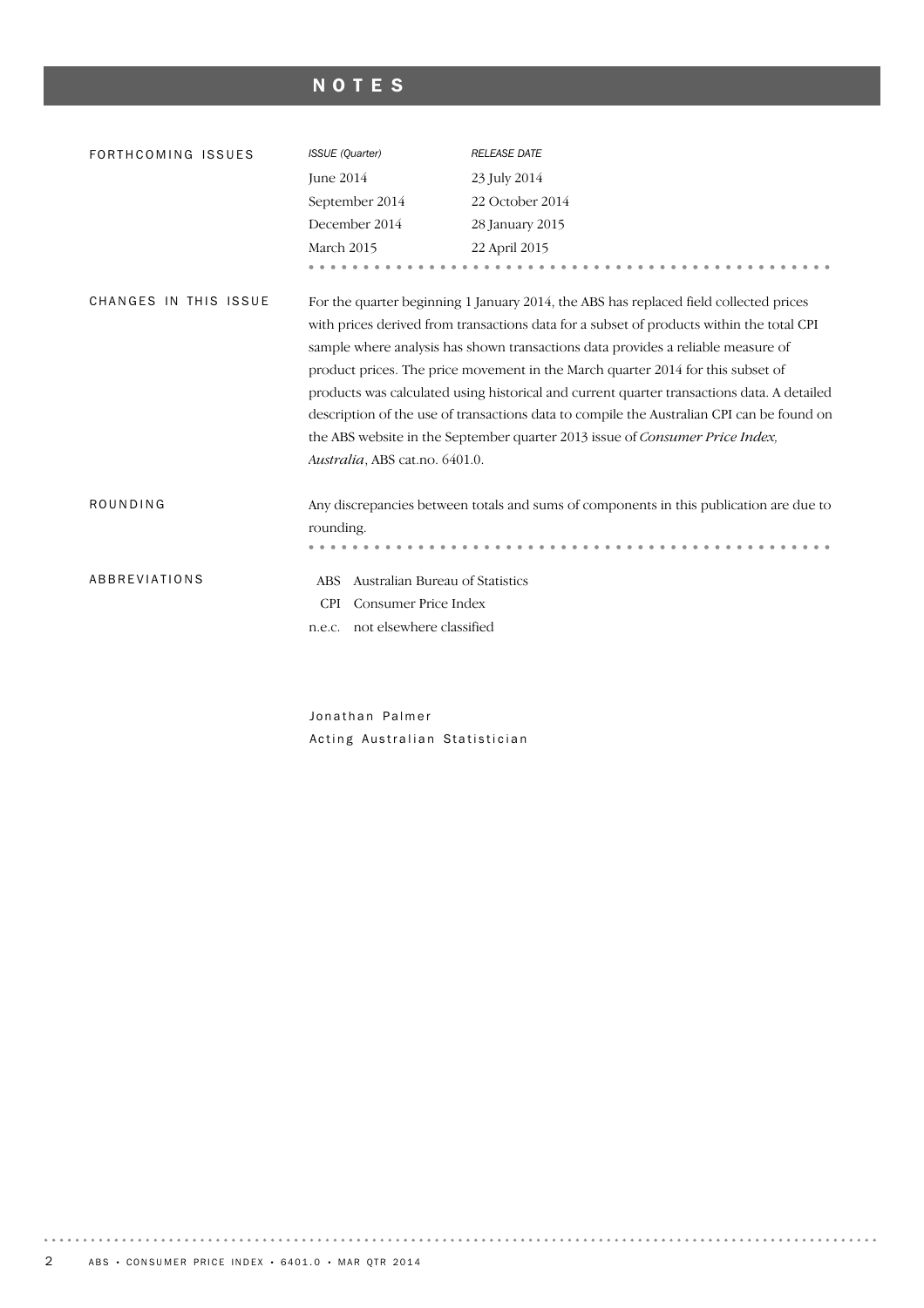### MAIN CONTRIBUTORS TO CHANGE

CPI GROUPS

The discussion of the CPI groups below is ordered in terms of their absolute significance to the change in All groups index points for the quarter (see Tables 6 and 7). Unless otherwise stated, the analysis uses original, not seasonally adjusted, estimates.

### WEIGHTED AVERAGE OF EIGHT CAPITAL CITIES, Percentage change from previous quarter



The alcohol and tobacco group rose in the March quarter 2014. The main contributor to the rise was tobacco  $(+6.7%)$ . The tobacco price increase was caused by the federal excise tax rise from 1 December 2013 as well as the March 2014 biannual indexation based on the ABS's Average Weekly Ordinary Times Earnings (AWOTE) rate. ALCOHOL AND TOBACCO  $GROUP (+ 2.9%)$ 

> Over the twelve months to the March quarter 2014, the alcohol and tobacco group rose 6.8%. The main contributor to the rise was tobacco (+13.8%).

The education group rose in the March quarter 2014, with the commencement of the new school year. Rises in secondary education (+6.0%), tertiary education (+4.3%) and preschool and primary education (+4.9%) drove this movement. ED U C A T I O N GR O U P  $(+5.1\%)$ 

Over the twelve months to the March quarter 2014, the education group rose 5.1%.

The health group rose in the March quarter 2014 with all capital cities registering a rise. The main contributors to the rise were medical and hospital services (+1.9%) and pharmaceutical products  $(+6.1\%)$ . These rises were a result of the cyclical reduction in the proportion of patients who qualify for subsidies under the Medicare Benefits Scheme and Pharmaceutical Benefits Scheme at the start of each calendar year. HEALTH GROUP  $(+2.6%)$ 

> Over the twelve months to the March quarter 2014, the health group rose 4.0%. The main contributor to the rise was medical and hospital services (+5.4%).

The housing group rose in the March quarter 2014. The main contributors to the rise were electricity  $(+1.4\%)$  and rents  $(+0.7\%)$ . HOUSING GROUP  $(+0.6%)$ 

> Over the twelve months to the March quarter 2014, the housing group rose 3.6%. The main contributors to the rise were new dwelling purchase by owner–occupiers  $(+2.4\%)$ , rents  $(+2.9\%)$ , and electricity  $(+5.2\%)$ .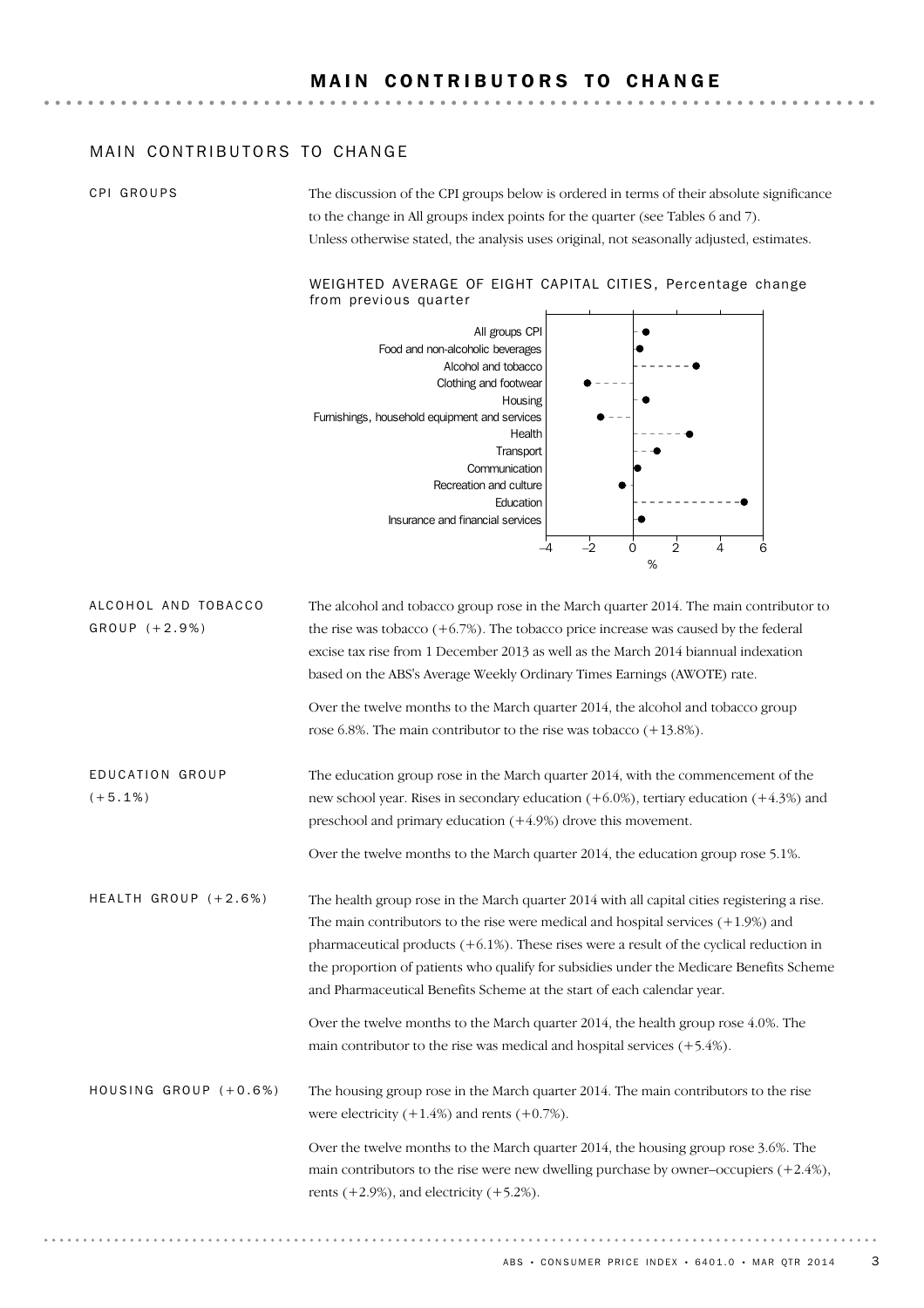FURNISHINGS, HOUSEHOLD EQUIPMENT AND SERVICES GROUP  $(-1.5%)$ 

The furnishings, household equipment and services group fell in the March quarter 2014. The main contributors to the fall were furniture (–4.3%) and personal care products  $(-1.9\%)$ .

Over the twelve months to the March quarter 2014, the furnishings, household equipment and services group rose 0.9%. The main contributor to the rise was child care  $(+7.3\%).$ 

TRANSPORT GROUP  $(+1.1\%)$ 

There was a rise for the transport group in the March quarter 2014 due to increases in automotive fuel (+4.0%).

Automotive fuel fell in November (–1.9%), rose in December (+5.5%) and January  $(+1.2%)$ , fell in February  $(-0.2%)$  and was flat in March  $(0.0%).$ 

The following graph shows the pattern of the average daily prices for unleaded petrol for the eight capital cities over the last fifteen months.



Over the twelve months to the March quarter 2014, the transport group rose 2.5%. The main contributor to the rise was automotive fuel  $(+7.4\%)$ .

| CLOTHING AND          | The clothing and footwear group fell in the March quarter 2014, mainly due to                 |
|-----------------------|-----------------------------------------------------------------------------------------------|
| FOOTWEAR GROUP        | post-Christmas sales. The main contributors to the movement were garments for men             |
| $(-2.1\%)$            | $(-2.9\%)$ , accessories $(-2.2\%)$ and garments for women $(-1.2\%)$ .                       |
|                       | Over the twelve months to the March quarter 2014, the clothing and footwear group             |
|                       | increased 0.5%. The main contributor to the movement was garments for men $(+4.4\%)$ .        |
|                       | This was partially offset by a fall in garments for women $(-1.7\%)$ .                        |
|                       |                                                                                               |
| RECREATION AND        | The recreation and culture group fell in the March quarter 2014, mainly due to price          |
| CULTURE GROUP (-0.5%) | decreases in international holiday travel and accommodation $(-2.4%)$ and domestic            |
|                       | holiday travel and accommodation $(-2.4\%)$ . The fall was partially offset by rises in other |
|                       | recreational, sporting and cultural services $(+3.1\%)$ .                                     |
|                       | Over the twelve months to the March quarter 2014, the recreation and culture group            |
|                       | rose 2.7%.                                                                                    |

AVERAGE PRICE OF UNLEADED PETROL (91 OCTANE), cents per litre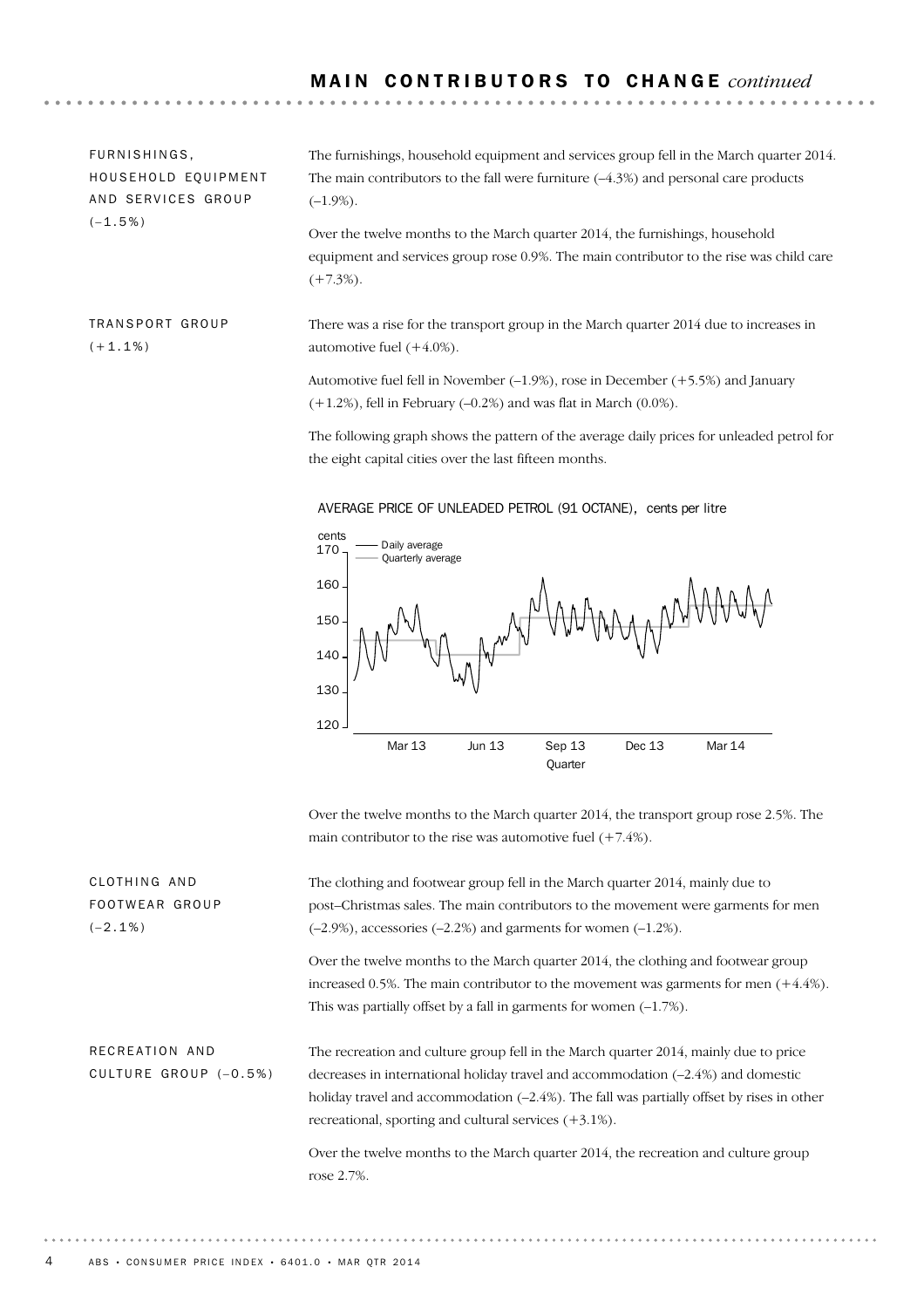# M A I N C O N T R I B U T O R S T O C H A N G E *continued*

| RECREATION AND<br>CULTURE GROUP (-0.5%)<br>continued             | In the CPI, airfares are collected in advance (at the time of payment), but are only used<br>in the CPI in the quarter in which the trip is undertaken. International airfares are<br>collected two months in advance (January for travel in March) and domestic airfares are<br>collected one month in advance (January for travel in February).                                                                                                                                                                                                                                                                                                                      |  |  |  |  |  |
|------------------------------------------------------------------|------------------------------------------------------------------------------------------------------------------------------------------------------------------------------------------------------------------------------------------------------------------------------------------------------------------------------------------------------------------------------------------------------------------------------------------------------------------------------------------------------------------------------------------------------------------------------------------------------------------------------------------------------------------------|--|--|--|--|--|
| FOOD AND<br>NON-ALCOHOLIC<br>BEVERAGES GROUP<br>$(+0.3\%)$       | The food and non-alcoholic beverages group rose in the March quarter 2014. The main<br>contributor to the rise was vegetables $(+3.3%)$ . The rise was partially offset by a fall in<br>fruit $(-2.5\%)$ .                                                                                                                                                                                                                                                                                                                                                                                                                                                             |  |  |  |  |  |
|                                                                  | Over the twelve months to the March quarter 2014, the food and non-alcoholic<br>beverages group rose 2.2%. The main contributors to the rise were vegetables $(+9.2\%)$ ,<br>fruit $(+5.0\%)$ , take away and fast foods $(+1.9\%)$ and restaurant meals $(+1.7\%)$ . The rise<br>was partially offset by falls in coffee, tea and cocoa $(-3.3%)$ and lamb and goat $(-1.5%).$                                                                                                                                                                                                                                                                                        |  |  |  |  |  |
| INSURANCE AND<br>FINANCIAL SERVICES                              | The insurance and financial services group rose in the March quarter 2014. The main<br>contributor to the rise was other financial services $(+0.4\%)$ .                                                                                                                                                                                                                                                                                                                                                                                                                                                                                                               |  |  |  |  |  |
| $GROUP (+0.4%)$                                                  | Over the twelve months to the March quarter 2014, the insurance and financial services<br>group rose 1.3%. The main contributor to the rise was other financial services $(+2.6\%)$ .                                                                                                                                                                                                                                                                                                                                                                                                                                                                                  |  |  |  |  |  |
| COMMUNICATION GROUP<br>$(+0.2\%)$                                | The communication group rose in the March quarter 2014 due to a rise in the price of<br>postal services $(+7.0\%)$ .                                                                                                                                                                                                                                                                                                                                                                                                                                                                                                                                                   |  |  |  |  |  |
|                                                                  | Over the twelve months to the March quarter 2014, the communication group rose 1.9%.<br>The main contributor to the rise was telecommunication equipment and services<br>$(+1.6\%).$                                                                                                                                                                                                                                                                                                                                                                                                                                                                                   |  |  |  |  |  |
| INTERNATIONAL TRADE<br>EXPOSURE - TRADABLES<br>AND NON-TRADABLES | The tradables component (see Table 8) of the All groups CPI rose 0.4% in the March<br>quarter 2014. Prices for the goods and services in this component, representing<br>approximately 40% of the CPI, are largely determined on the world market. The most<br>significant contributors to the 0.6% rise in the tradable goods component were tobacco,<br>automotive fuel and pharmaceutical products. The most significant offsetting fall in the<br>tradable goods component was for furniture. The fall in the tradable services component<br>of 2.4% was driven by international holiday travel and accommodation.                                                 |  |  |  |  |  |
|                                                                  | The non-tradables component of the All groups CPI rose 0.7% in the March quarter<br>2014. Prices for the goods and services in this component, which represent<br>approximately 60% of the CPI, are largely determined by domestic price pressures. The<br>non-tradable goods component rose 0.6% mainly due to electricity. The non-tradables<br>services component rose 0.8% mainly due to rises in secondary education, tertiary<br>education and medical and hospital services. The most significant offsetting falls in the<br>non-tradable services component were in maintenance and repair of motor vehicles and<br>domestic holiday travel and accommodation. |  |  |  |  |  |
|                                                                  | Over the twelve months to the March quarter 2014, the tradables component rose 2.6%,<br>while the non-tradables component rose 3.1%. This compares to the rises of 1.0% and<br>3.7% respectively through the year to the December quarter 2013.                                                                                                                                                                                                                                                                                                                                                                                                                        |  |  |  |  |  |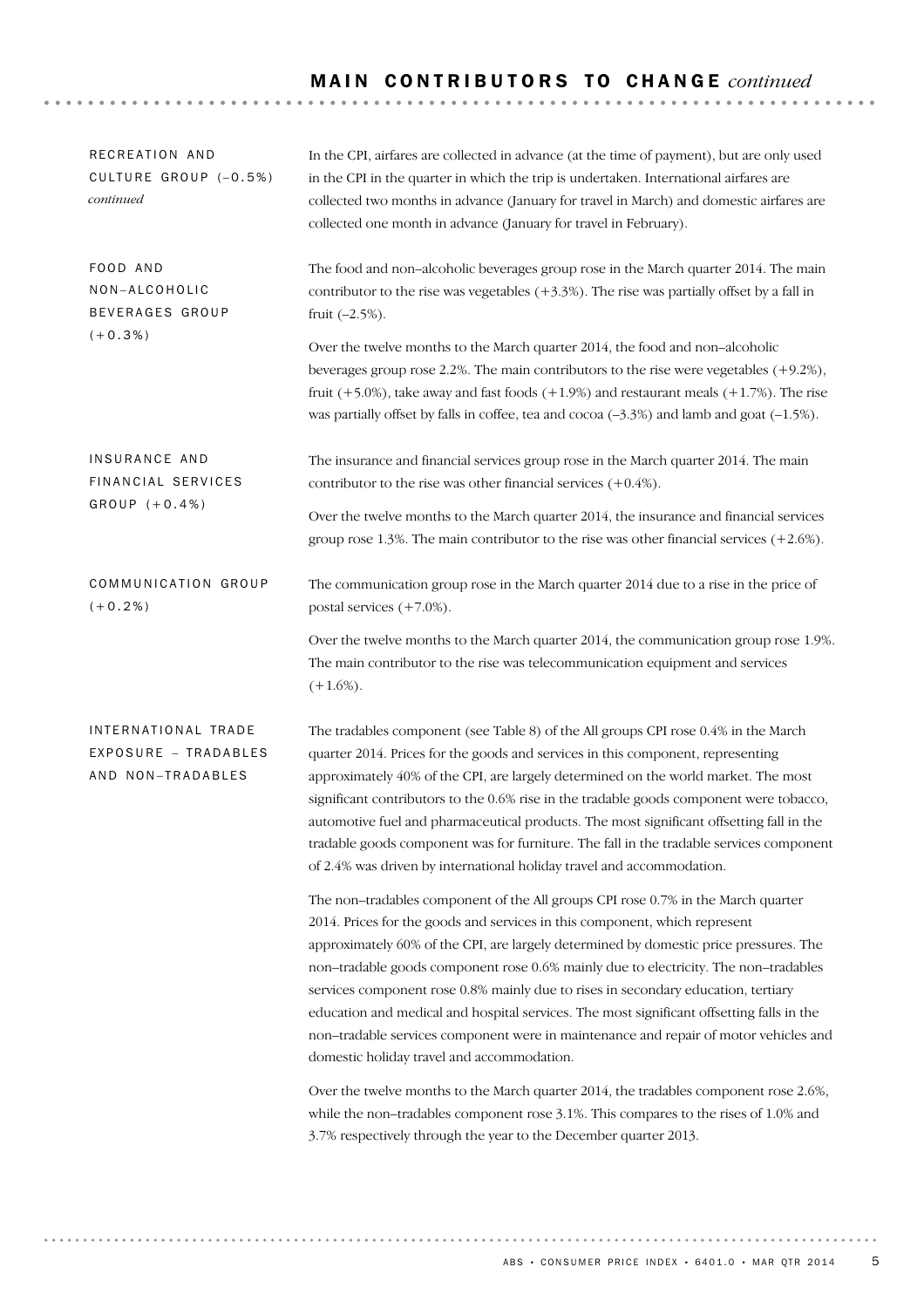. . . . . . .

INTERNATIONAL TRADE EXPOSURE - TRADABLES AND NON-TRADABLES *continued*

A detailed description of which expenditure classes are classified as tradable and non–tradable in the 16th series is shown in Appendix 1 of the September quarter 2011 issue of *Consumer Price Index, Australia* (cat. no 6401.0).

SEASONALLY ADJUSTED AN ALYTICAL SERIES

In the March quarter 2014 the All groups CPI seasonally adjusted rose 0.5%, compared to the unadjusted All groups CPI which rose 0.6%.

The trimmed mean rose 0.5% in the March quarter 2014, compared to a rise of 0.9% in the December quarter 2013. Over the twelve months to the March quarter 2014, the trimmed mean rose 2.6%, compared to a rise of 2.6% over the twelve months to the December quarter 2013.

The weighted median rose 0.6% in the March quarter 2014, compared to a rise of 0.9% in the December quarter 2013. Over the twelve months to the March quarter 2014, the weighted median rose 2.7% compared to a revised rise of 2.5% over the twelve months to the December quarter 2013.

A detailed explanation of the seasonal adjustment of the All Groups CPI is available in *Information Paper: Seasonal Adjustment of Consumer Price Indexes, 2011* (cat. no. 6401.0.55.003) available on the ABS website. This paper includes a description of the seasonal adjustment methodology used to calculate the trimmed mean and weighted median measures of underlying inflation.

Revisions to the seasonally adjusted estimates can be the result of the application of concurrent seasonal adjustment, described in paragraph 15 of the Explanatory Notes.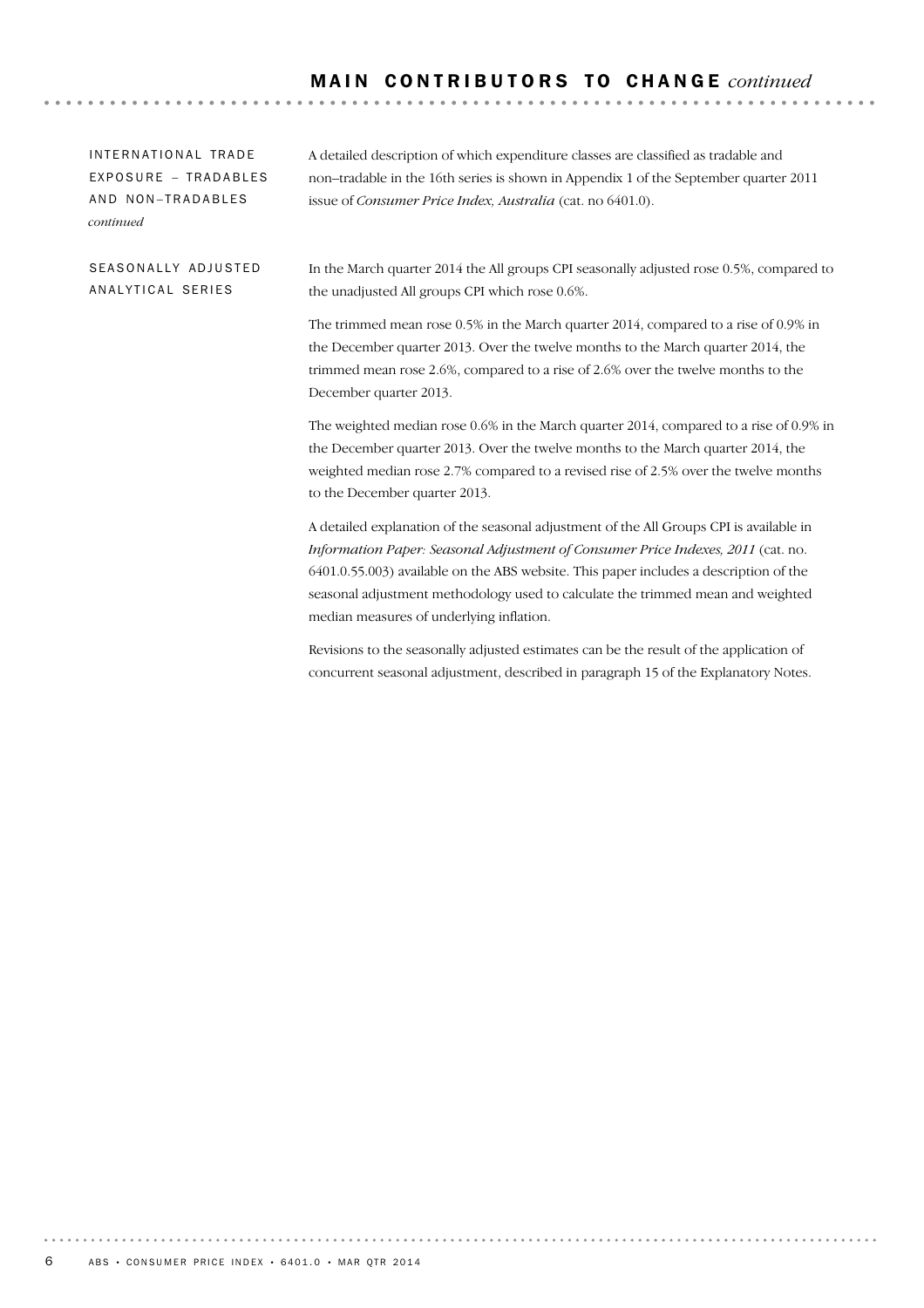### CAPITAL CITIFS COMPARISON

ALL GROUPS CPI **ALL GROUPS CPI, Percentage change from previous quarter** 



At the All groups level, the CPI rose in all capital cities during the March quarter 2014.

The alcohol and tobacco group was the most significant positive contributor to the All groups quarterly movement. The group recorded rises in all capital cities, with the largest movement recorded in Hobart  $(+3.3%)$  mainly due to rises in tobacco.

The education group was the second most significant positive contributor to the All groups quarterly movement, with all eight capital cities recording rises. The largest movement was recorded in Perth (+7.1%) driven by price rises in tertiary education.

The most significant negative contributor to the All groups quarterly movement was the furnishings, household equipment and services group, recording falls in all capital cities with the exception of Darwin. The largest movement was recorded in Melbourne (–1.8%) mainly due to price falls in household textiles.

The second most significant negative contributor to the All groups quarterly movement was the clothing and footwear group, reporting falls in all capital cities. The largest movement was recorded in Adelaide (–5.1%) mainly due to falls in garments for men.

Over the twelve months to the March quarter 2014, the All groups CPI rose in all capital cities with the largest positive movement recorded in Darwin (+3.6%) mainly due to relatively higher increases in the housing group. Canberra  $(+2.6%)$  recorded the smallest rise over the 12 months to the March quarter 2014.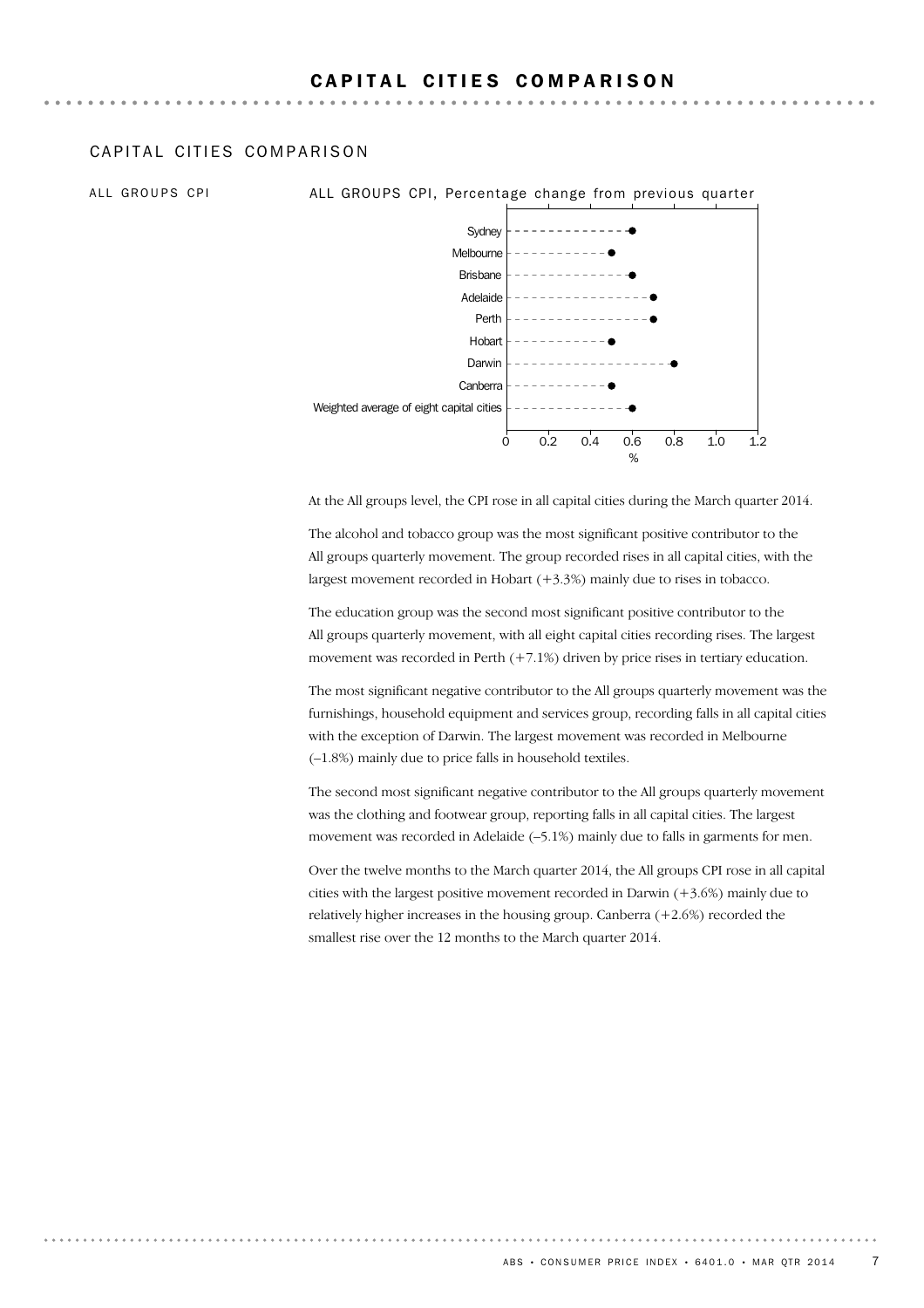ALL GROUPS CPI *continued* 

### ALL GROUPS CPI, All groups index numbers and percentage changes

|                                          | <b>INDEX</b> |                   |                 |
|------------------------------------------|--------------|-------------------|-----------------|
|                                          | NUMBER(a)    | PERCENTAGE CHANGE |                 |
|                                          | Mar Qtr      | Dec Otr 2013 to   | Mar Otr 2013 to |
|                                          | 2014         | Mar Otr 2014      | Mar 0tr 2014    |
| Sydney                                   | 105.6        | 0.6               | 2.8             |
| Melbourne                                | 105.3        | 0.5               | 2.8             |
| <b>Brisbane</b>                          | 105.2        | 0.6               | 3.1             |
| Adelaide                                 | 105.1        | 0.7               | 2.9             |
| Perth                                    | 105.6        | 0.7               | 3.1             |
| Hobart                                   | 104.1        | 0.5               | 2.8             |
| Darwin                                   | 107.4        | 0.8               | 3.6             |
| Canberra                                 | 104.6        | 0.5               | 2.6             |
| Weighted average of eight capital cities | 105.4        | 0.6               | 2.9             |
|                                          |              |                   |                 |

(a) Index reference period:  $2011-12 = 100.0$ .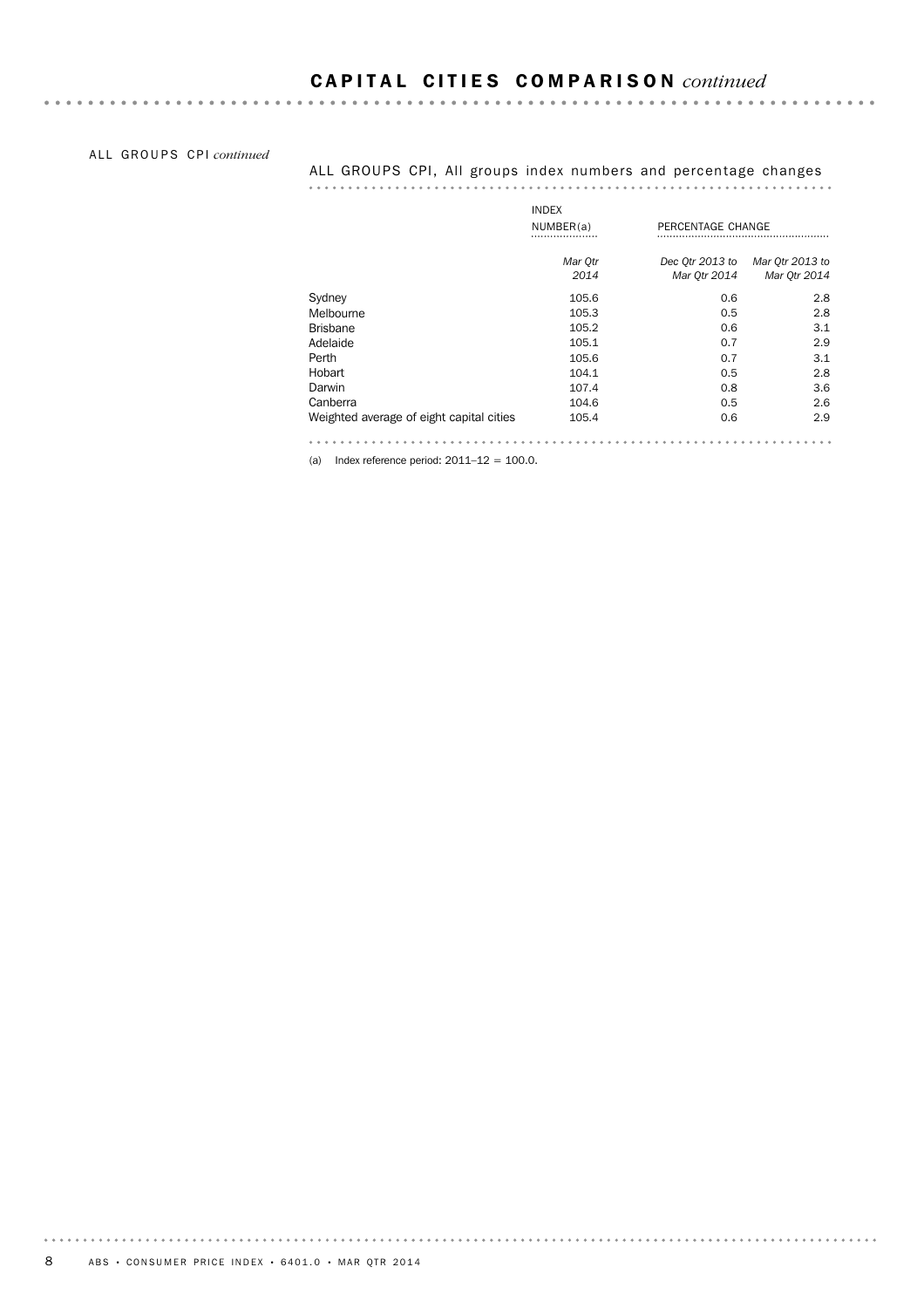### LIST OF TABLES

. . . . . . . . . . . .

### CONSUMER PRICE INDEX

### Insurance and financial services, percentage changes (and subseted that  $27$ International comparisons, All groups CPI excluding Housing and 10 Insurance and financial services, index numbers ................................. International comparisons, All groups CPI excluding Housing and 9 8 Analytical series, weighted average of eight capital cities ............. 25 22 capital cities ........................................ CPI group, sub–group and expenditure class, weighted average of eight 7 6 Contribution to change in All groups CPI ...................... 19 5 CPI groups, index numbers ............................... 16 14 changes ........................................... 4 CPI groups, weighted average of eight capital cities, percentage 3 CPI groups, weighted average of eight capital cities, index numbers . . . . . . 12 2 All groups CPI, percentage changes .......................... 11 1 All groups CPI, index numbers ............................. 10

### ADDITIONAL CPI TABLES AVAILABLE ON ABS WEBSITE

- **11** CPI group, sub–group and expenditure class, index numbers by capital city
- **12** CPI group, sub–group and expenditure class, percentage change from corresponding quarter of previous year by capital city
- 13 CPI group, sub-group and expenditure class, percentage change from previous quarter by capital city
- CPI group, sub–group and expenditure class, points contribution by capital city 14
- **15** CPI expenditure class, seasonally adjusted index numbers, weighted average of eight capital cities
- CPI expenditure class, combined seasonal adjustment factors, weighted average of eight capital cities 16

*page*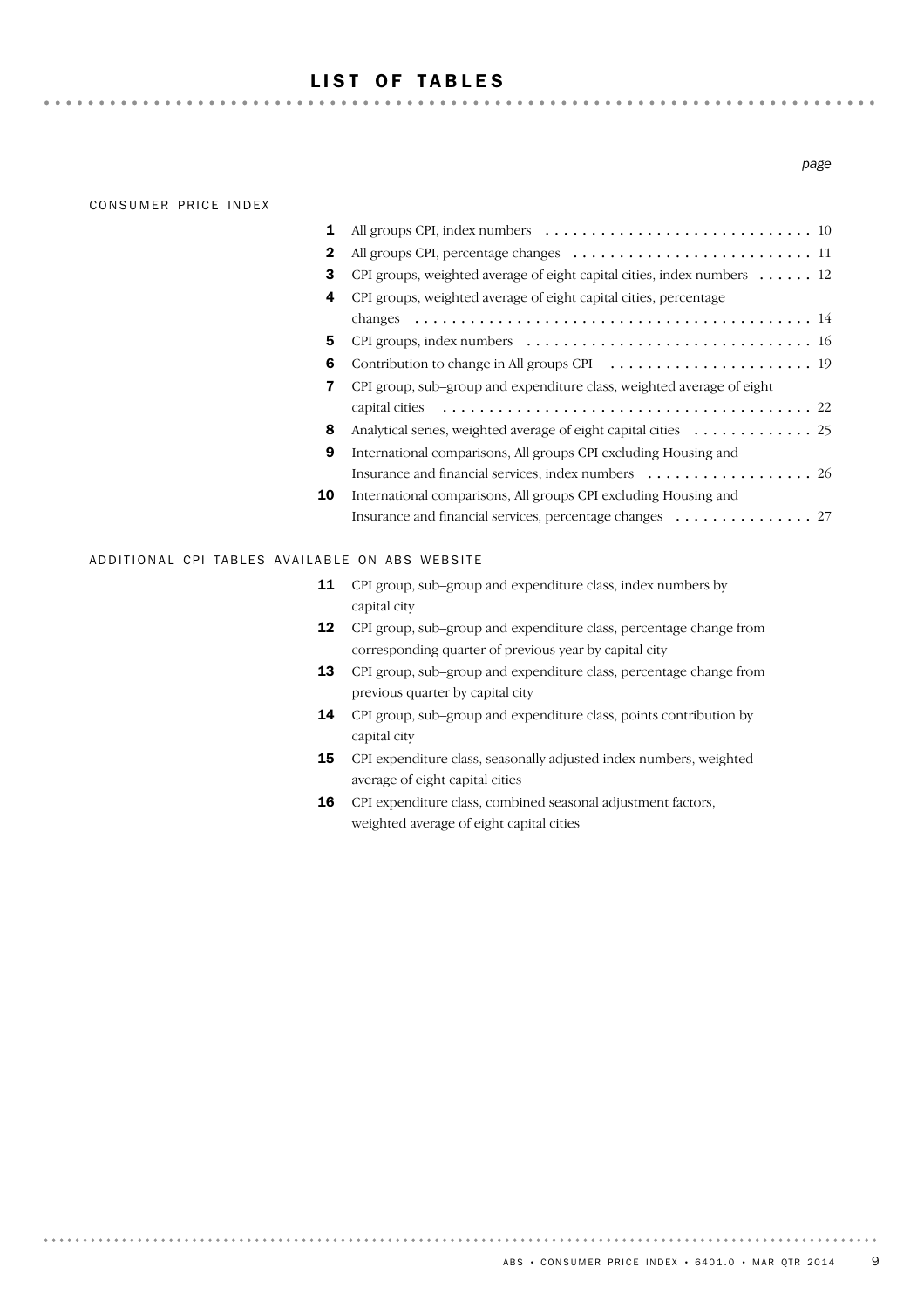| Period      | Sydney | Melbourne | <b>Brisbane</b> | Adelaide | Perth | Hobart | Darwin | Canberra | Weighted<br>average<br>of eight<br>capital<br>cities |
|-------------|--------|-----------|-----------------|----------|-------|--------|--------|----------|------------------------------------------------------|
|             |        |           |                 |          |       |        |        |          |                                                      |
|             |        |           |                 |          |       |        |        |          |                                                      |
| 2009-10     | 94.8   | 94.6      | 95.0            | 94.4     | 95.2  | 95.0   | 95.4   | 95.0     | 94.8                                                 |
| 2010-11     | 97.6   | 97.7      | 98.1            | 97.5     | 97.9  | 97.8   | 97.9   | 97.6     | 97.7                                                 |
| $2011 - 12$ | 100.0  | 100.0     | 100.0           | 100.0    | 100.0 | 100.0  | 100.0  | 100.0    | 100.0                                                |
| $2012 - 13$ | 102.6  | 102.2     | 102.0           | 102.1    | 102.2 | 101.2  | 103.1  | 101.9    | 102.3                                                |
| 2010        |        |           |                 |          |       |        |        |          |                                                      |
| March       | 95.2   | 95.2      | 95.2            | 94.6     | 95.6  | 95.4   | 95.4   | 95.3     | 95.2                                                 |
| June        | 95.6   | 95.8      | 95.9            | 95.3     | 96.5  | 95.8   | 96.2   | 95.6     | 95.8                                                 |
| September   | 96.3   | 96.3      | 96.9            | 96.2     | 96.9  | 96.8   | 97.2   | 96.3     | 96.5                                                 |
| December    | 96.7   | 96.9      | 97.4            | 96.5     | 97.0  | 96.9   | 97.1   | 96.7     | 96.9                                                 |
| 2011        |        |           |                 |          |       |        |        |          |                                                      |
| March       | 98.2   | 98.5      | 98.6            | 98.1     | 98.1  | 98.2   | 98.2   | 98.1     | 98.3                                                 |
| June        | 99.2   | 99.2      | 99.6            | 99.0     | 99.4  | 99.1   | 99.2   | 99.2     | 99.2                                                 |
| September   | 99.9   | 99.8      | 99.9            | 100.0    | 99.6  | 99.9   | 99.9   | 99.8     | 99.8                                                 |
| December    | 99.8   | 99.9      | 99.7            | 100.0    | 99.8  | 100.0  | 99.5   | 100.1    | 99.8                                                 |
| 2012        |        |           |                 |          |       |        |        |          |                                                      |
| March       | 99.9   | 99.9      | 99.9            | 99.9     | 100.0 | 100.3  | 99.9   | 99.7     | 99.9                                                 |
| June        | 100.5  | 100.4     | 100.5           | 100.2    | 100.5 | 99.9   | 100.7  | 100.3    | 100.4                                                |
| September   | 102.2  | 101.6     | 101.6           | 101.7    | 101.6 | 100.6  | 102.0  | 101.4    | 101.8                                                |
| December    | 102.3  | 102.0     | 101.9           | 102.1    | 101.9 | 101.0  | 102.0  | 101.8    | 102.0                                                |
| 2013        |        |           |                 |          |       |        |        |          |                                                      |
| March       | 102.7  | 102.4     | 102.0           | 102.1    | 102.4 | 101.3  | 103.7  | 101.9    | 102.4                                                |
| June        | 103.1  | 102.6     | 102.5           | 102.3    | 103.0 | 101.7  | 104.6  | 102.5    | 102.8                                                |
| September   | 104.3  | 104.0     | 103.8           | 103.7    | 104.2 | 102.6  | 105.5  | 103.1    | 104.0                                                |
| December    | 105.0  | 104.8     | 104.6           | 104.4    | 104.9 | 103.6  | 106.5  | 104.1    | 104.8                                                |
| 2014        |        |           |                 |          |       |        |        |          |                                                      |
| March       | 105.6  | 105.3     | 105.2           | 105.1    | 105.6 | 104.1  | 107.4  | 104.6    | 105.4                                                |
|             |        |           |                 |          |       |        |        |          |                                                      |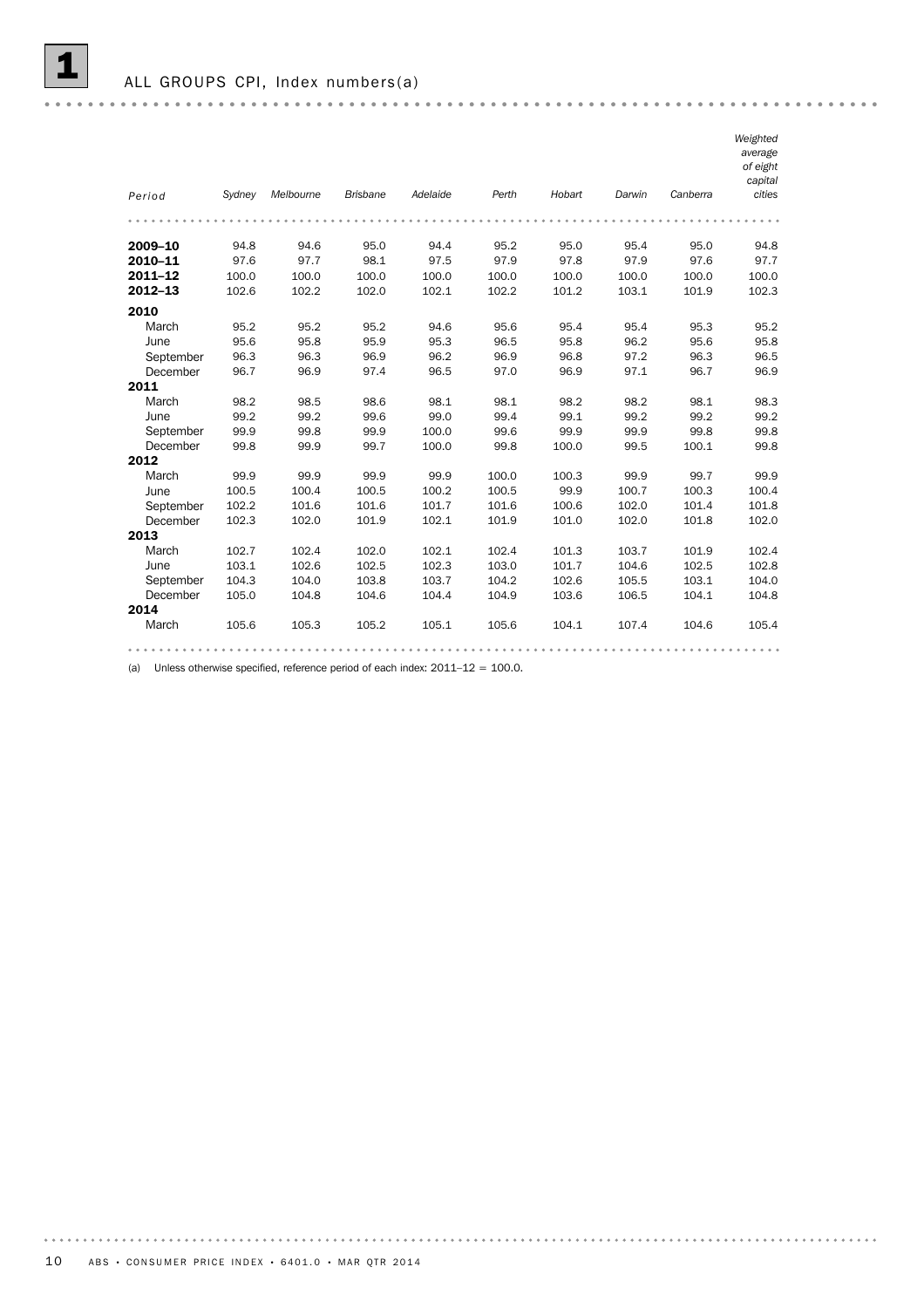ALL GROUPS CPI, Percentage changes

| Period           | Sydney  | Melbourne                                                       | <b>Brisbane</b> | Adelaide                                  | Perth   | Hobart  | Darwin  | Canberra | Weighted<br>average<br>of eight<br>capital<br>cities |
|------------------|---------|-----------------------------------------------------------------|-----------------|-------------------------------------------|---------|---------|---------|----------|------------------------------------------------------|
|                  |         |                                                                 |                 |                                           |         |         |         |          |                                                      |
|                  |         | PERCENTAGE CHANGE (from previous financial                      |                 |                                           |         |         | year)   |          |                                                      |
| 2009–10          | 2.4     | 2.0                                                             | 2.7             | $2.2\,$                                   | 2.6     | 2.6     | 3.1     | 2.2      | 2.4                                                  |
| 2010-11          | 3.0     | 3.3                                                             | 3.3             | 3.3                                       | 2.8     | 2.9     | 2.6     | 2.7      | 3.1                                                  |
| 2011-12          | 2.5     | 2.4                                                             | 1.9             | 2.6                                       | 2.1     | 2.2     | 2.1     | 2.5      | 2.4                                                  |
| 2012–13          | 2.6     | 2.2                                                             | 2.0             | 2.1                                       | 2.2     | 1.2     | 3.1     | 1.9      | 2.3                                                  |
|                  |         |                                                                 |                 |                                           |         |         |         |          | $-0.00$                                              |
|                  |         | PERCENTAGE CHANGE (from corresponding quarter of previous year) |                 |                                           |         |         |         |          |                                                      |
| 2010             |         |                                                                 |                 |                                           |         |         |         |          |                                                      |
| March            | 2.9     | 2.8                                                             | 3.0             | 2.6                                       | 3.4     | 3.1     | 3.5     | 2.6      | 2.9                                                  |
| June             | 2.9     | 3.1                                                             | 3.2             | 2.8                                       | 3.4     | 3.0     | 3.2     | 2.2      | 3.1                                                  |
| September        | 2.6     | 3.1                                                             | 2.9             | 2.7                                       | 3.1     | 2.9     | 2.3     | 2.1      | 2.9                                                  |
| December         | 2.4     | 3.1                                                             | 3.1             | 2.6                                       | 2.6     | 2.3     | 2.3     | 2.1      | 2.8                                                  |
| 2011             |         |                                                                 |                 |                                           |         |         |         |          |                                                      |
| March            | 3.2     | 3.5                                                             | 3.6             | 3.7                                       | 2.6     | 2.9     | 2.9     | 2.9      | 3.3                                                  |
| June             | 3.8     | 3.5                                                             | 3.9             | 3.9                                       | 3.0     | 3.4     | 3.1     | 3.8      | 3.5                                                  |
| September        | 3.7     | 3.6                                                             | 3.1             | 4.0                                       | 2.8     | 3.2     | 2.8     | 3.6      | 3.4                                                  |
| December<br>2012 | 3.2     | 3.1                                                             | 2.4             | 3.6                                       | 2.9     | 3.2     | 2.5     | 3.5      | 3.0                                                  |
| March            | 1.7     | 1.4                                                             | 1.3             | 1.8                                       | 1.9     | 2.1     | 1.7     | 1.6      | 1.6                                                  |
| June             | 1.3     | 1.2                                                             | 0.9             | 1.2                                       | 1.1     | 0.8     | $1.5\,$ | 1.1      | 1.2                                                  |
| September        | 2.3     | 1.8                                                             | 1.7             | 1.7                                       | 2.0     | 0.7     | 2.1     | 1.6      | 2.0                                                  |
| December         | 2.5     | 2.1                                                             | 2.2             | 2.1                                       | 2.1     | 1.0     | 2.5     | 1.7      | 2.2                                                  |
| 2013             |         |                                                                 |                 |                                           |         |         |         |          |                                                      |
| March            | 2.8     | 2.5                                                             | 2.1             | 2.2                                       | 2.4     | 1.0     | 3.8     | 2.2      | 2.5                                                  |
| June             | 2.6     | 2.2                                                             | 2.0             | 2.1                                       | 2.5     | 1.8     | 3.9     | $2.2\,$  | 2.4                                                  |
| September        | 2.1     | 2.4                                                             | 2.2             | 2.0                                       | 2.6     | 2.0     | 3.4     | 1.7      | 2.2                                                  |
| December         | 2.6     | 2.7                                                             | 2.6             | 2.3                                       | 2.9     | 2.6     | 4.4     | 2.3      | 2.7                                                  |
| 2014             |         |                                                                 |                 |                                           |         |         |         |          |                                                      |
| March            | 2.8     | 2.8                                                             | 3.1             | 2.9                                       | 3.1     | 2.8     | 3.6     | 2.6      | 2.9                                                  |
|                  |         |                                                                 |                 |                                           |         |         |         |          |                                                      |
|                  |         |                                                                 |                 | PERCENTAGE CHANGE (from previous quarter) |         |         |         |          |                                                      |
|                  |         |                                                                 |                 |                                           |         |         |         |          |                                                      |
| 2010<br>March    | 0.8     | 1.3                                                             | 0.7             | 0.5                                       | 1.2     | 0.7     | 0.5     | 0.6      | 1.0                                                  |
| June             | 0.4     | 0.6                                                             | 0.7             | 0.7                                       | 0.9     | 0.4     | 0.8     | 0.3      | 0.6                                                  |
| September        | 0.7     | 0.5                                                             | 1.0             | 0.9                                       | 0.4     | 1.0     | 1.0     | 0.7      | 0.7                                                  |
| December         | 0.4     | 0.6                                                             | 0.5             | 0.3                                       | 0.1     | 0.1     | $-0.1$  | 0.4      | 0.4                                                  |
| 2011             |         |                                                                 |                 |                                           |         |         |         |          |                                                      |
| March            | $1.6\,$ | $1.7\,$                                                         | 1.2             | 1.7                                       | $1.1\,$ | $1.3\,$ | $1.1\,$ | 1.4      | $1.4\,$                                              |
| June             | 1.0     | 0.7                                                             | 1.0             | 0.9                                       | 1.3     | 0.9     | 1.0     | 1.1      | 0.9                                                  |
| September        | 0.7     | 0.6                                                             | 0.3             | 1.0                                       | 0.2     | 0.8     | 0.7     | 0.6      | 0.6                                                  |
| December         | $-0.1$  | 0.1                                                             | $-0.2$          | 0.0                                       | 0.2     | 0.1     | $-0.4$  | 0.3      | 0.0                                                  |
| 2012             |         |                                                                 |                 |                                           |         |         |         |          |                                                      |
| March            | 0.1     | 0.0                                                             | 0.2             | $-0.1$                                    | 0.2     | 0.3     | 0.4     | $-0.4$   | 0.1                                                  |
| June             | 0.6     | 0.5                                                             | 0.6             | 0.3                                       | 0.5     | $-0.4$  | 0.8     | 0.6      | 0.5                                                  |
| September        | 1.7     | 1.2                                                             | 1.1             | 1.5                                       | 1.1     | 0.7     | 1.3     | 1.1      | 1.4                                                  |
| December         | 0.1     | 0.4                                                             | 0.3             | 0.4                                       | 0.3     | 0.4     | 0.0     | 0.4      | 0.2                                                  |
| 2013<br>March    | 0.4     | 0.4                                                             | 0.1             | 0.0                                       | 0.5     | 0.3     | 1.7     | 0.1      | 0.4                                                  |
| June             | 0.4     | 0.2                                                             | 0.5             | 0.2                                       | 0.6     | 0.4     | 0.9     | 0.6      | 0.4                                                  |
| September        | 1.2     | 1.4                                                             | 1.3             | 1.4                                       | 1.2     | 0.9     | 0.9     | 0.6      | 1.2                                                  |
| December         | 0.7     | 0.8                                                             | 0.8             | 0.7                                       | 0.7     | $1.0\,$ | 0.9     | $1.0\,$  | 0.8                                                  |
| 2014             |         |                                                                 |                 |                                           |         |         |         |          |                                                      |
| March            | 0.6     | 0.5                                                             | 0.6             | 0.7                                       | 0.7     | 0.5     | 0.8     | 0.5      | 0.6                                                  |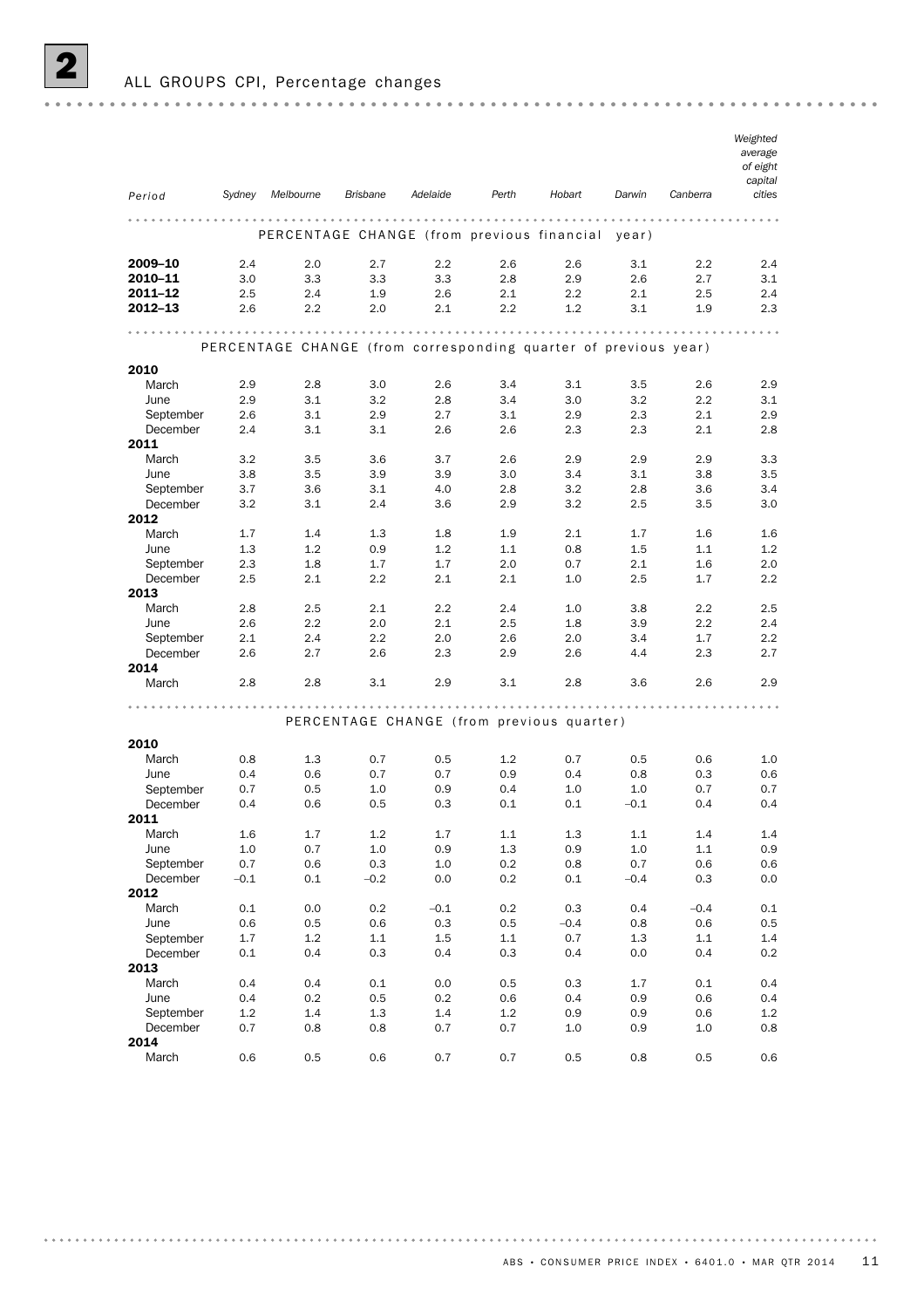## CPI GROUPS, Weighted average of eight capital cities—Index numbers(a)

|             | Food and      |             |              |         | Furnishings,        |        |
|-------------|---------------|-------------|--------------|---------|---------------------|--------|
|             | non-alcoholic | Alcohol and | Clothing and |         | household equipment |        |
| Period      | beverages     | tobacco     | footwear     | Housing | and services        | Health |
|             |               |             |              |         |                     |        |
| 2009-10     | 95.8          | 88.1        | 100.6        | 91.9    | 99.8                | 92.1   |
| 2010-11     | 99.3          | 96.7        | 98.6         | 96.4    | 99.7                | 96.4   |
| $2011 - 12$ | 100.0         | 100.0       | 100.0        | 100.0   | 100.0               | 100.0  |
| $2012 - 13$ | 100.5         | 103.9       | 99.5         | 104.9   | 100.8               | 106.9  |
| 2010        |               |             |              |         |                     |        |
| March       | 96.7          | 87.5        | 98.4         | 92.6    | 98.9                | 93.5   |
| June        | 96.4          | 92.7        | 98.4         | 93.2    | 99.8                | 95.6   |
| September   | 95.9          | 95.5        | 99.7         | 95.2    | 100.6               | 94.9   |
| December    | 98.0          | 96.2        | 97.9         | 95.8    | 100.0               | 93.7   |
| 2011        |               |             |              |         |                     |        |
| March       | 100.9         | 97.3        | 97.2         | 97.1    | 98.4                | 97.4   |
| June        | 102.3         | 97.9        | 99.5         | 97.5    | 99.8                | 99.4   |
| September   | 102.0         | 98.4        | 101.0        | 99.2    | 100.1               | 98.4   |
| December    | 100.5         | 99.3        | 100.4        | 99.7    | 100.2               | 97.1   |
| 2012        |               |             |              |         |                     |        |
| March       | 98.4          | 100.7       | 98.6         | 100.3   | 99.1                | 101.5  |
| June        | 99.0          | 101.7       | 100.0        | 100.7   | 100.6               | 103.0  |
| September   | 100.9         | 102.6       | 100.2        | 103.9   | 101.6               | 105.5  |
| December    | 100.8         | 102.8       | 101.0        | 104.1   | 101.0               | 104.6  |
| 2013        |               |             |              |         |                     |        |
| March       | 100.0         | 104.4       | 97.1         | 105.4   | 99.7                | 107.7  |
| June        | 100.1         | 105.8       | 99.7         | 106.0   | 100.7               | 109.8  |
| September   | 100.3         | 106.7       | 100.8        | 108.1   | 101.7               | 109.8  |
| December    | 101.9         | 108.4       | 99.7         | 108.6   | 102.1               | 109.2  |
| 2014        |               |             |              |         |                     |        |
| March       | 102.2         | 111.5       | 97.6         | 109.2   | 100.6               | 112.0  |
|             |               |             |              |         |                     |        |

(a) Unless otherwise specified, reference period of each index:  $2011-12 = 100.0$ .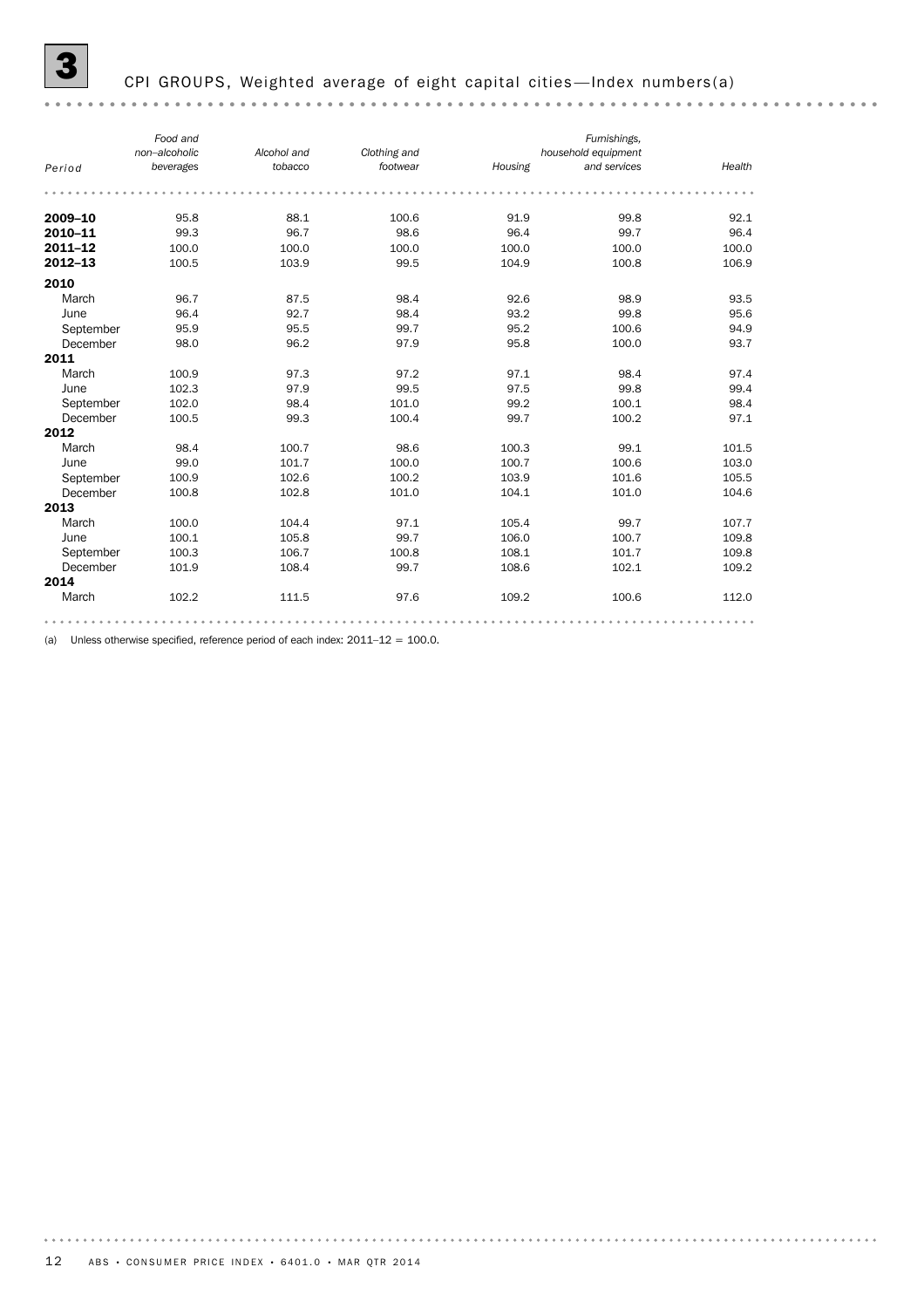| Period      | Transport | Communication | Recreation<br>and culture | Education | Insurance and<br>financial services | All groups CPI |
|-------------|-----------|---------------|---------------------------|-----------|-------------------------------------|----------------|
|             |           |               |                           |           |                                     |                |
| 2009-10     | 94.8      | 99.0          | 101.6                     | 89.2      | 93.0                                | 94.8           |
| 2010-11     | 96.9      | 98.9          | 100.5                     | 94.4      | 96.0                                | 97.7           |
| 2011-12     | 100.0     | 100.0         | 100.0                     | 100.0     | 100.0                               | 100.0          |
| $2012 - 13$ | 101.1     | 101.7         | 99.1                      | 105.9     | 102.8                               | 102.3          |
| 2010        |           |               |                           |           |                                     |                |
| March       | 95.0      | 99.0          | 101.9                     | 91.6      | 94.1                                | 95.2           |
| June        | 95.7      | 98.9          | 100.1                     | 91.7      | 94.2                                | 95.8           |
| September   | 95.1      | 98.7          | 100.8                     | 91.8      | 94.7                                | 96.5           |
| December    | 95.4      | 98.7          | 101.0                     | 91.8      | 94.3                                | 96.9           |
| 2011        |           |               |                           |           |                                     |                |
| March       | 97.9      | 98.8          | 100.4                     | 97.0      | 96.7                                | 98.3           |
| June        | 99.1      | 99.3          | 99.8                      | 97.1      | 98.2                                | 99.2           |
| September   | 99.2      | 99.2          | 100.7                     | 97.1      | 98.9                                | 99.8           |
| December    | 99.2      | 100.3         | 101.5                     | 97.1      | 99.6                                | 99.8           |
| 2012        |           |               |                           |           |                                     |                |
| March       | 100.3     | 100.4         | 99.5                      | 102.9     | 100.5                               | 99.9           |
| June        | 101.3     | 100.1         | 98.3                      | 102.9     | 101.0                               | 100.4          |
| September   | 100.5     | 100.6         | 99.2                      | 103.0     | 101.2                               | 101.8          |
| December    | 101.2     | 101.9         | 99.8                      | 103.0     | 102.7                               | 102.0          |
| 2013        |           |               |                           |           |                                     |                |
| March       | 101.7     | 101.9         | 99.0                      | 108.9     | 103.4                               | 102.4          |
| June        | 100.8     | 102.3         | 98.2                      | 108.8     | 103.7                               | 102.8          |
| September   | 103.2     | 102.4         | 100.1                     | 108.8     | 104.1                               | 104.0          |
| December    | 103.1     | 103.6         | 102.2                     | 108.8     | 104.3                               | 104.8          |
| 2014        |           |               |                           |           |                                     |                |
| March       | 104.2     | 103.8         | 101.7                     | 114.4     | 104.7                               | 105.4          |
|             |           |               |                           |           |                                     |                |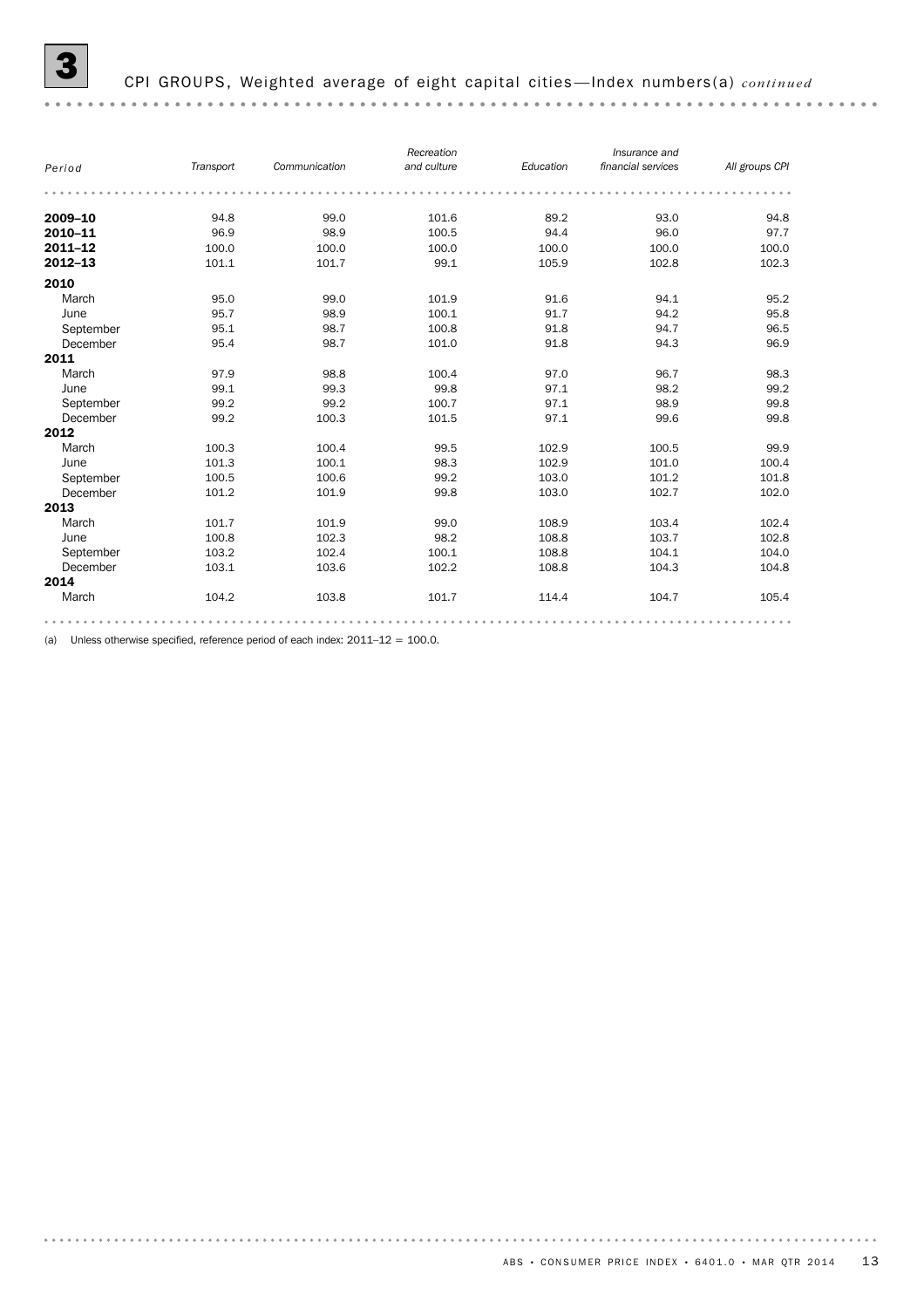

### CPI GROUPS, Weighted average of eight capital cities-Percentage changes

*Food and Furnishings, non-alcoholic Alcohol and Clothing and household equipment*<br>*Housing* and services *footwear beverages tobacco Housing and services Health* PERCENTAGE CHANGE (from previous financial year) **2009–10** 1.6 4.9  $-0.3$  5.8 2.3 4.8 **2010–11** 3.7 9.8  $-2.0$  4.9  $-0.1$  4.7 **2011–12** 0.7 3.4 1.4 3.7 0.3 3.7 **2012–13** 0.5 3.9  $-0.5$  4.9 0.8 6.9 PERCENTAGE CHANGE (from corresponding quarter of previous year) 2010 March 0.7 3.6 –1.8 6.1 1.4 5.1 June 1.4 8.7 –3.8 5.9 0.2 5.1 September 1.7 11.2 – 2.8 5.1 0.4 5.3 December 2.4 11.3 –4.8 4.9 –0.2 4.9 **2011**<br>March March 4.3 11.2 –1.2 4.9 –0.5 4.2 June 6.1 5.6 1.1 4.6 0.0 4.0 September 6.4 3.0 1.3 4.2 – 0.5 3.7 December 2.6 3.2 2.6 4.1 0.2 3.6 **2012**<br>March March  $-2.5$  3.5 1.4 3.3 0.7 4.2 March –2.5 –3.2 –3.9 – 1.1 –4.3 – 0.8 – 3.7 – 1.1 – 4.3 – 0.8 – 4.7 – 1.5 – 7.2 – 0.8 – 4.7 – 1.5 – 7.2 – 0.8 – 4.7 – 1.5 – 7.2 – 0.8 – 4.7 – 1.5 – 7.2 – 0.8 – 4.7 – 1.5 – 7.2 – 0.8 – 4.4 – 0.8 – 4.4 – 0.8 – 7.7 – 1.1 – 0. June –3.2 3.9 0.5 3.3 0.8 3.6 December 0.3 3.5 0.6 4.4 0.8 7.7 2013 March 1.6 3.7 – 1.5 5.1 0.6 6.1 June 1.1 4.0 –0.3 5.3 0.1 6.6 September –0.6 4.0 0.6 4.0 0.1 4.1 December 1.1 5.4 – 1.3 4.3 1.1 4.4 **2014**<br>March March 2.2 6.8 0.5 3.6 0.9 4.0 PERCENTAGE CHANGE (from previous quarter) 2010 March 1.0 1.3 –4.3 1.4 –1.3 4.7 June –0.3 5.9 0.0 0.6 0.9 2.2 September –0.5 3.0 1.3 2.1 0.8 –0.7 December 2.2 0.7 –1.8 0.6 –0.6 –1.3 December 2.2 0.7 –1.8 0.6 –0.6 –1.3 **2011**<br>March March 3.0 1.1 – 0.7 1.4 – 1.6 3.9 June 1.4 0.6 2.4 0.4 1.4 2.1 September –0.3 0.5 1.5 1.7 0.3 –1.0 December –1.5 0.9 –0.6 0.5 0.1 –1.3 2012 March –2.1 1.4 –1.8 0.6 –1.1 4.5 June 0.6 1.0 1.4 0.4 1.5 1.5 September 1.9 0.9 0.2 3.2 1.0 2.4 December –0.1 0.2 0.8 0.2 –0.6 –0.9 2013 March –0.8 1.6 –3.9 1.2 –1.3 3.0 June 0.1 1.3 2.7 0.6 1.0 1.9 September 0.2 0.9 1.1 2.0 1.0 0.0 0.0 December 1.6 1.6 –1.1 0.5 0.4 – 0.5 **2014**<br>March March 0.3 2.9 –2.1 0.6 –1.5 2.6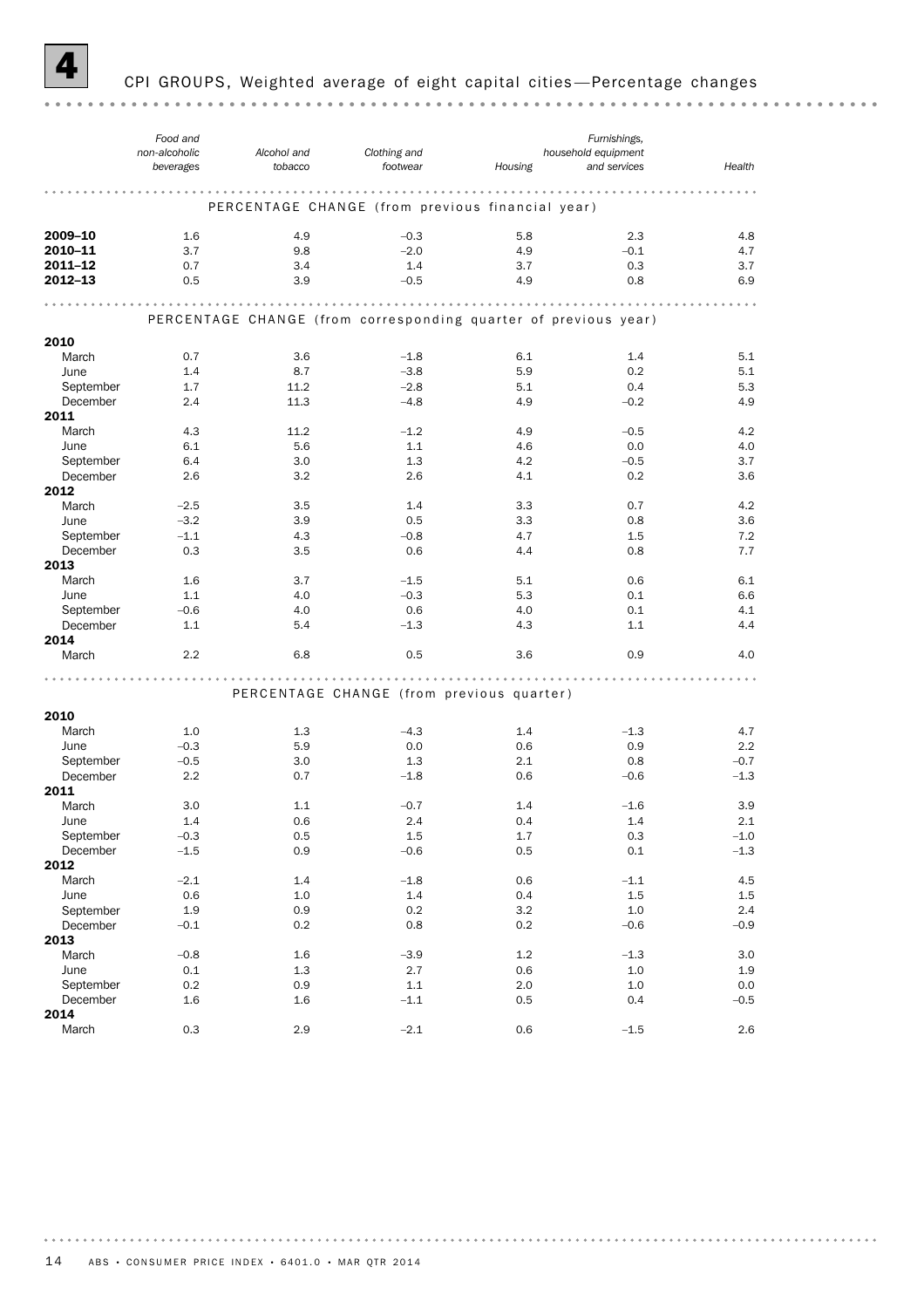

### 4 CPI GROUPS, Weighted average of eight capital cities —Percentage changes *continued*

|             |           |                                                                 |             |           | Insurance and |                |
|-------------|-----------|-----------------------------------------------------------------|-------------|-----------|---------------|----------------|
|             |           |                                                                 | Recreation  |           | financial     |                |
|             | Transport | Communication                                                   | and culture | Education | services      | All groups CPI |
|             |           |                                                                 |             |           |               |                |
|             |           | PERCENTAGE CHANGE (from previous financial year)                |             |           |               |                |
| 2009-10     | 0.7       | 0.3                                                             | 0.4         | 5.6       | $-2.1$        | 2.4            |
| 2010-11     | 2.2       | $-0.1$                                                          | $-1.1$      | 5.8       | 3.2           | 3.1            |
| $2011 - 12$ | 3.2       | 1.1                                                             | $-0.5$      | 5.9       | 4.2           | 2.4            |
| 2012-13     | 1.1       | 1.7                                                             | $-0.9$      | 5.9       | 2.8           | 2.3            |
|             |           |                                                                 |             |           |               |                |
|             |           | PERCENTAGE CHANGE (from corresponding quarter of previous year) |             |           |               |                |
| 2010        |           |                                                                 |             |           |               |                |
| March       | 4.1       | 0.1                                                             | 1.2         | 5.7       | 2.1           | 2.9            |
| June        | 3.1       | $-0.2$                                                          | $-0.6$      | 5.8       | 3.9           | 3.1            |
| September   | 0.5       | $-0.4$                                                          | $-0.6$      | 5.8       | 3.5           | 2.9            |
| December    | 1.7       | $-0.4$                                                          | $-1.8$      | 5.8       | 2.3           | 2.8            |
| 2011        |           |                                                                 |             |           |               |                |
| March       | 3.1       | $-0.2$                                                          | $-1.5$      | 5.9       | 2.8           | 3.3            |
| June        | 3.6       | 0.4                                                             | $-0.3$      | 5.9       | 4.2           | 3.5            |
| September   | 4.3       | 0.5                                                             | $-0.1$      | 5.8       | 4.4           | 3.4            |
| December    | 4.0       | 1.6                                                             | 0.5         | 5.8       | 5.6           | 3.0            |
| 2012        |           |                                                                 |             |           |               |                |
| March       | 2.5       | 1.6                                                             | $-0.9$      | 6.1       | 3.9           | 1.6            |
| June        | 2.2       | 0.8                                                             | $-1.5$      | 6.0       | 2.9           | 1.2            |
| September   | 1.3       | 1.4                                                             | $-1.5$      | 6.1       | 2.3           | 2.0            |
| December    |           |                                                                 |             | 6.1       |               | 2.2            |
|             | 2.0       | 1.6                                                             | $-1.7$      |           | 3.1           |                |
| 2013        |           |                                                                 |             |           |               |                |
| March       | 1.4       | 1.5                                                             | $-0.5$      | 5.8       | 2.9           | 2.5            |
| June        | $-0.5$    | 2.2                                                             | $-0.1$      | 5.7       | 2.7           | 2.4            |
| September   | 2.7       | 1.8                                                             | 0.9         | 5.6       | 2.9           | 2.2            |
| December    | 1.9       | 1.7                                                             | 2.4         | 5.6       | 1.6           | 2.7            |
| 2014        |           |                                                                 |             |           |               |                |
| March       | 2.5       | 1.9                                                             | 2.7         | 5.1       | 1.3           | 2.9            |
|             |           | PERCENTAGE CHANGE (from previous quarter)                       |             |           |               |                |
|             |           |                                                                 |             |           |               |                |
| 2010        |           |                                                                 |             |           |               |                |
| March       | 1.3       | $-0.1$                                                          | $-1.0$      | 5.5       | 2.1           | 1.0            |
| June        | 0.7       | $-0.1$                                                          | $-1.8$      | 0.1       | 0.1           | 0.6            |
| September   | $-0.6$    | $-0.2$                                                          | 0.7         | 0.1       | 0.5           | 0.7            |
| December    | 0.3       | 0.0                                                             | 0.2         | 0.0       | $-0.4$        | 0.4            |
| 2011        |           |                                                                 |             |           |               |                |
| March       | 2.6       | 0.1                                                             | $-0.6$      | 5.7       | 2.5           | 1.4            |
| June        | 1.2       | 0.5                                                             | $-0.6$      | 0.1       | 1.6           | 0.9            |
| September   | $0.1\,$   | $-0.1$                                                          | 0.9         | 0.0       | 0.7           | 0.6            |
| December    | $0.0\,$   | 1.1                                                             | 0.8         | 0.0       | 0.7           | 0.0            |
| 2012        |           |                                                                 |             |           |               |                |
| March       | $1.1\,$   | 0.1                                                             | $-2.0$      | 6.0       | 0.9           | 0.1            |
| June        | $1.0\,$   | $-0.3$                                                          | $-1.2$      | $0.0\,$   | 0.5           | 0.5            |
| September   | $-0.8$    | 0.5                                                             | 0.9         | 0.1       | 0.2           | 1.4            |
| December    | 0.7       | $1.3\,$                                                         | 0.6         | 0.0       | 1.5           | 0.2            |
| 2013        |           |                                                                 |             |           |               |                |
|             |           |                                                                 |             |           |               |                |
| March       | 0.5       | 0.0                                                             | $-0.8$      | 5.7       | 0.7           | $0.4\,$        |
| June        | $-0.9$    | $0.4\,$                                                         | $-0.8$      | $-0.1$    | 0.3           | 0.4            |
| September   | 2.4       | 0.1                                                             | 1.9         | 0.0       | 0.4           | 1.2            |
| December    | $-0.1$    | 1.2                                                             | $2.1\,$     | 0.0       | 0.2           | 0.8            |
| 2014        |           |                                                                 |             |           |               |                |
| March       | $1.1\,$   | $0.2\,$                                                         | $-0.5$      | $5.1\,$   | 0.4           | 0.6            |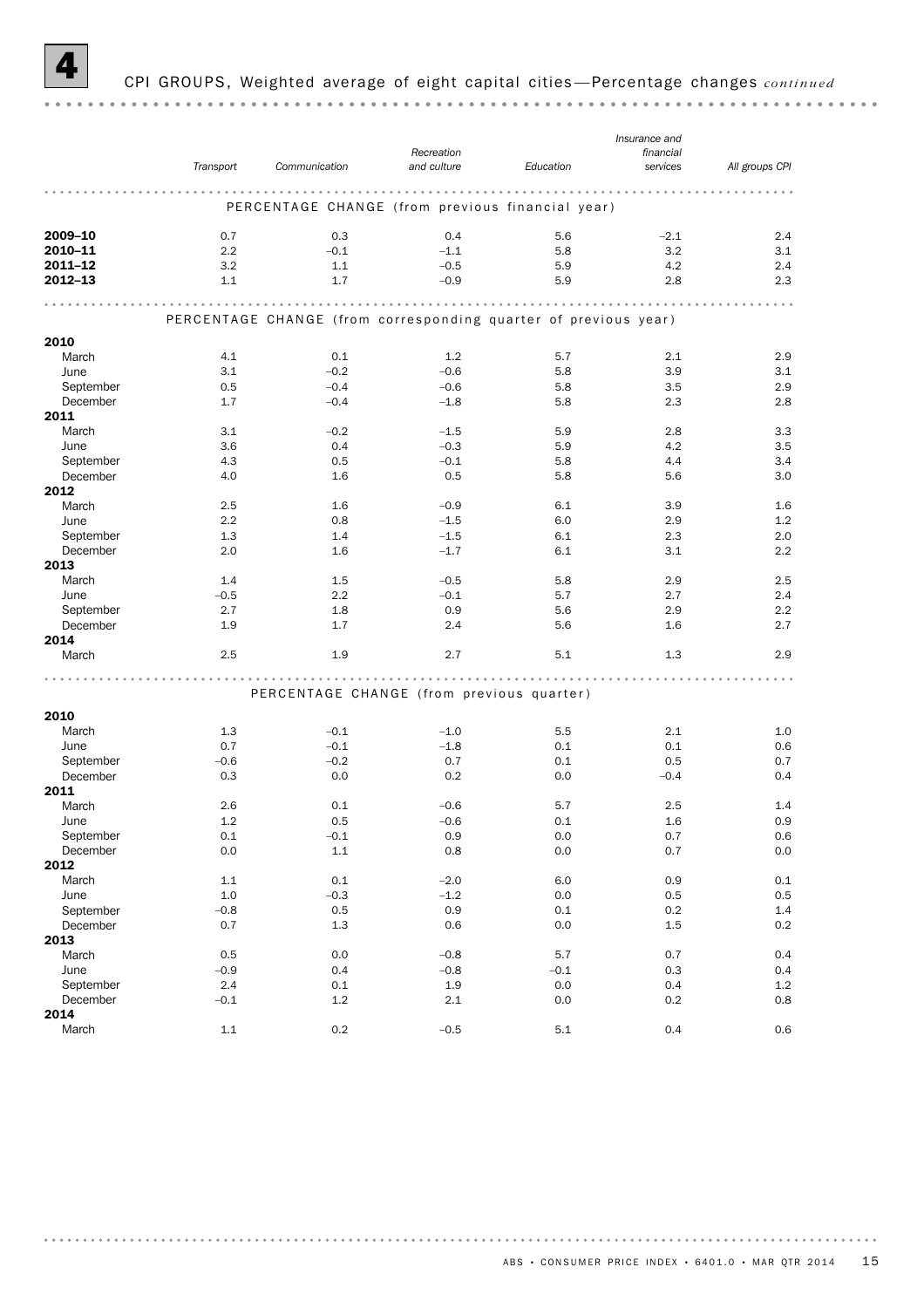|                       |                |                |                 |                                  |                |                |                |                | Weighted<br>average |
|-----------------------|----------------|----------------|-----------------|----------------------------------|----------------|----------------|----------------|----------------|---------------------|
|                       |                |                |                 |                                  |                |                |                |                | of eight            |
| Quarters              | Sydney         | Melbourne      | <b>Brisbane</b> | Adelaide                         | Perth          | Hobart         | Darwin         | Canberra       | capital<br>cities   |
|                       |                |                |                 |                                  |                |                |                |                |                     |
|                       |                |                |                 | FOOD AND NON-ALCOHOLIC BEVERAGES |                |                |                |                |                     |
| 2012                  |                |                |                 |                                  |                |                |                |                |                     |
| March                 | 98.3           | 98.3           | 98.7            | 98.1                             | 98.4           | 98.7           | 98.8           | 98.2           | 98.4                |
| June                  | 98.8           | 99.2           | 99.0            | 99.2                             | 99.0           | 98.8           | 99.2           | 99.6           | 99.0                |
| September             | 101.5          | 100.6          | 101.0           | 100.3                            | 100.5          | 100.1          | 101.0          | 100.9          | 100.9               |
| December              | 100.9          | 101.3          | 100.6           | 100.2                            | 100.1          | 100.1          | 100.8          | 99.9           | 100.8               |
| 2013                  |                |                |                 |                                  |                |                |                |                |                     |
| March                 | 99.9           | 99.9           | 100.6           | 99.7                             | 100.2          | 98.6           | 100.3          | 99.7           | 100.0               |
| June                  | 100.1          | 100.1          | 100.7           | 99.5                             | 99.7           | 99.0           | 100.8          | 100.1          | 100.1               |
| September             | 100.3          | 100.6          | 100.5           | 100.0                            | 99.5           | 99.0           | 100.7          | 100.4          | 100.3               |
| December<br>2014      | 101.8          | 102.2          | 102.0           | 101.8                            | 100.7          | 101.5          | 102.1          | 102.3          | 101.9               |
| March                 | 102.5          | 102.0          | 102.2           | 102.2                            | 101.3          | 101.2          | 102.5          | 102.8          | 102.2               |
|                       |                |                |                 |                                  |                |                |                |                |                     |
|                       |                |                |                 | ALCOHOL AND TOBACCO              |                |                |                |                |                     |
| 2012                  |                |                |                 |                                  |                |                |                |                |                     |
| March                 | 100.7          | 100.9          | 100.3           | 100.5                            | 100.7          | 100.5          | 101.4          | 100.5          | 100.7               |
| June                  | 101.7          | 101.8          | 101.5           | 101.4                            | 101.4          | 101.5          | 102.2          | 102.2          | 101.7               |
| September             | 102.6          | 102.4          | 102.9           | 102.6                            | 102.2          | 103.2          | 103.3          | 103.7          | 102.6               |
| December<br>2013      | 102.5          | 102.6          | 103.5           | 102.8                            | 102.5          | 103.7          | 104.1          | 103.5          | 102.8               |
| March                 | 104.2          | 104.0          | 105.4           | 104.8                            | 103.9          | 105.4          | 105.8          | 104.7          | 104.4               |
| June                  | 105.5          | 105.8          | 106.6           | 106.2                            | 105.2          | 106.9          | 105.9          | 105.7          | 105.8               |
| September             | 106.2          | 106.5          | 107.6           | 107.4                            | 106.4          | 108.0          | 105.8          | 106.8          | 106.7               |
| December              | 108.1          | 108.1          | 109.3           | 109.1                            | 108.2          | 110.0          | 107.3          | 108.5          | 108.4               |
| 2014                  |                |                |                 |                                  |                |                |                |                |                     |
| March                 | 110.9          | 111.3          | 112.6           | 112.6                            | 111.5          | 113.6          | 109.9          | 111.6          | 111.5               |
|                       |                |                |                 |                                  |                |                |                |                |                     |
|                       |                |                |                 | CLOTHING AND FOOTWEAR            |                |                |                |                |                     |
| 2012                  |                |                |                 |                                  |                |                |                |                |                     |
| March                 | 99.4           | 98.1           | 98.1            | 97.9                             | 98.3           | 99.9           | 99.8           | 98.5           | 98.6                |
| June                  | 101.2          | 98.0           | 100.3           | 98.2                             | 103.1          | 99.4           | 99.8           | 100.5          | 100.0               |
| September<br>December | 101.7<br>101.0 | 97.9<br>99.9   | 102.7<br>103.8  | 97.3<br>99.6                     | 101.6<br>103.2 | 97.4<br>97.8   | 99.3<br>99.9   | 98.9<br>98.4   | 100.2<br>101.0      |
| 2013                  |                |                |                 |                                  |                |                |                |                |                     |
| March                 | 95.3           | 98.0           | 98.5            | 95.6                             | 99.2           | 97.3           | 98.9           | 97.1           | 97.1                |
| June                  | 98.4           | 98.8           | 100.6           | 100.7                            | 103.6          | 100.7          | 99.5           | 98.8           | 99.7                |
| September             | 99.8           | 99.2           | 101.9           | 102.2                            | 105.6          | 99.7           | 99.2           | 99.1           | 100.8               |
| December              | 98.1           | 98.5           | 101.0           | 101.4                            | 103.9          | 99.9           | 98.9           | 100.0          | 99.7                |
| 2014                  |                |                |                 |                                  |                |                |                |                |                     |
| March                 | 97.7           | 95.0           | 99.6            | 96.2                             | 101.3          | 99.0           | 98.7           | 98.8           | 97.6                |
|                       |                |                |                 | HOUSING                          |                |                |                |                |                     |
| 2012                  |                |                |                 |                                  |                |                |                |                |                     |
| March                 | 100.1          | 100.5          | 100.0           | 101.1                            | 100.3          | 100.3          | 100.2          | 100.1          | 100.3               |
| June                  | 101.0          | 100.4          | 100.5           | 100.3                            | 101.3          | 99.9           | 101.1          | 100.4          | 100.7               |
| September             | 104.3          | 103.2          | 103.7           | 104.9                            | 103.9          | 101.6          | 103.0          | 103.9          | 103.9               |
| December              | 105.1          | 102.4          | 104.5           | 105.4                            | 104.5          | 101.8          | 103.4          | 104.2          | 104.1               |
| 2013                  |                |                |                 |                                  |                |                |                |                |                     |
| March<br>June         | 105.9          | 105.2          | 104.0           | 105.8                            | 105.8          | 101.7          | 107.5          | 104.5          | 105.4               |
| September             | 106.6<br>108.5 | 105.7<br>108.1 | 105.1<br>107.6  | 104.9<br>106.5                   | 107.2<br>109.3 | 102.0<br>102.8 | 109.0<br>110.2 | 104.8<br>105.6 | 106.0<br>108.1      |
| December              | 109.2          | 108.3          | 108.4           | 107.0                            | 110.2          | 102.8          | 110.9          | 105.7          | 108.6               |
| 2014                  |                |                |                 |                                  |                |                |                |                |                     |
| March                 | 109.7          | 108.5          | 109.3           | 108.6                            | 111.0          | 101.9          | 112.2          | 105.5          | 109.2               |
|                       |                |                |                 |                                  |                |                |                |                |                     |
|                       |                |                |                 |                                  |                |                |                |                |                     |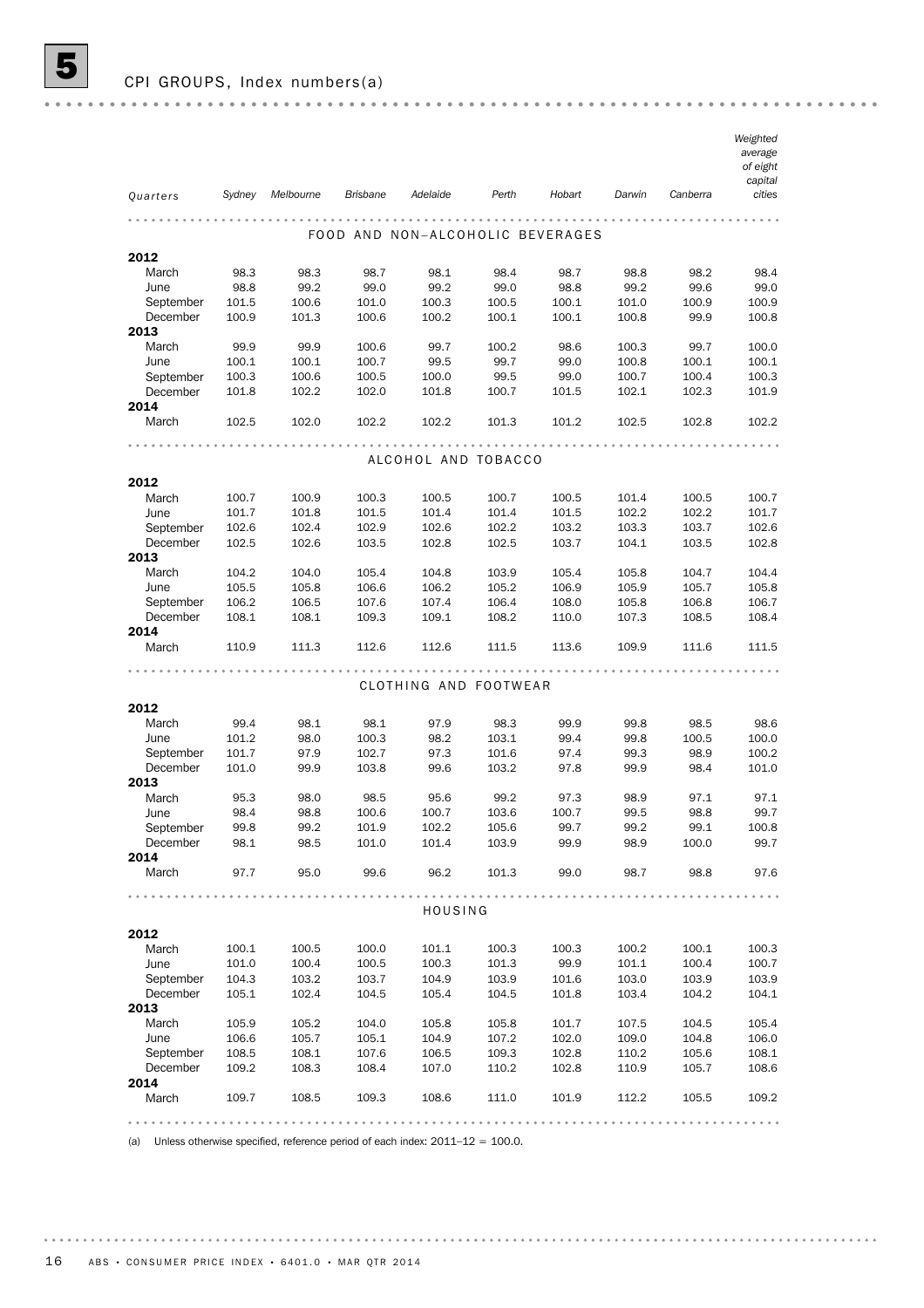|           |                |                                               |                 |                  |       |        |        |          | Weighted            |
|-----------|----------------|-----------------------------------------------|-----------------|------------------|-------|--------|--------|----------|---------------------|
|           |                |                                               |                 |                  |       |        |        |          | average<br>of eight |
|           |                |                                               |                 |                  |       |        |        |          | capital             |
| Quarters  | Sydney         | Melbourne                                     | <b>Brisbane</b> | Adelaide         | Perth | Hobart | Darwin | Canberra | cities              |
|           |                |                                               |                 |                  |       |        |        |          |                     |
|           |                | FURNISHINGS, HOUSEHOLD EQUIPMENT AND SERVICES |                 |                  |       |        |        |          |                     |
|           |                |                                               |                 |                  |       |        |        |          |                     |
| 2012      |                |                                               |                 |                  |       |        |        |          |                     |
| March     | 99.0           | 99.0                                          | 99.3            | 98.8             | 99.5  | 99.4   | 99.4   | 99.6     | 99.1                |
| June      | 100.4          | 100.3                                         | 101.4           | 100.4            | 100.5 | 100.7  | 101.1  | 101.1    | 100.6               |
| September | 101.4          | 102.3                                         | 101.3           | 101.1            | 101.7 | 100.1  | 101.5  | 100.8    | 101.6               |
| December  | 100.3          | 102.3                                         | 101.0           | 100.3            | 100.3 | 99.0   | 102.1  | 102.7    | 101.0               |
| 2013      |                |                                               |                 |                  |       |        |        |          |                     |
| March     | 100.7          | 99.2                                          | 99.2            | 98.7             | 99.3  | 98.6   | 102.1  | 100.7    | 99.7                |
| June      | 100.8          | 100.5                                         | 100.4           | 100.2            | 100.7 | 100.3  | 103.2  | 103.2    | 100.7               |
| September | 102.2          | 101.4                                         | 101.1           | 101.7            | 101.6 | 100.8  | 103.7  | 103.3    | 101.7               |
| December  | 101.7          | 102.8                                         | 101.7           | 100.7            | 102.1 | 100.8  | 103.5  | 104.3    | 102.1               |
| 2014      |                |                                               |                 |                  |       |        |        |          |                     |
| March     | 100.6          | 100.9                                         | 100.4           | 99.2             | 100.7 | 99.8   | 104.4  | 102.8    | 100.6               |
|           |                |                                               |                 |                  |       |        |        |          |                     |
|           |                |                                               |                 | <b>HEALTH</b>    |       |        |        |          |                     |
| 2012      |                |                                               |                 |                  |       |        |        |          |                     |
| March     | 101.4          | 101.7                                         | 101.6           | 100.7            | 101.6 | 100.9  | 100.2  | 101.9    | 101.5               |
| June      | 103.1          | 103.0                                         | 102.8           | 103.1            | 103.0 | 103.0  | 102.0  | 102.9    | 103.0               |
| September | 105.4          | 105.3                                         | 105.1           | 106.7            | 106.0 | 106.1  | 102.0  | 104.6    | 105.5               |
| December  | 104.5          | 104.6                                         | 104.3           | 106.2            | 104.7 | 105.1  | 101.5  | 103.1    | 104.6               |
| 2013      |                |                                               |                 |                  |       |        |        |          |                     |
| March     | 107.5          | 107.7                                         | 107.8           | 108.0            | 108.2 | 107.3  | 104.0  | 107.7    | 107.7               |
| June      | 110.0          | 109.3                                         | 110.2           | 111.1            | 109.5 | 110.1  | 106.2  | 108.9    | 109.8               |
| September |                |                                               | 109.8           | 111.6            | 109.7 | 110.0  | 107.8  |          | 109.8               |
| December  | 109.9<br>109.3 | 109.1<br>108.7                                | 109.0           |                  | 109.2 | 109.8  | 107.9  | 108.5    | 109.2               |
| 2014      |                |                                               |                 | 111.5            |       |        |        | 107.8    |                     |
| March     | 112.1          | 111.4                                         | 112.5           | 113.3            | 112.0 | 112.1  | 110.3  | 111.5    | 112.0               |
|           |                |                                               |                 |                  |       |        |        |          |                     |
|           |                |                                               |                 | <b>TRANSPORT</b> |       |        |        |          |                     |
|           |                |                                               |                 |                  |       |        |        |          |                     |
| 2012      |                |                                               |                 |                  |       |        |        |          |                     |
| March     | 100.6          | 99.7                                          | 100.8           | 100.6            | 100.2 | 100.3  | 100.7  | 99.9     | 100.3               |
| June      | 100.9          | 102.4                                         | 100.7           | 100.7            | 100.6 | 100.6  | 101.0  | 100.5    | 101.3               |
| September | 100.6          | 100.9                                         | 100.5           | 100.0            | 99.6  | 99.3   | 101.6  | 100.1    | 100.5               |
| December  | 100.6          | 102.5                                         | 100.2           | 100.6            | 100.9 | 101.9  | 100.7  | 101.1    | 101.2               |
| 2013      |                |                                               |                 |                  |       |        |        |          |                     |
| March     | 101.3          | 103.0                                         | 101.0           | 100.9            | 100.8 | 102.0  | 104.5  | 101.0    | 101.7               |
| June      | 101.1          | 101.4                                         | 99.8            | 99.7             | 100.3 | 101.2  | 104.5  | 100.9    | 100.8               |
| September | 102.8          | 104.3                                         | 102.2           | 103.2            | 102.6 | 104.3  | 105.5  | 102.6    | 103.2               |
| December  | 102.5          | 104.2                                         | 102.1           | 103.5            | 102.3 | 104.1  | 106.2  | 103.3    | 103.1               |
| 2014      |                |                                               |                 |                  |       |        |        |          |                     |
| March     | 103.0          | 106.0                                         | 103.3           | 105.0            | 103.3 | 104.7  | 106.9  | 103.8    | 104.2               |
|           |                |                                               |                 |                  |       |        |        |          |                     |
|           |                |                                               |                 | COMMUNICATION    |       |        |        |          |                     |
|           |                |                                               |                 |                  |       |        |        |          |                     |
| 2012      |                |                                               |                 |                  |       |        |        |          |                     |
| March     | 100.4          | 100.4                                         | 100.4           | 100.4            | 100.4 | 100.4  | 100.4  | 100.4    | 100.4               |
| June      | 100.1          | 100.1                                         | 100.1           | 100.1            | 100.1 | 100.1  | 100.1  | 100.1    | 100.1               |
| September | 100.6          | 100.6                                         | 100.6           | 100.6            | 100.6 | 100.6  | 100.6  | 100.6    | 100.6               |
| December  | 101.9          | 101.9                                         | 102.0           | 101.9            | 101.7 | 101.9  | 101.8  | 101.9    | 101.9               |
| 2013      |                |                                               |                 |                  |       |        |        |          |                     |
| March     | 101.8          | 101.9                                         | 101.9           | 101.9            | 101.7 | 101.9  | 101.8  | 101.9    | 101.9               |
| June      | 102.3          | 102.4                                         | 102.4           | 102.3            | 102.1 | 102.3  | 102.2  | 102.3    | 102.3               |
| September | 102.4          | 102.5                                         | 102.4           | 102.4            | 102.2 | 102.4  | 102.3  | 102.4    | 102.4               |
| December  | 103.5          | 103.6                                         | 103.8           | 103.6            | 103.3 | 103.6  | 103.5  | 103.5    | 103.6               |
| 2014      |                |                                               |                 |                  |       |        |        |          |                     |
| March     | 103.8          | 103.9                                         | 104.0           | 103.8            | 103.5 | 103.9  | 103.7  | 103.8    | 103.8               |
|           |                |                                               |                 |                  |       |        |        |          |                     |
|           |                |                                               |                 |                  |       |        |        |          |                     |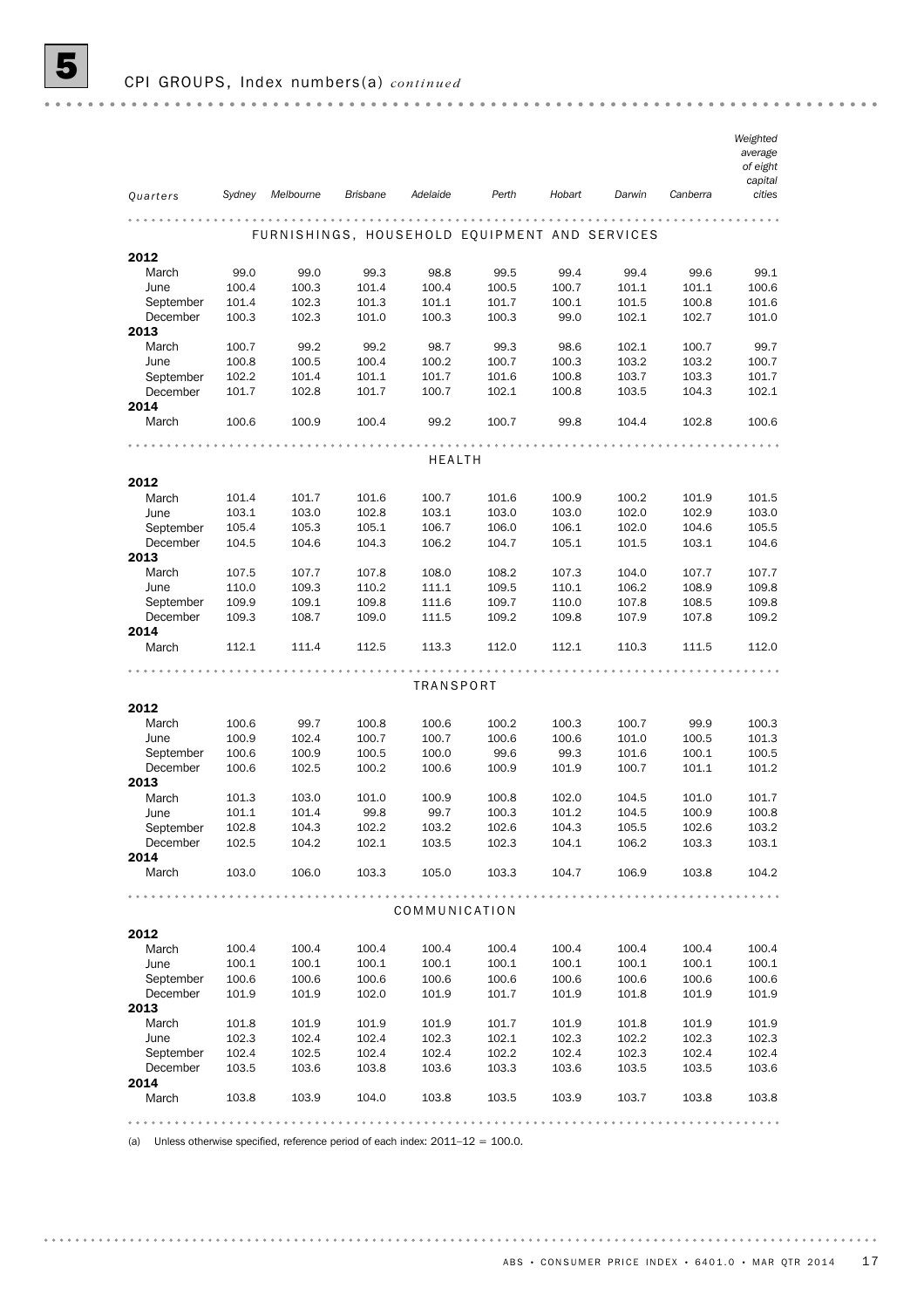|           |        |           |                 |                                  |       |        |        |          | Weighted |
|-----------|--------|-----------|-----------------|----------------------------------|-------|--------|--------|----------|----------|
|           |        |           |                 |                                  |       |        |        |          | average  |
|           |        |           |                 |                                  |       |        |        |          | of eight |
|           |        |           |                 |                                  |       |        |        |          | capital  |
| Quarters  | Sydney | Melbourne | <b>Brisbane</b> | Adelaide                         | Perth | Hobart | Darwin | Canberra | cities   |
|           |        |           |                 |                                  |       |        |        |          |          |
|           |        |           |                 | RECREATION AND CULTURE           |       |        |        |          |          |
| 2012      |        |           |                 |                                  |       |        |        |          |          |
| March     | 99.4   | 99.8      | 99.0            | 98.8                             | 100.2 | 101.8  | 97.6   | 98.9     | 99.5     |
| June      | 98.4   | 98.0      | 98.7            | 98.4                             | 98.1  | 97.2   | 99.5   | 98.3     | 98.3     |
| September | 99.3   | 98.8      | 99.6            | 99.5                             | 98.9  | 97.5   | 102.0  | 99.3     | 99.2     |
| December  | 99.8   | 100.0     | 100.4           | 99.9                             | 99.1  | 97.9   | 99.9   | 100.1    | 99.8     |
| 2013      |        |           |                 |                                  |       |        |        |          |          |
| March     | 98.9   | 99.1      | 99.1            | 98.9                             | 98.9  | 98.5   | 99.0   | 99.1     | 99.0     |
| June      | 98.3   | 98.0      | 98.7            | 97.7                             | 98.3  | 96.0   | 100.3  | 98.7     | 98.2     |
| September | 100.5  | 99.9      | 100.5           | 99.3                             | 99.7  | 98.6   | 103.5  | 100.4    | 100.1    |
| December  | 102.3  | 102.3     | 102.6           | 101.1                            | 101.4 | 101.0  | 107.1  | 102.7    | 102.2    |
| 2014      |        |           |                 |                                  |       |        |        |          |          |
| March     | 102.0  | 102.5     | 100.6           | 100.3                            | 100.9 | 102.0  | 105.5  | 102.3    | 101.7    |
|           |        |           |                 |                                  |       |        |        |          |          |
|           |        |           |                 | EDUCATION                        |       |        |        |          |          |
| 2012      |        |           |                 |                                  |       |        |        |          |          |
| March     | 102.4  | 102.8     | 103.6           | 103.1                            | 103.3 | 102.4  | 102.8  | 102.5    | 102.9    |
| June      | 102.5  | 102.8     | 103.7           | 103.1                            | 103.3 | 102.4  | 102.8  | 102.6    | 102.9    |
| September | 102.6  | 102.9     | 103.8           | 103.1                            | 103.3 | 102.5  | 102.8  | 102.6    | 103.0    |
| December  | 102.6  | 102.9     | 103.8           | 103.1                            | 103.3 | 102.5  | 102.8  | 102.6    | 103.0    |
| 2013      |        |           |                 |                                  |       |        |        |          |          |
| March     | 109.0  | 108.4     | 109.5           | 109.9                            | 108.8 | 109.5  | 108.7  | 106.9    | 108.9    |
| June      | 108.6  | 108.4     | 109.5           | 109.9                            | 108.8 | 109.5  | 108.7  | 107.0    | 108.8    |
| September | 108.5  | 108.5     | 109.7           | 109.9                            | 108.8 | 109.6  | 108.7  | 107.0    | 108.8    |
| December  | 108.6  | 108.5     | 109.7           | 109.9                            | 108.8 | 109.6  | 108.7  | 107.1    | 108.8    |
| 2014      |        |           |                 |                                  |       |        |        |          |          |
| March     | 113.5  | 113.8     | 116.0           | 115.1                            | 116.5 | 114.9  | 113.8  | 112.1    | 114.4    |
|           |        |           |                 |                                  |       |        |        |          |          |
|           |        |           |                 | INSURANCE AND FINANCIAL SERVICES |       |        |        |          |          |
| 2012      |        |           |                 |                                  |       |        |        |          |          |
| March     | 100.6  | 100.3     | 100.6           | 100.7                            | 100.4 | 100.1  | 100.5  | 100.6    | 100.5    |
| June      | 101.3  | 100.8     | 101.3           | 100.6                            | 100.9 | 100.9  | 101.3  | 99.6     | 101.0    |
| September | 102.9  | 102.5     | 96.1            | 100.6                            | 101.6 | 101.9  | 102.0  | 98.8     | 101.2    |
| December  | 104.9  | 103.5     | 97.4            | 102.3                            | 103.1 | 104.0  | 103.5  | 101.0    | 102.7    |
| 2013      |        |           |                 |                                  |       |        |        |          |          |
| March     | 106.6  | 102.8     | 98.4            | 102.1                            | 103.4 | 104.9  | 104.0  | 102.5    | 103.4    |
| June      | 106.7  | 102.7     | 99.3            | 102.9                            | 104.1 | 106.9  | 104.7  | 102.2    | 103.7    |
| September | 107.4  | 103.0     | 99.9            | 102.5                            | 104.8 | 107.4  | 105.4  | 100.9    | 104.1    |
| December  | 107.5  | 102.9     | 100.2           | 103.4                            | 105.1 | 107.6  | 105.6  | 101.5    | 104.3    |
| 2014      |        |           |                 |                                  |       |        |        |          |          |
| March     | 107.7  | 103.6     | 100.8           | 102.9                            | 105.7 | 108.5  | 106.0  | 101.6    | 104.7    |
|           |        |           |                 |                                  |       |        |        |          |          |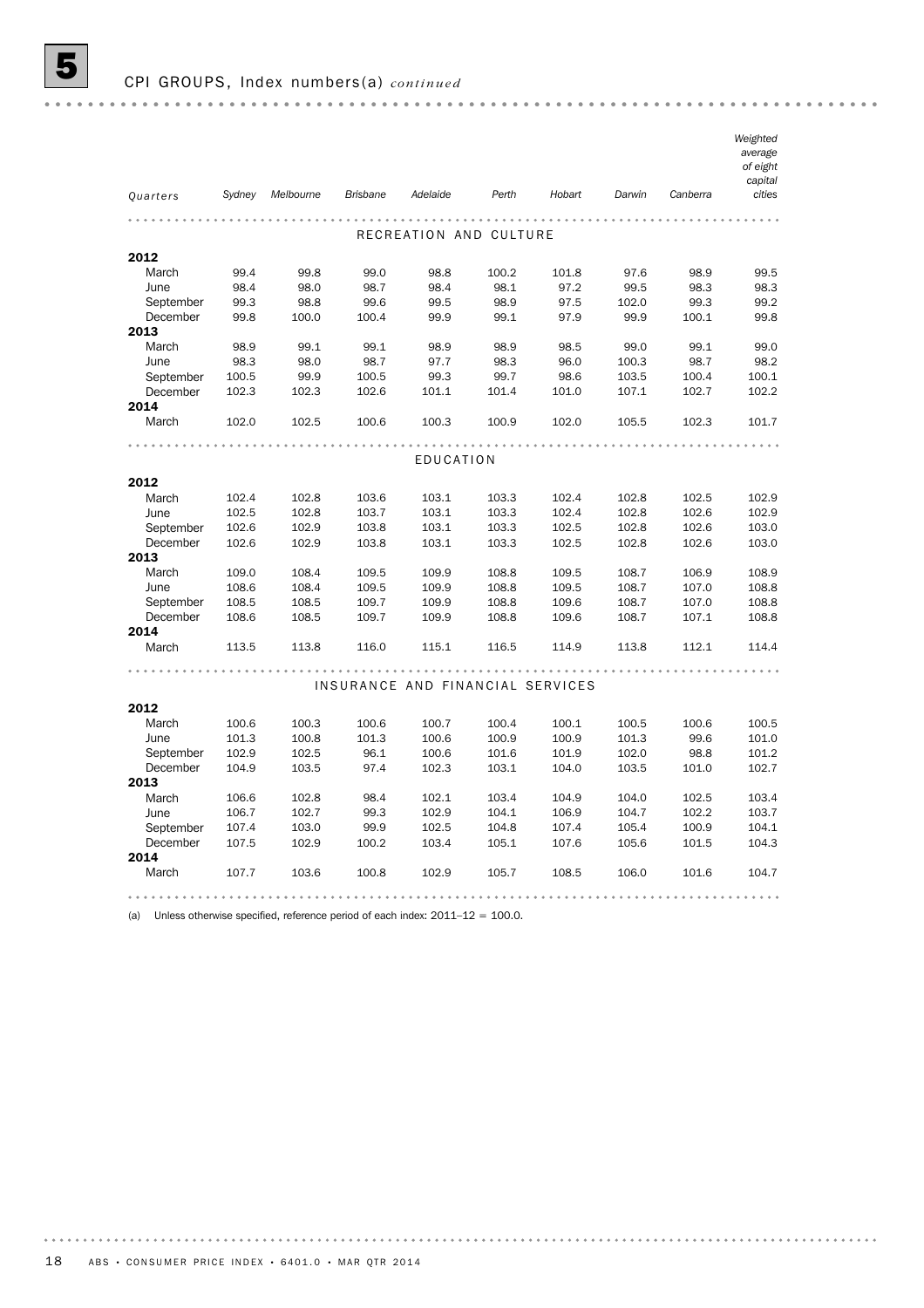

### 6 CONTRIBUTION TO CHANGE IN ALL GROUPS CPI— Mar Qtr 2014

*Weighted average of eight capital Group, sub–group and expenditure class Sydney Melbourne Brisbane Adelaide Perth Hobart Darwin Canberra cities* . . . . . . . . . . . . . . . . . . . . **Food and non-alcoholic beverages** 0.12 –0.03 0.02 0.06 0.10 –0.06 0.06 0.07 0.05 Bread and cereal products  $-0.02$   $-0.02$   $-0.01$   $-0.02$   $-0.01$   $-0.03$   $-0.03$   $-0.01$ Bread 0.01 –0.01 –0.01 0.00 0.00 0.01 0.00 –0.01 0.00 Cakes and biscuits –0.02 0.02 0.00 –0.02 0.01 –0.03 0.00 –0.01 0.00 Breakfast cereals 0.01 0.00 0.00 –0.01 0.00 0.00 –0.01 0.00 0.00 Other cereal products  $-0.01$  0.00 0.00 0.00 0.00 0.00 0.01 0.00 0.00 Meat and seafoods 0.04 0.04 0.04 0.03 0.04 0.02 0.04 0.05 –0.01 0.03 Beef and veal **beef** and veal **beef** and veal **beef** and veal **beef** and veal **beef** and veal **beef** and veal **beef** and veal **beef** and veal **beef** and veal **beef** and veal **beef** and veal **beef** and veal **beef** and veal Pork 0.02 0.01 0.00 0.01 0.02 0.03 0.00 –0.01 0.01 Lamb and goat 0.01 0.00 0.01 0.00 0.00 0.01 0.00 0.00 0.00 Poultry 0.00 0.01 0.00 0.01 0.00 0.00 0.01 –0.01 0.00 Other meats 0.01 0.01 0.02 0.01 0.01 0.02 0.02 0.00 0.01 Fish and other seafood 0.00 –0.02 0.00 –0.01 –0.01 –0.01 0.01 0.00 –0.01 Dairy and related products –0.01 0.00 0.02 0.00 0.01 –0.01 0.00 0.00 0.00 Milk 0.00 0.00 0.00 0.00 0.00 0.00 0.00 0.00 0.00 Cheese 0.00 0.01 0.02 0.01 0.01 0.01 0.01 0.01 0.01 Ice cream and other dairy products –0.01 0.00 0.01 –0.01 –0.01 –0.02 –0.01 –0.01 –0.01 Fruit and vegetables 0.04 –0.03 –0.01 0.02 0.09 –0.06 0.01 0.01 0.01 Fruit –0.01 –0.04 –0.04 –0.06 0.00 –0.01 –0.01 –0.05 –0.03 Vegetables 0.06 0.01 0.03 0.08 0.10 –0.05 0.02 0.07 0.05 Food products n.e.c. 0.01 –0.02 –0.02 –0.02 –0.04 –0.02 0.00 0.02 –0.01 Eggs 0.00 0.01 0.01 0.00 0.00 0.00 0.01 0.00 0.00 Jams, honey and spreads 0.00 0.01 0.00 0.00 0.01 –0.01 0.00 0.00 0.00 Food additives and condiments 0.01 0.00 0.00 0.00 0.00 0.01 0.00 0.01 0.00 Oils and fats 0.00 0.00 0.00 0.00 0.01 0.01 0.00 0.01 0.00 Snacks and confectionery –0.02 –0.03 –0.03 –0.02 –0.02 –0.02 –0.02 0.01 –0.02 Other food products n.e.c. **0.02** 0.00 –0.01 0.00 –0.02 –0.01 0.00 –0.01 0.00 Non-alcoholic beverages 0.00 –0.01 0.01 0.01 0.01 –0.03 –0.01 0.01 0.00 Coffee, tea and cocoa  $-0.01$   $-0.01$   $-0.01$   $-0.01$   $-0.01$   $-0.01$   $-0.03$   $-0.01$   $-0.01$   $-0.01$ Waters, soft drinks and juices **0.01** 0.01 0.01 0.03 0.01 0.02 –0.01 0.00 0.02 0.01 Meals out and take away foods 6.02 min book 0.04 0.01 0.01 0.04 0.00 0.04 0.00 0.04 0.02 0.02 Restaurant meals 0.02 0.00 0.00 0.01 0.00 0.02 0.00 0.04 0.00 Take away and fast foods 0.02 0.01 0.00 0.04 0.00 0.02 0.01 0.02 0.01 **Alcohol and tobacco** 2002 2018 0.18 0.23 0.25 0.27 0.26 0.30 0.23 0.21 0.23 Alcoholic beverages 0.04 0.03 0.04 0.05 0.04 0.05 0.04 0.02 0.06 0.04 0.02 0.06 0.04 0.02 0.01 0.01 0.02 0.01 Spirits 0.01 0.01 0.00 0.02 0.01 0.01 0.01 0.02 0.01 Wine 0.01 0.04 0.01 0.00 0.01 –0.01 0.01 0.01 0.02 Beer 0.01 –0.01 0.03 0.02 0.02 0.03 0.04 0.04 0.01 Tobacco 0.16 0.19 0.20 0.21 0.22 0.28 0.18 0.15 0.19 Tobacco 0.16 0.19 0.20 0.21 0.22 0.28 0.18 0.15 0.19 **Clothing and footwear**  $-0.01$   $-0.14$   $-0.05$   $-0.23$   $-0.10$   $-0.04$   $-0.01$   $-0.05$   $-0.09$ Garments –0.01 –0.08 –0.01 –0.18 –0.06 –0.01 –0.01 –0.02 –0.05 Garments for men 0.00 –0.03 –0.01 –0.11 –0.01 –0.01 0.00 –0.02 –0.02 Garments for women  $-0.01$   $-0.04$  0.01  $-0.06$   $-0.03$  0.01 0.00 0.01  $-0.02$ Garments for infants and children  $-0.01$   $-0.02$   $-0.01$   $-0.01$   $-0.02$   $-0.02$   $-0.02$   $-0.01$  0.00  $-0.01$ Footwear 0.01 –0.04 –0.05 –0.01 –0.01 0.00 0.03 –0.01 –0.01 Footwear for men –0.01 0.00 –0.01 0.00 0.00 –0.01 0.00 0.01 –0.01 Footwear for women 0.01 –0.03 –0.03 0.00 –0.01 0.01 0.04 0.00 –0.01 Footwear for infants and children 0.00 0.00 –0.01 –0.01 –0.01 0.00 –0.01 –0.01 0.00 Accessories and clothing services  $-0.01$   $-0.03$  0.01  $-0.04$   $-0.02$   $-0.03$   $-0.03$   $-0.03$   $-0.01$ 

Cleaning, repair and hire of clothing and footwear 0.00 0.00 0.00 0.00 0.00 0.00 0.00 0.00 0.00 Accessories –0.02 –0.03 0.01 –0.04 –0.02 –0.03 –0.03 –0.03 –0.02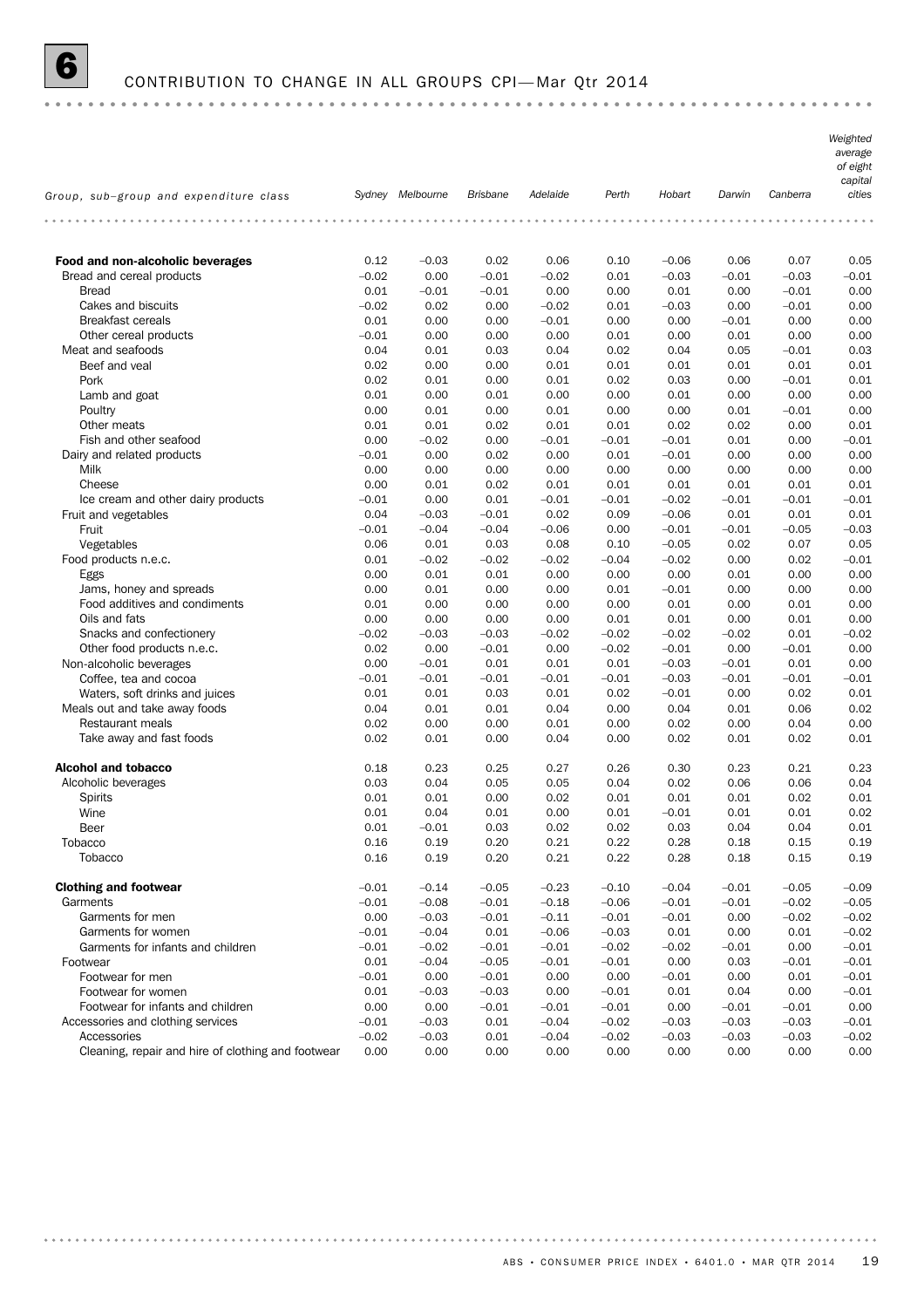

# 6 CONTRIBUTION TO CHANGE IN ALL GROUPS CPI— Mar Qtr 2014 *continued*

|                                                |         |                  |                 |          |         |         |         |          | Weighted<br>average<br>of eight<br>capital |
|------------------------------------------------|---------|------------------|-----------------|----------|---------|---------|---------|----------|--------------------------------------------|
| Group, sub-group and expenditure class         |         | Sydney Melbourne | <b>Brisbane</b> | Adelaide | Perth   | Hobart  | Darwin  | Canberra | cities                                     |
|                                                |         |                  |                 |          |         |         |         |          |                                            |
| <b>Housing</b>                                 | 0.14    | 0.04             | 0.21            | 0.33     | 0.19    | $-0.20$ | 0.34    | $-0.02$  | 0.14                                       |
| Rents                                          | 0.06    | 0.03             | 0.05            | 0.02     | 0.05    | 0.00    | 0.08    | $-0.02$  | 0.04                                       |
| Rents                                          | 0.06    | 0.03             | 0.05            | 0.02     | 0.05    | 0.00    | 0.08    | $-0.02$  | 0.04                                       |
| New dwelling purchase by owner-occupiers       | 0.06    | $-0.12$          | 0.07            | 0.04     | 0.12    | 0.00    | 0.01    | $-0.03$  | 0.02                                       |
| New dwelling purchase by owner-occupiers       | 0.06    | $-0.12$          | 0.07            | 0.04     | 0.12    | 0.00    | 0.01    | $-0.03$  | 0.02                                       |
| Other housing                                  | 0.02    | 0.01             | 0.00            | 0.01     | 0.02    | 0.00    | 0.01    | 0.03     | 0.01                                       |
| Maintenance and repair of the dwelling         | 0.02    | 0.01             | 0.00            | 0.01     | 0.01    | 0.00    | 0.00    | 0.02     | 0.01                                       |
| Property rates and charges                     | 0.00    | 0.00             | 0.00            | 0.00     | 0.00    | 0.00    | 0.00    | 0.00     | 0.00                                       |
| Utilities                                      | 0.00    | 0.12             | 0.08            | 0.27     | 0.00    | $-0.20$ | 0.24    | 0.00     | 0.07                                       |
| Water and sewerage                             | 0.00    | $-0.01$          | 0.08            | 0.00     | 0.00    | 0.00    | 0.06    | 0.00     | 0.01                                       |
| Electricity                                    | 0.00    | 0.06             | 0.00            | 0.28     | 0.00    | $-0.22$ | 0.18    | 0.00     | 0.04                                       |
| Gas and other household fuels                  | 0.00    | 0.07             | 0.00            | 0.00     | 0.00    | 0.01    | 0.01    | 0.00     | 0.02                                       |
| Furnishings, household equipment and services  | $-0.10$ | $-0.18$          | $-0.12$         | $-0.13$  | $-0.14$ | $-0.08$ | 0.08    | $-0.16$  | $-0.13$                                    |
| Furniture and furnishings                      | $-0.04$ | $-0.08$          | $-0.08$         | $-0.05$  | $-0.06$ | $-0.08$ | 0.02    | $-0.14$  | $-0.06$                                    |
| Furniture                                      | $-0.05$ | $-0.08$          | $-0.09$         | $-0.05$  | $-0.06$ | $-0.08$ | 0.01    | $-0.13$  | $-0.06$                                    |
| Carpets and other floor coverings              | 0.01    | 0.00             | 0.01            | 0.00     | 0.00    | 0.00    | 0.00    | 0.00     | 0.00                                       |
| Household textiles                             | 0.01    | $-0.03$          | $-0.02$         | $-0.06$  | $-0.02$ | 0.01    | $-0.01$ | $-0.03$  | $-0.01$                                    |
| Household textiles                             | 0.01    | $-0.03$          | $-0.02$         | $-0.06$  | $-0.02$ | 0.01    | $-0.01$ | $-0.03$  | $-0.01$                                    |
| Household appliances, utensils and tools       | 0.00    | $-0.02$          | 0.00            | $-0.01$  | $-0.03$ | $-0.02$ | 0.01    | $-0.04$  | $-0.02$                                    |
| Major household appliances                     | 0.00    | 0.00             | $-0.01$         | $-0.02$  | 0.01    | $-0.01$ | 0.01    | $-0.01$  | $-0.01$                                    |
| Small electric household appliances            | $-0.01$ | $-0.01$          | 0.00            | 0.01     | 0.01    | 0.00    | 0.00    | 0.00     | 0.00                                       |
| Glassware, tableware and household utensils    | 0.00    | $-0.02$          | 0.00            | 0.00     | $-0.04$ | $-0.01$ | 0.00    | $-0.03$  | $-0.01$                                    |
| Tools and equipment for house and garden       | 0.00    | 0.00             | 0.01            | 0.01     | 0.00    | 0.01    | 0.01    | 0.00     | 0.00                                       |
| Non-durable household products                 | $-0.04$ | $-0.06$          | $-0.06$         | $-0.04$  | $-0.04$ | $-0.02$ | 0.03    | $-0.02$  | $-0.05$                                    |
| Cleaning and maintenance products              | $-0.01$ | 0.00             | $-0.01$         | $-0.02$  | $-0.01$ | $-0.01$ | $-0.02$ | $-0.01$  | $-0.01$                                    |
| Personal care products                         | $-0.02$ | $-0.03$          | $-0.02$         | $-0.02$  | $-0.02$ | 0.00    | 0.02    | 0.00     | $-0.02$                                    |
| Other non-durable household products           | $-0.02$ | $-0.02$          | $-0.03$         | 0.00     | $-0.03$ | $-0.01$ | 0.03    | $-0.01$  | $-0.01$                                    |
| Domestic and household services                | $-0.02$ | 0.02             | 0.03            | 0.03     | 0.02    | 0.03    | 0.05    | 0.09     | 0.01                                       |
| Child care                                     | 0.03    | 0.02             | 0.02            | 0.02     | 0.02    | 0.02    | 0.03    | 0.09     | 0.02                                       |
| Hairdressing and personal grooming services    | $-0.01$ | 0.00             | 0.00            | 0.01     | 0.01    | 0.01    | 0.00    | 0.01     | 0.00                                       |
| Other household services                       | $-0.03$ | 0.00             | 0.01            | 0.00     | 0.00    | 0.00    | 0.00    | $-0.01$  | $-0.01$                                    |
| <b>Health</b>                                  | 0.15    | 0.13             | 0.19            | 0.10     | 0.16    | 0.13    | 0.10    | 0.22     | 0.15                                       |
| Medical products, appliances and equipment     | 0.07    | 0.07             | 0.07            | 0.07     | 0.06    | 0.08    | 0.04    | 0.06     | 0.07                                       |
| Pharmaceutical products                        | 0.08    | 0.07             | 0.07            | 0.07     | 0.05    | 0.08    | 0.04    | 0.06     | 0.06                                       |
| Therapeutic appliances and equipment           | 0.00    | 0.00             | 0.00            | 0.01     | 0.00    | 0.00    | 0.00    | 0.00     | 0.00                                       |
| Medical, dental and hospital services          | 0.07    | 0.06             | 0.11            | 0.03     | 0.10    | 0.05    | 0.06    | 0.16     | 0.08                                       |
| Medical and hospital services                  | 0.06    | 0.07             | 0.11            | 0.02     | 0.08    | 0.05    | 0.06    | 0.16     | 0.07                                       |
| Dental services                                | 0.01    | 0.01             | 0.00            | 0.01     | 0.01    | 0.00    | 0.00    | 0.00     | 0.01                                       |
| <b>Transport</b>                               | 0.06    | 0.22             | 0.14            | 0.19     | 0.11    | 0.07    | 0.09    | 0.06     | 0.13                                       |
| Private motoring                               | 0.04    | 0.21             | 0.08            | 0.18     | 0.11    | 0.06    | 0.09    | 0.05     | 0.11                                       |
| Motor vehicles                                 | $-0.01$ | 0.06             | 0.00            | 0.03     | $-0.03$ | 0.05    | 0.04    | 0.05     | 0.02                                       |
| Spare parts and accessories for motor vehicles | 0.01    | $-0.01$          | $-0.01$         | 0.02     | 0.01    | $-0.01$ | 0.02    | 0.00     | 0.00                                       |
| Automotive fuel                                | 0.13    | 0.20             | 0.15            | 0.16     | 0.16    | 0.01    | 0.08    | 0.03     | 0.15                                       |
| Maintenance and repair of motor vehicles       | $-0.10$ | $-0.04$          | $-0.06$         | $-0.04$  | $-0.04$ | $-0.01$ | $-0.05$ | $-0.05$  | $-0.06$                                    |
| Other services in respect of motor vehicles    | 0.01    | 0.01             | 0.01            | 0.03     | 0.00    | 0.00    | 0.00    | 0.00     | 0.01                                       |
| Urban transport fares                          | 0.02    | 0.01             | 0.04            | 0.00     | 0.00    | 0.01    | 0.01    | 0.02     | 0.02                                       |
| Urban transport fares                          | 0.02    | 0.01             | 0.04            | 0.00     | 0.00    | 0.01    | 0.01    | 0.02     | 0.02                                       |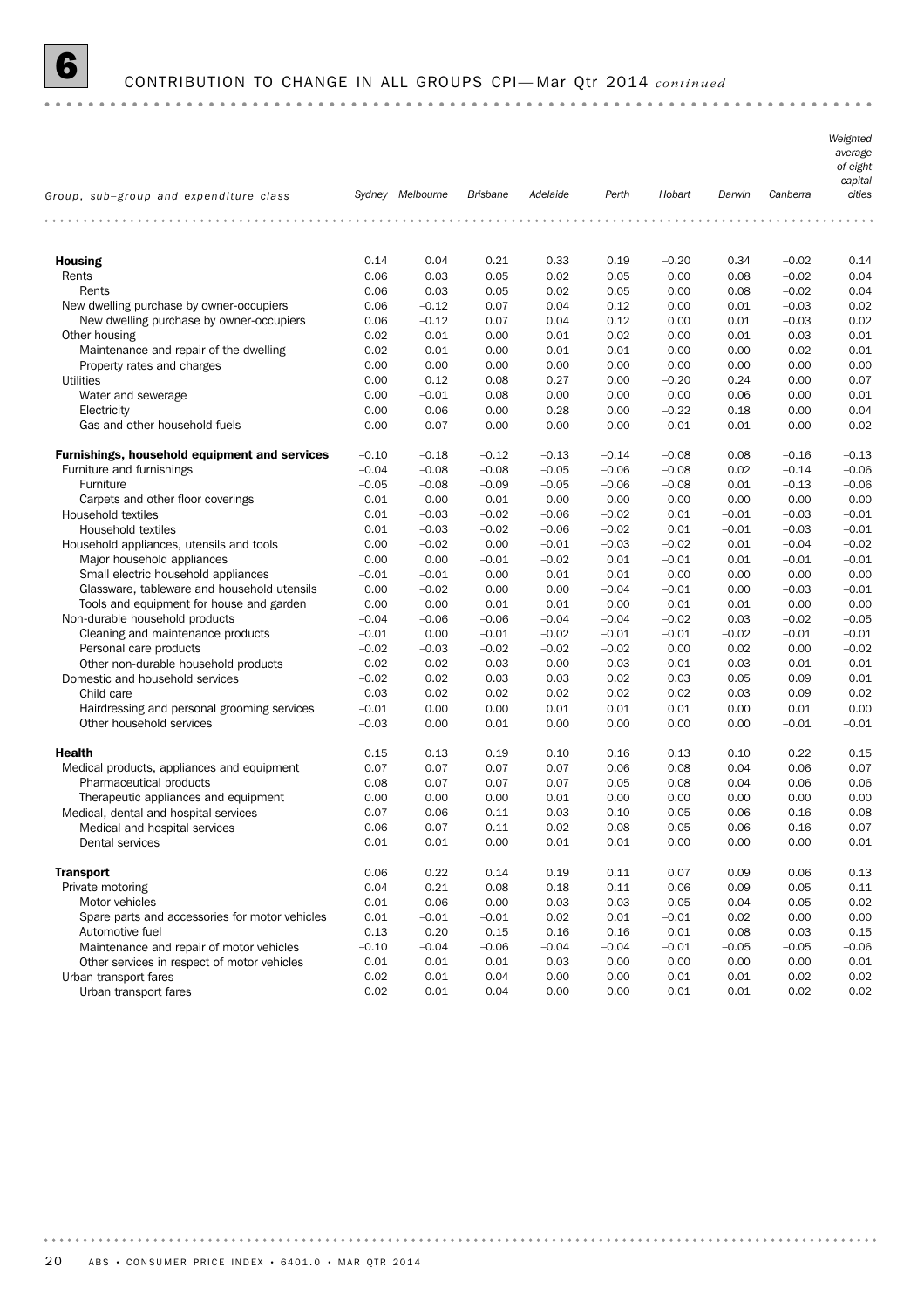

# 6 CONTRIBUTION TO CHANGE IN ALL GROUPS CPI— Mar Qtr 2014 *continued*

|                                                    |         | Sydney Melbourne | <b>Brisbane</b> | Adelaide | Perth   | Hobart  | Darwin  | Canberra | Weighted<br>average<br>of eight<br>capital<br>cities |
|----------------------------------------------------|---------|------------------|-----------------|----------|---------|---------|---------|----------|------------------------------------------------------|
| Group, sub-group and expenditure class             |         |                  |                 |          |         |         |         |          |                                                      |
|                                                    |         |                  |                 |          |         |         |         |          |                                                      |
| <b>Communication</b>                               | 0.01    | 0.01             | 0.01            | 0.01     | 0.01    | 0.01    | 0.01    | 0.01     | 0.00                                                 |
| Communication                                      | 0.01    | 0.01             | 0.01            | 0.01     | 0.01    | 0.01    | 0.01    | 0.01     | 0.00                                                 |
| Postal services                                    | 0.01    | 0.01             | 0.01            | 0.01     | 0.01    | 0.01    | 0.01    | 0.01     | 0.01                                                 |
| Telecommunication equipment and services           | 0.00    | 0.00             | 0.00            | 0.00     | 0.00    | $-0.01$ | 0.00    | 0.00     | $-0.01$                                              |
| <b>Recreation and culture</b>                      | $-0.04$ | 0.02             | $-0.24$         | $-0.10$  | $-0.07$ | 0.15    | $-0.19$ | $-0.04$  | $-0.06$                                              |
| Audio, visual and computing equipment and services | 0.00    | $-0.02$          | $-0.03$         | $-0.05$  | $-0.03$ | $-0.03$ | 0.00    | $-0.03$  | $-0.02$                                              |
| Audio, visual and computing equipment              | $-0.02$ | $-0.03$          | $-0.02$         | $-0.05$  | $-0.04$ | $-0.04$ | $-0.01$ | $-0.04$  | $-0.03$                                              |
| Audio, visual and computing media and services     | 0.02    | 0.01             | $-0.01$         | 0.00     | 0.01    | 0.01    | 0.01    | 0.01     | 0.02                                                 |
| Newspapers, books and stationery                   | 0.01    | 0.00             | $-0.01$         | 0.01     | $-0.01$ | 0.03    | 0.02    | 0.01     | 0.00                                                 |
| <b>Books</b>                                       | 0.01    | 0.00             | $-0.01$         | 0.00     | 0.01    | 0.02    | 0.02    | $-0.01$  | 0.00                                                 |
| Newspapers, magazines and stationery               | 0.00    | 0.00             | 0.00            | 0.01     | $-0.02$ | 0.01    | 0.01    | 0.01     | 0.00                                                 |
| Holiday travel and accommodation                   | $-0.12$ | $-0.05$          | $-0.28$         | $-0.14$  | $-0.14$ | 0.10    | $-0.24$ | $-0.11$  | $-0.12$                                              |
| Domestic holiday travel and accommodation          | $-0.08$ | $-0.02$          | $-0.15$         | $-0.07$  | $-0.06$ | 0.16    | $-0.15$ | $-0.07$  | $-0.06$                                              |
| International holiday travel and accommodation     | $-0.04$ | $-0.04$          | $-0.11$         | $-0.07$  | $-0.08$ | $-0.06$ | $-0.09$ | $-0.04$  | $-0.06$                                              |
| Other recreation, sport and culture                | 0.07    | 0.09             | 0.06            | 0.07     | 0.11    | 0.06    | 0.02    | 0.09     | 0.08                                                 |
| Equipment for sports, camping and open-air         |         |                  |                 |          |         |         |         |          |                                                      |
| recreation                                         | 0.00    | 0.00             | 0.01            | 0.01     | $-0.01$ | 0.01    | 0.00    | 0.00     | 0.00                                                 |
| Games, toys and hobbies                            | 0.01    | 0.00             | 0.00            | 0.01     | 0.06    | 0.02    | 0.01    | 0.04     | 0.02                                                 |
| Pets and related products                          | 0.00    | 0.00             | 0.02            | 0.01     | 0.00    | 0.00    | $-0.01$ | 0.01     | 0.00                                                 |
| Veterinary and other services for pets             | 0.01    | 0.00             | 0.00            | 0.00     | 0.01    | 0.00    | 0.00    | 0.01     | 0.01                                                 |
| Sports participation                               | 0.02    | 0.03             | 0.00            | 0.01     | 0.01    | 0.01    | 0.00    | 0.01     | 0.01                                                 |
| Other recreational, sporting and cultural services | 0.03    | 0.06             | 0.03            | 0.04     | 0.03    | 0.03    | 0.01    | 0.03     | 0.03                                                 |
| <b>Education</b>                                   | 0.14    | 0.19             | 0.21            | 0.20     | 0.23    | 0.15    | 0.13    | 0.16     | 0.19                                                 |
| Education                                          | 0.14    | 0.19             | 0.21            | 0.20     | 0.23    | 0.15    | 0.13    | 0.16     | 0.19                                                 |
| Preschool and primary education                    | 0.02    | 0.03             | 0.04            | 0.06     | 0.02    | 0.05    | 0.04    | 0.03     | 0.03                                                 |
| Secondary education                                | 0.08    | 0.09             | 0.11            | 0.09     | 0.08    | 0.07    | 0.07    | 0.08     | 0.08                                                 |
| Tertiary education                                 | 0.05    | 0.08             | 0.05            | 0.05     | 0.13    | 0.04    | 0.02    | 0.04     | 0.07                                                 |
| <b>Insurance and financial services</b>            | 0.01    | 0.04             | 0.03            | $-0.02$  | 0.03    | 0.05    | 0.02    | 0.00     | 0.02                                                 |
| Insurance                                          | 0.02    | 0.01             | 0.00            | $-0.01$  | 0.00    | 0.00    | 0.01    | 0.01     | 0.00                                                 |
| Insurance                                          | 0.02    | 0.01             | 0.00            | $-0.01$  | 0.00    | 0.00    | 0.01    | 0.01     | 0.00                                                 |
| <b>Financial services</b>                          | 0.00    | 0.03             | 0.04            | $-0.01$  | 0.03    | 0.04    | 0.01    | $-0.01$  | 0.01                                                 |
| Deposit and loan facilities (direct charges)       | 0.01    | 0.00             | 0.01            | 0.00     | 0.01    | 0.00    | 0.01    | 0.01     | 0.00                                                 |
| Other financial services                           | 0.00    | 0.03             | 0.03            | $-0.01$  | 0.03    | 0.04    | 0.00    | 0.00     | 0.01                                                 |
| All groups CPI                                     | 0.6     | 0.5              | 0.6             | 0.7      | 0.7     | 0.5     | 0.9     | 0.5      | 0.6                                                  |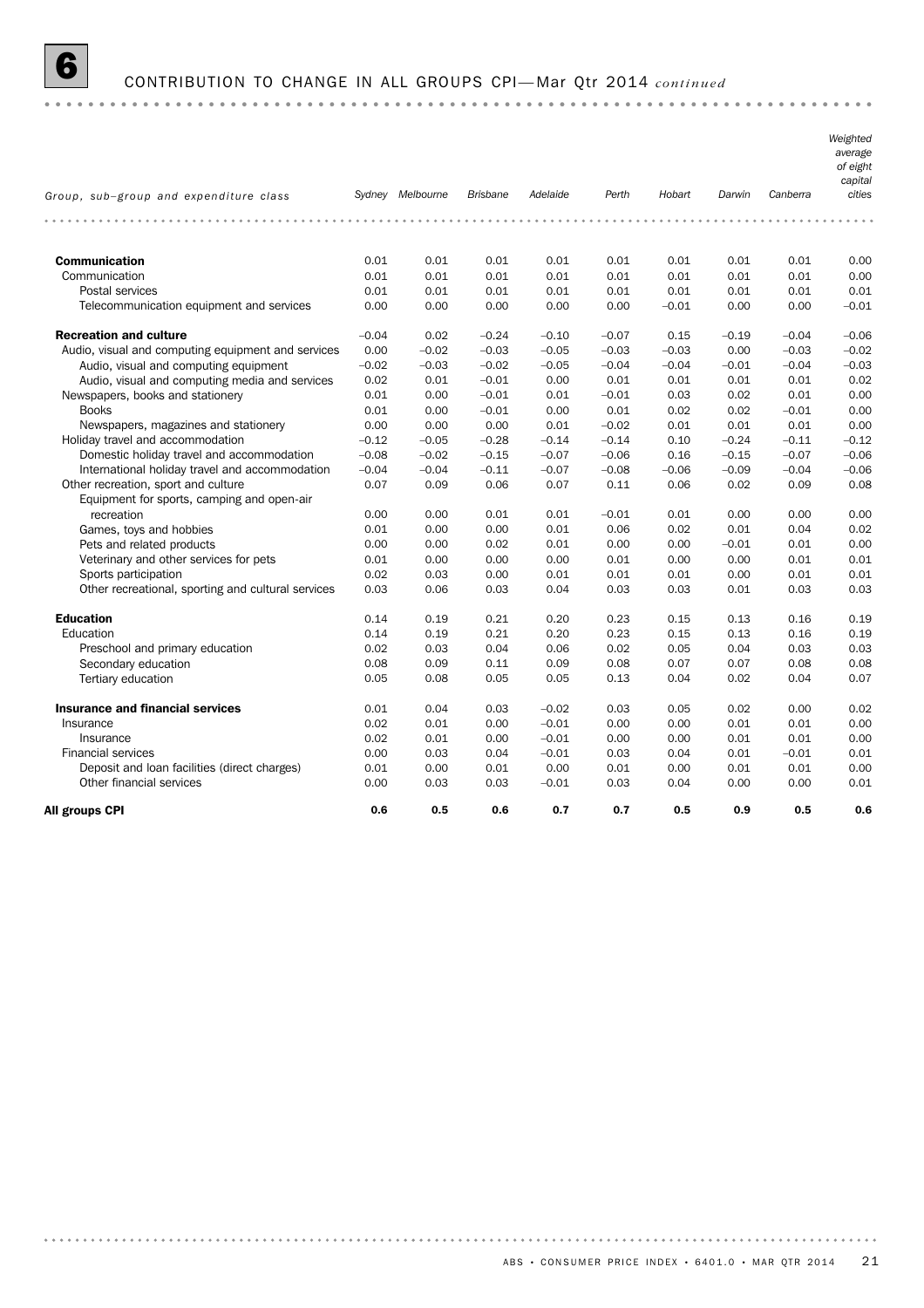### GROUP, SUB-GROUP AND EXPENDITURE CLASS, Weighted average of eight capital cities

### CONTRIBUTION TO TOTAL CPI CHANGE (ALL GROUPS IN POINTS INDEX NUMBERS(a) PERCENTAGE CHANGE INDEX POINTS CONTRIBUTION *Mar Qtr Dec Qtr Mar Qtr Mar Qtr 2013 to Dec Qtr 2013 to Mar Qtr Dec Qtr Dec Qtr 2013 to Group, sub–group and expenditure class 2014 2013 2013 Mar Qtr 2014 Mar Qtr 2014 2014 2013 Mar Qtr 2014* **Food and non-alcoholic beverages** 100.0 101.9 102.2 0.3 2.2 16.63 16.68 0.05 Bread and cereal products 100.7 102.2 101.7  $-0.5$  1.0 1.73 1.72  $-0.01$ <br>Bread 100.7 103.7 103.7 103.1  $-0.6$  2.4 0.59 0.59 0.00 Bread 100.7 103.7 103.1 –0.6 2.4 0.59 0.59 0.00 Cakes and biscuits 100.4 100.4 101.8 101.3 – 0.5 0.9 0.74 0.74 0.00 Breakfast cereals **101.2** 100.1 100.6 0.5 -0.6 0.18 0.18 0.00 0.00 Other cereal products 101.2 101.4 99.8 -1.6 -1.4 0.21 0.21 0.21 0.00 Meat and seafoods **12.23** 100.5 1.2 1.2 1.2 1.2 2.22 2.25 1.00.3 Beef and veal 100.7 97.9 100.2 12.3 –0.5 0.38 0.39 0.01 Pork 100.7 100.1 103.3 3.2 2.6 0.35 0.36 0.01 Lamb and goat 68.0 68.0 88.0 85.8 86.7 1.0 -1.5 0.21 0.21 0.00 Poultry 105.6 105.3 105.5 0.2 –0.1 0.49 0.49 0.00 Other meats 98.3 96.2 98.7 2.6 0.4 0.37 0.38 0.01 Fish and other seafood 99.9 104.5 102.5 –1.9 2.6 0.42 0.41 –0.01 Dairy and related products 98.0 98.7 98.7 0.0 0.7 1.12 1.12 0.00 Milk 97.6 97.6 97.7 0.1 0.1 0.41 0.41 0.00 Cheese 98.5 100.0 101.6 1.6 3.1 0.33 0.34 0.01 Ice cream and other dairy products 98.0 98.9 97.2 –1.7 –0.8 0.38 0.37 –0.01 Fruit and vegetables 93.5 99.7 100.4 0.7 7.4 2.48 2.49 0.01 Fruit 84.2 90.7 88.4 –2.5 5.0 1.11 1.08 –0.03 Vegetables 102.5 108.3 111.9 3.3 9.2 1.37 1.42 0.05 Food products n.e.c. 100.8 102.3 101.9 –0.4 1.1 2.21 2.20 –0.01 Eggs 103.4 107.6 108.9 1.2 5.3 0.12 0.12 0.00 Jams, honey and spreads **100.5** 98.1 98.9 **0.8** –1.6 0.14 0.14 0.14 0.00 Food additives and condiments 98.5 101.2 102.0 0.8 3.6 0.31 0.31 0.00 Oils and fats 98.5 99.3 100.2 0.9 1.7 0.17 0.17 0.00 Snacks and confectionery 101.7 104.0 101.9 –2.0 0.2 0.99 0.97 –0.02 Other food products n.e.c. 100.7 101.1 101.5 0.4 0.8 0.48 0.48 0.48 0.00 Non-alcoholic beverages 102.2 103.4 103.7 0.3 1.5 1.19 1.19 0.00 Coffee, tea and cocoa 104.3 103.8 100.9 –2.8 –3.3 0.30 0.29 –0.01 Waters, soft drinks and juices **101.5 103.3 104.6** 1.3 3.1 0.89 0.90 0.01 0.01 Meals out and take away foods 102.4 103.9 104.3 0.4 1.9 5.69 5.71 0.02 Restaurant meals **101.7** 103.1 103.4 0.3 1.7 2.92 2.92 0.00 Take away and fast foods **103.3 104.7 105.3** 0.6 1.9 2.78 2.79 0.01 **Alcohol and tobacco** 104.4 108.4 111.5 2.9 6.8 7.76 7.99 0.23 Alcoholic beverages 102.4 104.8 105.6 0.8 3.1 5.00 5.04 0.04 0.04 Spirits 103.2 106.6 107.6 0.9 4.3 0.97 0.98 0.01 Wine 102.5 104.3 105.3 1.0 2.7 1.70 1.72 0.02 Beer 102.0 104.4 105.0 0.6 2.9 2.33 2.34 0.01 Tobacco 108.4 115.6 123.4 6.7 13.8 2.76 2.95 0.19 Tobacco 108.4 115.6 123.4 6.7 13.8 2.76 2.95 0.19 **Clothing and footwear**  $97.1$   $99.7$   $97.6$   $-2.1$  0.5  $3.96$   $3.87$   $-0.09$ Garments 96.7 99.3 97.3 –2.0 0.6 2.47 2.42 –0.05 Garments for men **60.02 Figure 104.7 104.7** 101.7 (101.7 – 2.9 a.4 co.77 0.75 – 0.02 Garments for women 30.9 96.9 96.5 95.2 – 1.3 – 1.8 1.40 1.38 – 0.02 Garments for infants and children  $93.9$   $99.9$   $96.3$   $-3.6$   $2.6$  0.30 0.29  $-0.01$ <br>
94.9  $98.9$   $96.2$   $-2.7$   $1.4$  0.61 0.60  $-0.01$ Footwear 94.9 98.9 96.2 –2.7 1.4 0.61 0.60 –0.01 Footwear for men 93.0 97.9 97.2 –0.7 4.5 0.14 0.13 –0.01 Footwear for women 95.4 99.2 95.9 –3.3 0.5 0.35 0.34 –0.01 Footwear for infants and children  $95.4$   $98.9$   $95.7$   $-3.2$  0.3 0.12 0.12 0.12 0.00 Accessories and clothing services 100.0 101.4 99.5 –1.9 –0.5 0.87 0.86 –0.01 Accessories 99.5 100.8 98.6 –2.2 –0.9 0.75 0.73 –0.02 Cleaning, repair and hire of clothing and footwear 103.1 104.9 105.0 0.1 1.8 0.13 0.13 0.00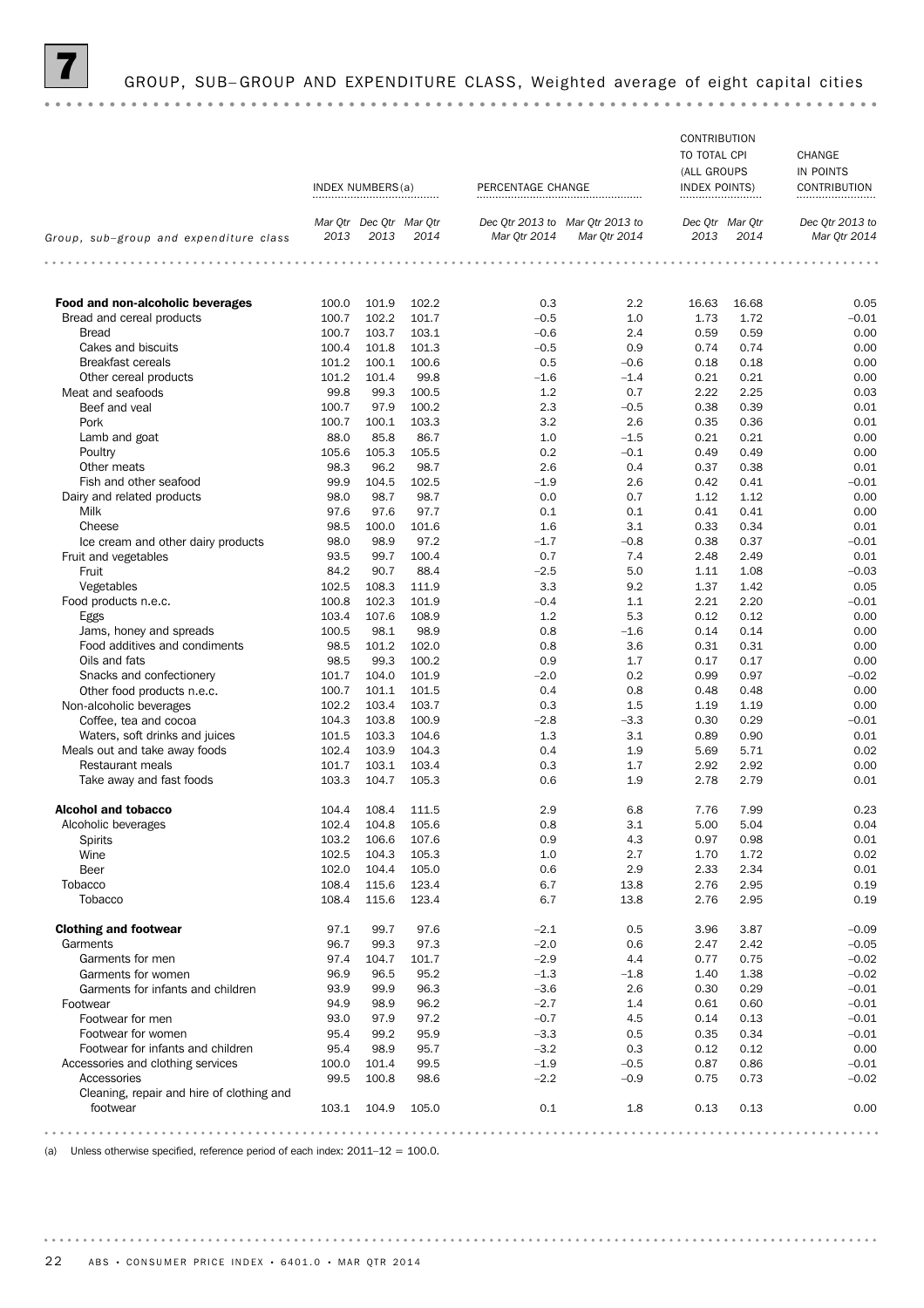

|                                                                           | INDEX NUMBERS(a) |                                 |                | PERCENTAGE CHANGE |                                                 | CONTRIBUTION<br>TO TOTAL CPI<br>(ALL GROUPS<br>INDEX POINTS) |                         | CHANGE<br>IN POINTS<br>CONTRIBUTION |  |
|---------------------------------------------------------------------------|------------------|---------------------------------|----------------|-------------------|-------------------------------------------------|--------------------------------------------------------------|-------------------------|-------------------------------------|--|
|                                                                           |                  |                                 |                |                   |                                                 |                                                              |                         |                                     |  |
| Group, sub-group and expenditure class                                    | 2013             | Mar Otr Dec Otr Mar Otr<br>2013 | 2014           | Mar Qtr 2014      | Dec Qtr 2013 to Mar Qtr 2013 to<br>Mar Qtr 2014 | 2013                                                         | Dec Otr Mar Otr<br>2014 | Dec Otr 2013 to<br>Mar Qtr 2014     |  |
| .                                                                         | .                |                                 |                | .                 | .                                               | .                                                            |                         |                                     |  |
| <b>Housing</b>                                                            | 105.4            | 108.6                           | 109.2          | 0.6               | 3.6                                             | 24.66                                                        | 24.80                   | 0.14                                |  |
| Rents                                                                     | 104.0            | 106.3                           | 107.0          | 0.7               | 2.9                                             | 7.28                                                         | 7.32                    | 0.04                                |  |
| Rents                                                                     | 104.0            | 106.3                           | 107.0          | 0.7               | 2.9                                             | 7.28                                                         | 7.32                    | 0.04                                |  |
| New dwelling purchase by owner-occupiers<br>New dwelling purchase by      | 102.8            | 105.2                           | 105.3          | 0.1               | 2.4                                             | 9.05                                                         | 9.07                    | 0.02                                |  |
| owner-occupiers                                                           | 102.8            | 105.2                           | 105.3          | 0.1               | 2.4                                             | 9.05                                                         | 9.07                    | 0.02                                |  |
| Other housing                                                             | 103.7            | 108.2                           | 108.6          | 0.4               | 4.7                                             | 3.64                                                         | 3.65                    | 0.01                                |  |
| Maintenance and repair of the dwelling                                    | 102.4            | 104.3                           | 105.0          | 0.7               | 2.5                                             | 2.13                                                         | 2.14                    | 0.01                                |  |
| Property rates and charges                                                | 105.8            | 114.2                           | 114.2          | 0.0               | 7.9                                             | 1.51                                                         | 1.51                    | 0.00                                |  |
| <b>Utilities</b>                                                          | 114.7            | 120.8                           | 122.5          | 1.4               | 6.8                                             | 4.69                                                         | 4.76                    | 0.07                                |  |
| Water and sewerage                                                        | 102.9            | 113.1<br>123.7                  | 114.0          | 0.8               | 10.8<br>5.2                                     | 1.10                                                         | 1.11<br>2.72            | 0.01<br>0.04                        |  |
| Electricity<br>Gas and other household fuels                              | 119.2<br>117.0   | 122.3                           | 125.4<br>125.1 | 1.4<br>2.3        | 6.9                                             | 2.68<br>0.92                                                 | 0.94                    | 0.02                                |  |
| Furnishings, household equipment and                                      |                  |                                 |                |                   |                                                 |                                                              |                         |                                     |  |
| services                                                                  | 99.7             | 102.1                           | 100.6          | $-1.5$            | 0.9                                             | 9.23                                                         | 9.10                    | $-0.13$                             |  |
| Furniture and furnishings                                                 | 94.6             | 99.7                            | 96.2           | $-3.5$            | 1.7                                             | 1.86                                                         | 1.80                    | $-0.06$                             |  |
| Furniture                                                                 | 93.9             | 99.6                            | 95.3           | $-4.3$            | 1.5                                             | 1.58                                                         | 1.52                    | $-0.06$                             |  |
| Carpets and other floor coverings                                         | 99.0             | 100.1                           | 101.6          | 1.5               | 2.6                                             | 0.28                                                         | 0.28                    | 0.00                                |  |
| Household textiles                                                        | 92.5             | 98.2                            | 95.4           | $-2.9$            | 3.1                                             | 0.59                                                         | 0.58                    | $-0.01$                             |  |
| Household textiles                                                        | 92.5             | 98.2                            | 95.4           | $-2.9$            | 3.1                                             | 0.59                                                         | 0.58                    | $-0.01$                             |  |
| Household appliances, utensils and tools                                  | 95.0             | 97.2                            | 96.3           | $-0.9$            | 1.4                                             | 1.36                                                         | 1.34                    | $-0.02$                             |  |
| Major household appliances                                                | 94.6             | 97.3                            | 96.7           | $-0.6$            | 2.2                                             | 0.47                                                         | 0.46                    | $-0.01$                             |  |
| Small electric household appliances<br>Glassware, tableware and household | 95.0             | 94.5                            | 94.1           | $-0.4$            | $-0.9$                                          | 0.22                                                         | 0.22                    | 0.00                                |  |
| utensils<br>Tools and equipment for house and                             | 92.6             | 97.0                            | 94.4           | $-2.7$            | 1.9                                             | 0.41                                                         | 0.40                    | $-0.01$                             |  |
| garden                                                                    | 99.8             | 99.9                            | 100.5          | 0.6               | 0.7                                             | 0.26                                                         | 0.26                    | 0.00                                |  |
| Non-durable household products                                            | 101.2            | 100.9                           | 99.2           | $-1.7$            | $-2.0$                                          | 2.86                                                         | 2.81                    | $-0.05$                             |  |
| Cleaning and maintenance products                                         | 102.0            | 99.8                            | 97.4           | $-2.4$            | $-4.5$                                          | 0.29                                                         | 0.28                    | $-0.01$                             |  |
| Personal care products                                                    | 100.0            | 99.5                            | 97.6           | $-1.9$            | $-2.4$                                          | 1.09                                                         | 1.07                    | $-0.02$                             |  |
| Other non-durable household products                                      | 102.0            | 102.1                           | 100.8          | $-1.3$            | $-1.2$                                          | 1.47                                                         | 1.46                    | $-0.01$                             |  |
| Domestic and household services                                           | 106.5            | 109.3                           | 109.8          | 0.5               | 3.1                                             | 2.57                                                         | 2.58                    | 0.01                                |  |
| Child care<br>Hairdressing and personal grooming                          | 110.4            | 115.4                           | 118.5          | 2.7               | 7.3                                             | 0.84                                                         | 0.86                    | 0.02                                |  |
| services<br>Other household services                                      | 107.0            | 103.0 104.3 104.4<br>109.5      | 107.9          | 0.1<br>$-1.5$     | 1.4<br>0.8                                      | 0.95<br>0.78                                                 | 0.95<br>0.77            | 0.00<br>$-0.01$                     |  |
|                                                                           |                  |                                 |                |                   |                                                 |                                                              |                         |                                     |  |
| <b>Health</b>                                                             | 107.7            | 109.2                           | 112.0          | 2.6               | 4.0                                             | 5.77                                                         | 5.92                    | 0.15                                |  |
| Medical products, appliances and equipment                                | 104.4            | 100.2                           | 105.6          | 5.4               | 1.1                                             | 1.28                                                         | 1.35                    | 0.07                                |  |
| Pharmaceutical products                                                   | 105.0            | 100.5                           | 106.6          | 6.1               | 1.5                                             | 1.14                                                         | 1.20                    | 0.06                                |  |
| Therapeutic appliances and equipment                                      | 99.9             | 97.9                            | 97.8           | $-0.1$            | $-2.1$                                          | 0.15                                                         | 0.15                    | 0.00                                |  |
| Medical, dental and hospital services                                     | 108.8            | 112.1                           | 114.1          | 1.8               | 4.9                                             | 4.49                                                         | 4.57                    | 0.08                                |  |
| Medical and hospital services<br>Dental services                          | 109.6<br>103.5   | 113.4<br>104.5                  | 115.5<br>105.9 | 1.9<br>1.3        | 5.4<br>2.3                                      | 3.90<br>0.59                                                 | 3.97<br>0.60            | 0.07<br>0.01                        |  |
|                                                                           |                  |                                 |                |                   |                                                 |                                                              |                         |                                     |  |
| <b>Transport</b>                                                          | 101.7            | 103.1                           | 104.2          | 1.1               | 2.5                                             | 11.93                                                        | 12.06                   | 0.13                                |  |
| Private motoring                                                          | 101.3            | 102.8                           | 103.8          | 1.0               | 2.5                                             | 11.12                                                        | 11.23                   | 0.11                                |  |
| Motor vehicles<br>Spare parts and accessories for motor                   | 97.1             | 95.6                            | 96.0           | 0.4               | $-1.1$                                          | 3.02                                                         | 3.04                    | 0.02                                |  |
| vehicles                                                                  | 100.6            | 101.4                           | 101.5          | 0.1               | 0.9                                             | 1.00                                                         | 1.00                    | 0.00                                |  |
| Automotive fuel                                                           | 101.6            | 104.8                           | 109.1          | 4.1               | 7.4                                             | 3.71                                                         | 3.86                    | 0.15                                |  |
| Maintenance and repair of motor vehicles                                  | 104.5            | 106.6                           | 103.1          | $-3.3$            | $-1.3$                                          | 1.84                                                         | 1.78                    | $-0.06$                             |  |
| Other services in respect of motor vehicles<br>Urban transport fares      | 107.0<br>106.8   | 110.3<br>107.2                  | 111.1<br>109.5 | 0.7<br>2.1        | 3.8<br>2.5                                      | 1.53<br>0.81                                                 | 1.54<br>0.83            | 0.01<br>0.02                        |  |
| Urban transport fares                                                     | 106.8            | 107.2                           | 109.5          | 2.1               | 2.5                                             | 0.81                                                         | 0.83                    | 0.02                                |  |
|                                                                           |                  |                                 |                |                   |                                                 |                                                              |                         |                                     |  |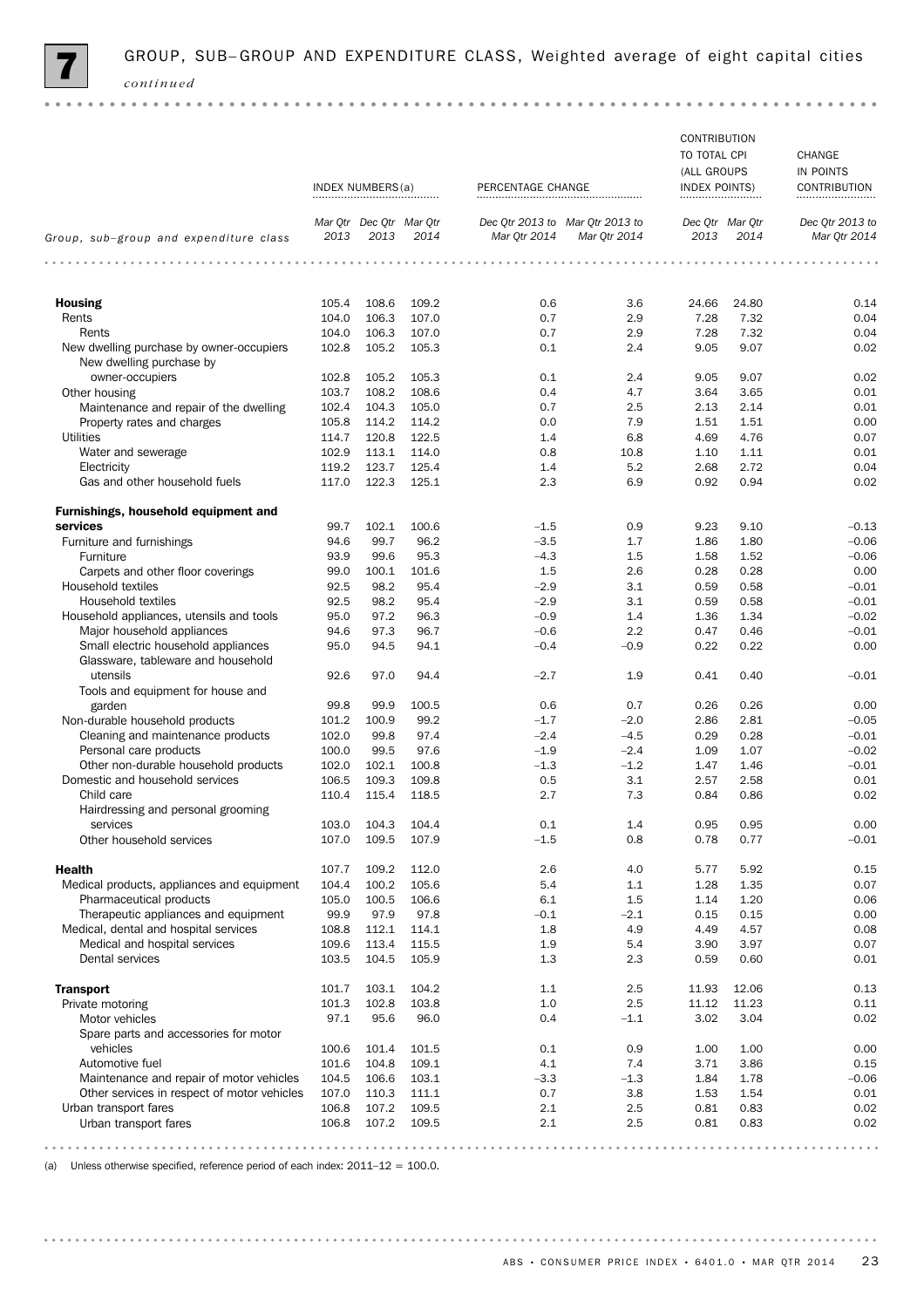

|                                                                                |              | INDEX NUMBERS(a)                |               | PERCENTAGE CHANGE |                                                 | CONTRIBUTION<br>TO TOTAL CPI<br>(ALL GROUPS<br><b>INDEX POINTS)</b><br> |                         | CHANGE<br>IN POINTS<br><b>CONTRIBUTION</b><br> |
|--------------------------------------------------------------------------------|--------------|---------------------------------|---------------|-------------------|-------------------------------------------------|-------------------------------------------------------------------------|-------------------------|------------------------------------------------|
| Group, sub-group and expenditure class                                         | 2013         | Mar Qtr Dec Qtr Mar Qtr<br>2013 | 2014          | Mar Qtr 2014      | Dec Qtr 2013 to Mar Qtr 2013 to<br>Mar Qtr 2014 | 2013                                                                    | Dec Otr Mar Otr<br>2014 | Dec Qtr 2013 to<br>Mar Qtr 2014                |
| $-0.0000$                                                                      | .            |                                 | $\sim$ $\sim$ | .<br>$- - - - -$  |                                                 | .                                                                       | .                       |                                                |
| <b>Communication</b>                                                           | 101.9        | 103.6                           | 103.8         | 0.2               | 1.9                                             | 3.16                                                                    | 3.16                    | 0.00                                           |
| Communication                                                                  | 101.9        | 103.6                           | 103.8         | 0.2               | 1.9                                             | 3.16                                                                    | 3.16                    | 0.00                                           |
| Postal services                                                                | 102.3        | 104.7                           | 112.0         | 7.0               | 9.5                                             | 0.13                                                                    | 0.14                    | 0.01                                           |
| Telecommunication equipment and                                                |              |                                 |               |                   |                                                 |                                                                         |                         |                                                |
| services                                                                       | 101.8        | 103.5                           | 103.4         | $-0.1$            | 1.6                                             | 3.03                                                                    | 3.02                    | $-0.01$                                        |
| <b>Recreation and culture</b><br>Audio, visual and computing equipment and     | 99.0         | 102.2                           | 101.7         | $-0.5$            | 2.7                                             | 12.76                                                                   | 12.70                   | $-0.06$                                        |
| services                                                                       | 90.1         | 88.0                            | 87.3          | $-0.8$            | $-3.1$                                          | 2.08                                                                    | 2.06                    | $-0.02$                                        |
| Audio, visual and computing equipment<br>Audio, visual and computing media and | 84.0         | 80.0                            | 77.9          | $-2.6$            | $-7.3$                                          | 1.12                                                                    | 1.09                    | $-0.03$                                        |
| services                                                                       | 98.8         | 99.6                            | 100.9         | 1.3               | 2.1                                             | 0.96                                                                    | 0.98                    | 0.02                                           |
| Newspapers, books and stationery                                               | 102.1        | 104.1                           | 104.4         | 0.3               | 2.3                                             | 1.11                                                                    | 1.11                    | 0.00                                           |
| <b>Books</b>                                                                   | 98.5         | 97.4                            | 98.3          | 0.9               | $-0.2$                                          | 0.38                                                                    | 0.38                    | 0.00                                           |
| Newspapers, magazines and stationery                                           | 104.2        | 107.9                           | 107.9         | 0.0               | 3.6                                             | 0.73                                                                    | 0.73                    | 0.00                                           |
| Holiday travel and accommodation<br>Domestic holiday travel and                | 100.4        | 108.1                           | 105.5         | $-2.4$            | 5.1                                             | 5.26                                                                    | 5.14                    | $-0.12$                                        |
| accommodation                                                                  | 103.6        | 110.1                           | 107.5         | $-2.4$            | 3.8                                             | 2.83                                                                    | 2.77                    | $-0.06$                                        |
| International holiday travel and<br>accommodation                              | 96.7         | 105.8                           | 103.3         | $-2.4$            | 6.8                                             | 2.43                                                                    | 2.37                    | $-0.06$                                        |
| Other recreation, sport and culture                                            | 101.7        | 102.8                           | 104.7         | 1.8               | 2.9                                             | 4.31                                                                    | 4.39                    | 0.08                                           |
| Equipment for sports, camping and                                              |              |                                 |               |                   |                                                 |                                                                         |                         |                                                |
| open-air recreation                                                            | 98.3<br>95.0 | 98.3                            | 98.3<br>95.9  | 0.0<br>2.0        | 0.0<br>0.9                                      | 0.58                                                                    | 0.58<br>0.72            | 0.00<br>0.02                                   |
| Games, toys and hobbies<br>Pets and related products                           | 100.8        | 94.0<br>101.7                   | 102.7         | 1.0               | 1.9                                             | 0.70<br>0.39                                                            | 0.39                    | 0.00                                           |
| Veterinary and other services for pets                                         | 103.3        | 105.0                           | 106.8         | 1.7               | 3.4                                             | 0.43                                                                    | 0.44                    | 0.01                                           |
| Sports participation                                                           | 104.6        | 107.4                           | 109.0         | 1.5               | 4.2                                             | 1.03                                                                    | 1.04                    | 0.01                                           |
| Other recreational, sporting and cultural                                      |              |                                 |               |                   |                                                 |                                                                         |                         |                                                |
| services                                                                       | 105.1        | 107.0                           | 110.3         | 3.1               | 4.9                                             | 1.18                                                                    | 1.21                    | 0.03                                           |
| <b>Education</b>                                                               | 108.9        | 108.8                           | 114.4         | 5.1               | 5.1                                             | 3.54                                                                    | 3.73                    | 0.19                                           |
| Education                                                                      | 108.9        | 108.8                           | 114.4         | 5.1               | 5.1                                             | 3.54                                                                    | 3.73                    | 0.19                                           |
| Preschool and primary education                                                | 107.8        | 107.2                           | 112.5         | 4.9               | 4.4                                             | 0.57                                                                    | 0.60                    | 0.03                                           |
| Secondary education                                                            | 109.3        | 109.3                           | 115.9         | 6.0               | 6.0                                             | 1.42                                                                    | 1.50                    | 0.08                                           |
| Tertiary education                                                             | 109.0        | 109.0                           | 113.7         | 4.3               | 4.3                                             | 1.55                                                                    | 1.62                    | 0.07                                           |
| <b>Insurance and financial services</b>                                        | 103.4        | 104.3                           | 104.7         | 0.4               | 1.3                                             | 5.36                                                                    | 5.38                    | 0.02                                           |
| Insurance                                                                      | 109.8        | 108.8                           | 109.1         | 0.3               | $-0.6$                                          | 1.59                                                                    | 1.59                    | 0.00                                           |
| Insurance                                                                      | 109.8        | 108.8                           | 109.1         | 0.3               | $-0.6$                                          | 1.59                                                                    | 1.59                    | 0.00                                           |
| <b>Financial services</b>                                                      | 100.8        | 102.5                           | 103.0         | 0.5               | 2.2                                             | 3.77                                                                    | 3.78                    | 0.01                                           |
| Deposit and loan facilities (direct charges)                                   | 100.1        | 99.9                            | 100.6         | 0.7               | 0.5                                             | 0.75                                                                    | 0.75                    | 0.00                                           |
| Other financial services                                                       | 101.0        | 103.2                           | 103.6         | 0.4               | 2.6                                             | 3.02                                                                    | 3.03                    | 0.01                                           |
| All groups CPI                                                                 | 102.4        | 104.8                           | 105.4         | 0.6               | 2.9                                             | 104.8                                                                   | 105.4                   | 0.6                                            |
|                                                                                |              |                                 |               |                   |                                                 |                                                                         |                         | .                                              |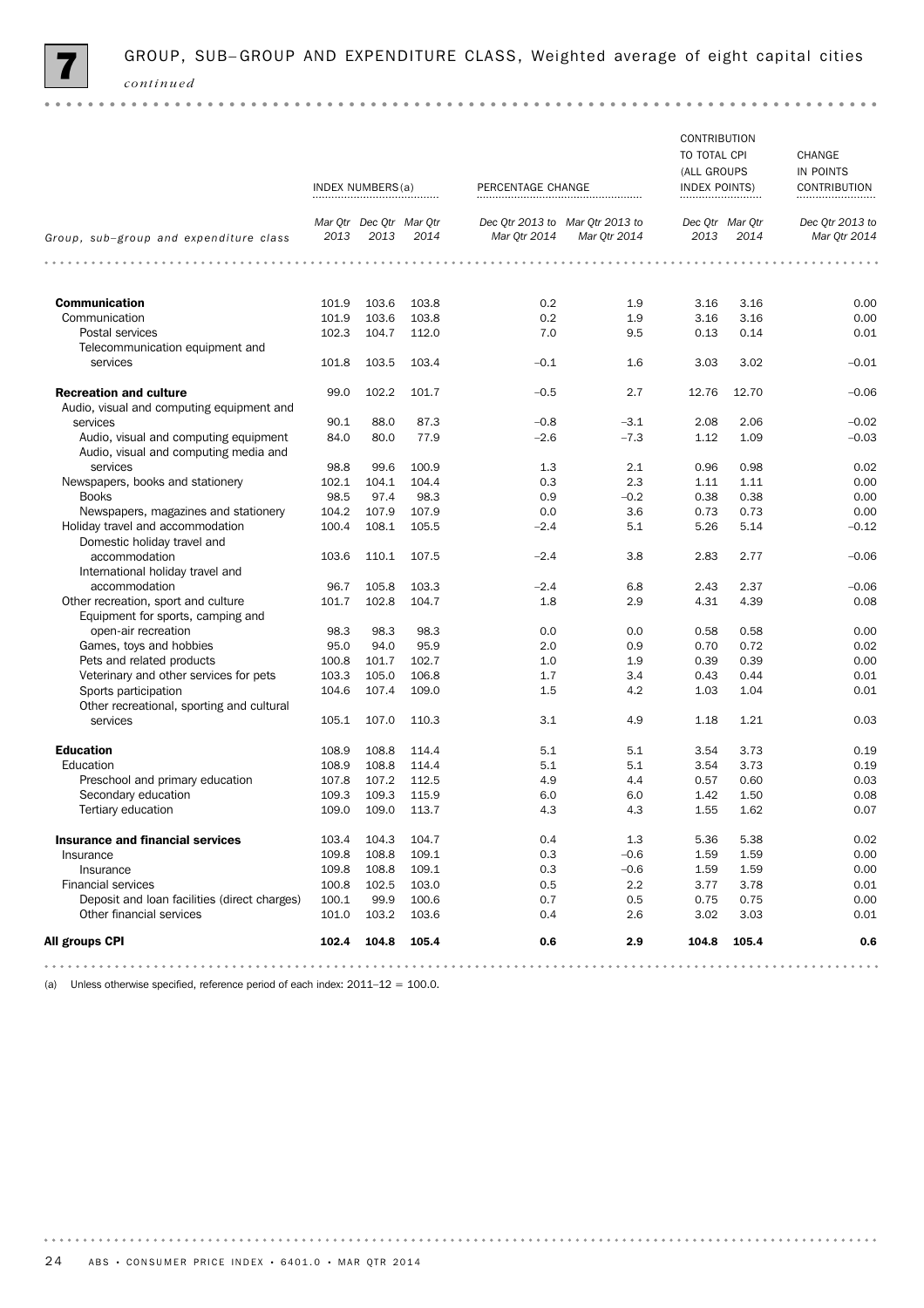## 8 ANALYTICAL SERIES, Weighted average of eight capital cities(a)

|                                                            | INDEX NUMBERS(b) |                                 |       | PERCENTAGE CHANGE |                                                                                 | CONTRIBUTION<br>TO TOTAL CPI<br>(ALL GROUPS CPI<br>INDEX POINTS)<br> |                         | CHANGE<br>IN POINTS<br>CONTRIBUTION |
|------------------------------------------------------------|------------------|---------------------------------|-------|-------------------|---------------------------------------------------------------------------------|----------------------------------------------------------------------|-------------------------|-------------------------------------|
|                                                            | 2013             | Mar Qtr Dec Qtr Mar Qtr<br>2013 | 2014  | Mar Qtr 2014      | Dec Qtr 2013 to Mar Qtr 2013 to<br>Mar Qtr 2014                                 | 2013                                                                 | Dec Qtr Mar Qtr<br>2014 | Dec Qtr 2013 to<br>Mar Qtr 2014     |
|                                                            |                  |                                 |       |                   |                                                                                 |                                                                      |                         |                                     |
| All groups CPI                                             | 102.4            | 104.8                           | 105.4 | 0.6               | 2.9                                                                             | 104.8                                                                | 105.4                   | 0.6                                 |
| All groups CPI, seasonally adjusted                        | 102.3            | 104.8                           | 105.3 | 0.5               | 2.9                                                                             | $\sim$                                                               |                         | $\sim$                              |
| <b>Underlying trend series</b>                             |                  |                                 |       |                   |                                                                                 |                                                                      |                         |                                     |
| Trimmed mean                                               | 102.5            | 104.7                           | 105.2 | 0.5               | 2.6                                                                             | $\sim$                                                               | $\ddotsc$               |                                     |
| Weighted median                                            | 102.8            | 105.0                           | 105.6 | 0.6               | 2.7                                                                             | $\sim$                                                               |                         | $\sim$ $\sim$                       |
| International trade exposure series                        |                  |                                 |       |                   |                                                                                 |                                                                      |                         |                                     |
| Tradables                                                  | 98.6             | 100.8                           | 101.2 | 0.4               | 2.6                                                                             | 39.25                                                                | 39.42                   | 0.17                                |
| Non-tradables                                              | 104.8            | 107.3                           | 108.1 | 0.7               | 3.1                                                                             | 65.52                                                                | 65.97                   | 0.45                                |
| <b>Goods and services series</b>                           |                  |                                 |       |                   |                                                                                 |                                                                      |                         |                                     |
| Goods component                                            | 101.0            | 103.1                           | 103.7 | 0.6               | 2.7                                                                             | 59.48                                                                | 59.83                   | 0.35                                |
| Services component                                         | 104.3            | 107.1                           | 107.7 | 0.6               | 3.3                                                                             | 45.30                                                                | 45.57                   | 0.27                                |
| All groups CPI including                                   |                  |                                 |       |                   |                                                                                 |                                                                      |                         |                                     |
| Deposit and loan facilities                                |                  |                                 |       |                   |                                                                                 |                                                                      |                         |                                     |
| (indirect charges)                                         | 102.3            | 104.6                           | 105.4 | 0.8               | 3.0                                                                             |                                                                      |                         |                                     |
| <b>Market goods and services</b>                           |                  |                                 |       |                   |                                                                                 |                                                                      |                         |                                     |
| excluding 'volatile items'                                 |                  |                                 |       |                   |                                                                                 |                                                                      |                         |                                     |
| Goods                                                      | 100.1            | 101.7                           | 101.8 | 0.1               | 1.7                                                                             | 47.46                                                                | 47.51                   | 0.05                                |
| Services                                                   | 102.9            | 105.6                           | 105.5 | $-0.1$            | 2.5                                                                             | 32.30                                                                | 32.25                   | $-0.05$                             |
| Total                                                      | 101.2            | 103.3                           | 103.3 | 0.0               | 2.1                                                                             | 79.76                                                                | 79.75                   | $-0.01$                             |
| All groups CPI excluding                                   |                  |                                 |       |                   |                                                                                 |                                                                      |                         |                                     |
| Food and non-alcoholic beverages                           | 102.9            | 105.3                           | 106.0 | 0.7               | 3.0                                                                             | 88.14                                                                | 88.71                   | 0.57                                |
| Alcohol and tobacco                                        | 102.2            | 104.5                           | 104.9 | 0.4               | 2.6                                                                             | 97.01                                                                | 97.41                   | 0.40                                |
| Clothing and footwear                                      | 102.6            | 105.0                           | 105.7 | 0.7               | 3.0                                                                             | 100.82                                                               | 101.52                  | 0.70                                |
| Housing                                                    | 101.5            | 103.6                           | 104.3 | 0.7               | 2.8                                                                             | 80.11                                                                | 80.60                   | 0.49                                |
| Furnishings, household                                     |                  |                                 |       |                   |                                                                                 |                                                                      |                         |                                     |
| equipment and services                                     | 102.7            | 105.0                           | 105.9 | 0.9               | 3.1                                                                             | 95.54                                                                | 96.30                   | 0.76                                |
| Health                                                     | 102.1            | 104.5                           | 105.0 | 0.5               | 2.8                                                                             | 99.00                                                                | 99.48                   | 0.48                                |
| Transport                                                  | 102.5            | 105.0                           | 105.6 | 0.6               | 3.0                                                                             | 92.85                                                                | 93.34                   | 0.49                                |
| Communication                                              | 102.4            | 104.8                           | 105.4 | 0.6               | 2.9                                                                             |                                                                      | 101.62 102.23           | 0.61                                |
| Recreation and culture                                     | 102.9            | 105.1                           | 105.9 | 0.8               | $2.9\,$                                                                         | 92.01                                                                | 92.69                   | 0.68                                |
| Education                                                  | 102.2            | 104.6                           | 105.1 | 0.5               | 2.8                                                                             | 101.23                                                               | 101.67                  | 0.44                                |
| Insurance and financial services<br>Housing, Insurance and | 102.3            | 104.8                           | 105.4 | 0.6               | 3.0                                                                             | 99.42                                                                | 100.02                  | 0.60                                |
| financial services                                         | 101.4            | 103.6                           | 104.2 | 0.6               | 2.8                                                                             | 74.75                                                                | 75.22                   | 0.47                                |
| Medical and hospital services                              | 102.1            | 104.5                           | 105.0 | 0.5               | 2.8                                                                             | 100.88                                                               | 101.43                  | 0.55                                |
| Food and energy                                            | 102.3            | 104.6                           | 105.1 | 0.5               | 2.7                                                                             | 83.74                                                                | 84.12                   | 0.38                                |
| 'Volatile items'                                           | 102.6            | 104.9                           | 105.4 | 0.5               | 2.7                                                                             | 98.59                                                                | 99.04                   | 0.45                                |
|                                                            |                  |                                 |       |                   |                                                                                 |                                                                      |                         |                                     |
| not applicable                                             |                  |                                 |       | (b)               | Unless otherwise specified, reference period of each index: $2011-12 = 100.0$ . |                                                                      |                         |                                     |

(a) Refer to paragraphs 11 and 12 of the Explanatory Notes for a description of these series.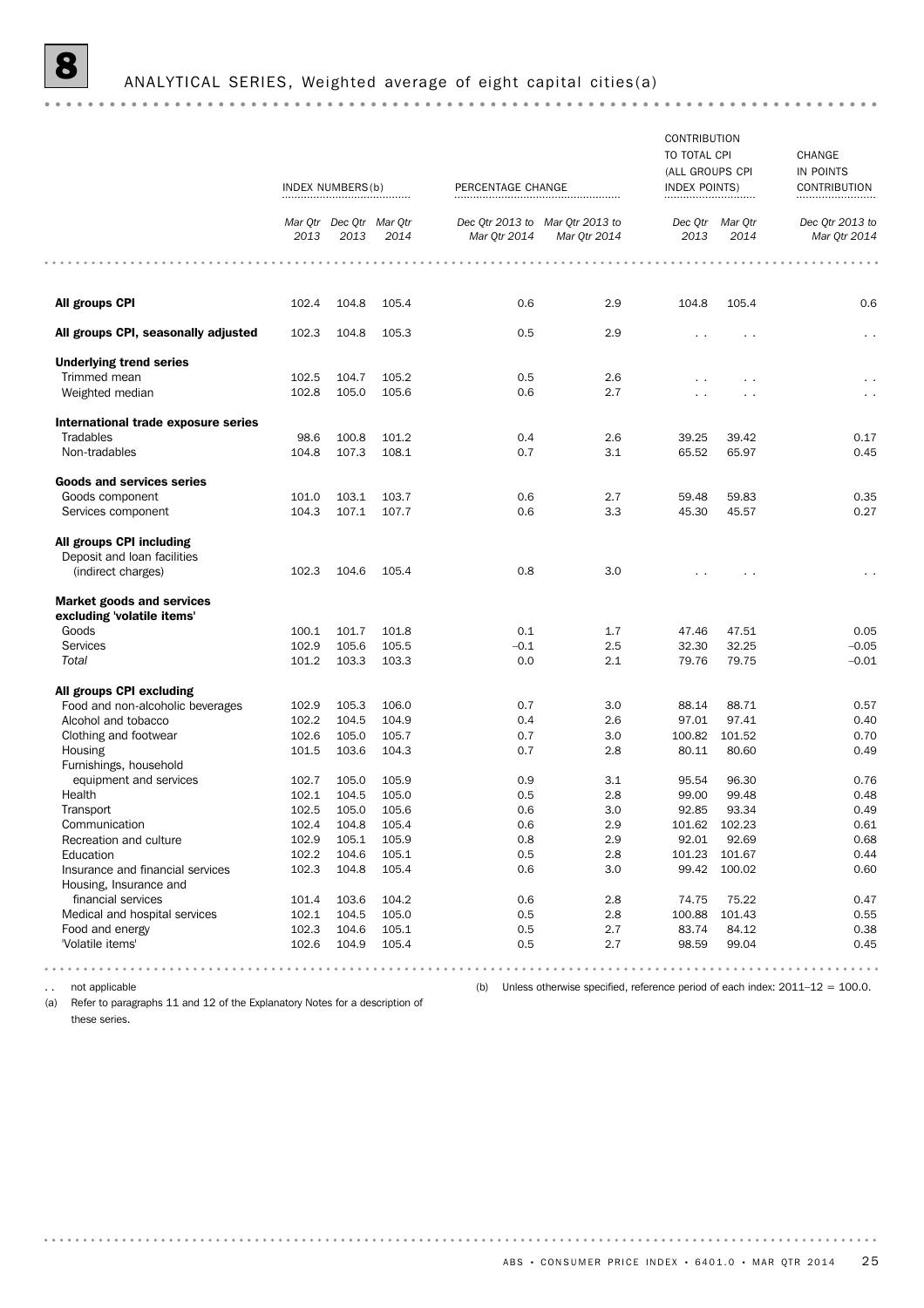$0.000$ 

INTERNATIONAL COMPARISONS, All groups CPI excluding Housing and Insurance and financial services—Index numbers(a)

| Period      | Australia | New<br>Zealand | Hong<br>Kong | Indonesia | Japan | Korea,<br>Republic<br>of | Singapore | Taiwan | Canada | United<br>States of<br>America | Germany | United<br>Kingdom |
|-------------|-----------|----------------|--------------|-----------|-------|--------------------------|-----------|--------|--------|--------------------------------|---------|-------------------|
|             |           |                |              |           |       |                          |           |        |        |                                |         |                   |
| 2009-10     | 95.9      | 94.3           | 92.7         | 89.6      | 99.9  | 93.5                     | 92.5      | 97.3   | 94.9   | 94.2                           | 96.7    | 90.0              |
| 2010-11     | 98.3      | 98.1           | 96.3         | 95.7      | 99.9  | 97.1                     | 96.2      | 98.4   | 97.4   | 96.8                           | 98.1    | 95.0              |
| 2011-12     | 100.0     | 100.0          | 100.0        | 100.0     | 100.0 | 100.0                    | 100.0     | 100.0  | 100.0  | 100.1                          | 100.0   | 100.0             |
| $2012 - 13$ | 101.4     | 100.2          | 103.0        | 105.5     | 99.6  | 100.8                    | 102.7     | 102.0  | 100.9  | 101.5                          | 101.9   | 103.3             |
| 2010        |           |                |              |           |       |                          |           |        |        |                                |         |                   |
| March       | 96.1      | 94.4           | 93.5         | 89.8      | 99.5  | 93.7                     | 92.7      | 96.9   | 95.0   | 94.4                           | 96.7    | 90.4              |
| June        | 96.7      | 94.5           | 93.9         | 91.3      | 99.8  | 94.6                     | 93.9      | 97.2   | 95.5   | 95.1                           | 97.1    | 92.3              |
| September   | 97.0      | 95.6           | 94.2         | 94.0      | 99.6  | 95.5                     | 94.8      | 97.6   | 95.9   | 95.1                           | 97.4    | 92.5              |
| December    | 97.5      | 97.9           | 95.3         | 95.7      | 100.1 | 96.3                     | 95.5      | 98.7   | 96.6   | 95.5                           | 97.7    | 93.8              |
| 2011        |           |                |              |           |       |                          |           |        |        |                                |         |                   |
| March       | 98.9      | 98.9           | 97.2         | 96.3      | 99.6  | 98.0                     | 97.0      | 98.3   | 97.6   | 97.1                           | 98.4    | 95.9              |
| June        | 99.9      | 99.8           | 98.4         | 96.6      | 100.2 | 98.6                     | 97.5      | 99.1   | 99.3   | 99.4                           | 99.0    | 97.9              |
| September   | 100.1     | 100.1          | 98.4         | 98.7      | 99.9  | 100.0                    | 98.7      | 99.1   | 99.4   | 99.7                           | 99.5    | 98.5              |
| December    | 99.9      | 99.6           | 99.5         | 99.5      | 99.7  | 99.6                     | 99.5      | 100.3  | 99.5   | 99.3                           | 99.6    | 99.7              |
| 2012        |           |                |              |           |       |                          |           |        |        |                                |         |                   |
| March       | 99.7      | 100.1          | 100.6        | 100.4     | 100.0 | 100.2                    | 100.4     | 99.7   | 100.1  | 100.2                          | 100.2   | 100.3             |
| June        | 100.3     | 100.2          | 101.4        | 101.3     | 100.2 | 100.2                    | 101.3     | 100.9  | 101.0  | 101.1                          | 100.8   | 101.4             |
| September   | 101.2     | 100.3          | 101.6        | 103.3     | 99.5  | 100.4                    | 102.0     | 102.4  | 100.6  | 101.2                          | 101.2   | 101.6             |
| December    | 101.4     | 99.9           | 102.4        | 104.1     | 99.5  | 100.7                    | 102.7     | 102.2  | 100.5  | 101.0                          | 101.6   | 103.1             |
| 2013        |           |                |              |           |       |                          |           |        |        |                                |         |                   |
| March       | 101.4     | 100.3          | 103.6        | 106.8     | 99.4  | 101.3                    | 103.9     | 101.7  | 101.0  | 101.6                          | 102.1   | 103.8             |
| June        | 101.7     | 100.1          | 104.4        | 107.6     | 100.0 | 100.9                    | 102.3     | 101.7  | 101.5  | 102.2                          | 102.5   | 104.8             |
| September   | 102.7     | 101.1          | 105.1        | 112.9     | 100.6 | 101.3                    | 103.4     | 102.3  | 101.6  | 102.4                          | 103.3   | 105.2             |
| December    | 103.6     | 100.9          | 106.0        | 113.5     | 101.2 | 101.3                    | 104.5     | 102.7  | 101.3  | 101.8                          | 103.4   | 106.0             |
| 2014        |           |                |              |           |       |                          |           |        |        |                                |         |                   |
| March       | 104.2     | nya            | nya          | nya       | nya   | 102.2                    | nya       | 102.4  | nya    | nya                            | 103.5   | nya               |
|             |           |                |              |           |       |                          |           |        |        |                                |         |                   |

nya not yet available (a) Unless otherwise specified, reference period of each index: 2011–12 = 100.0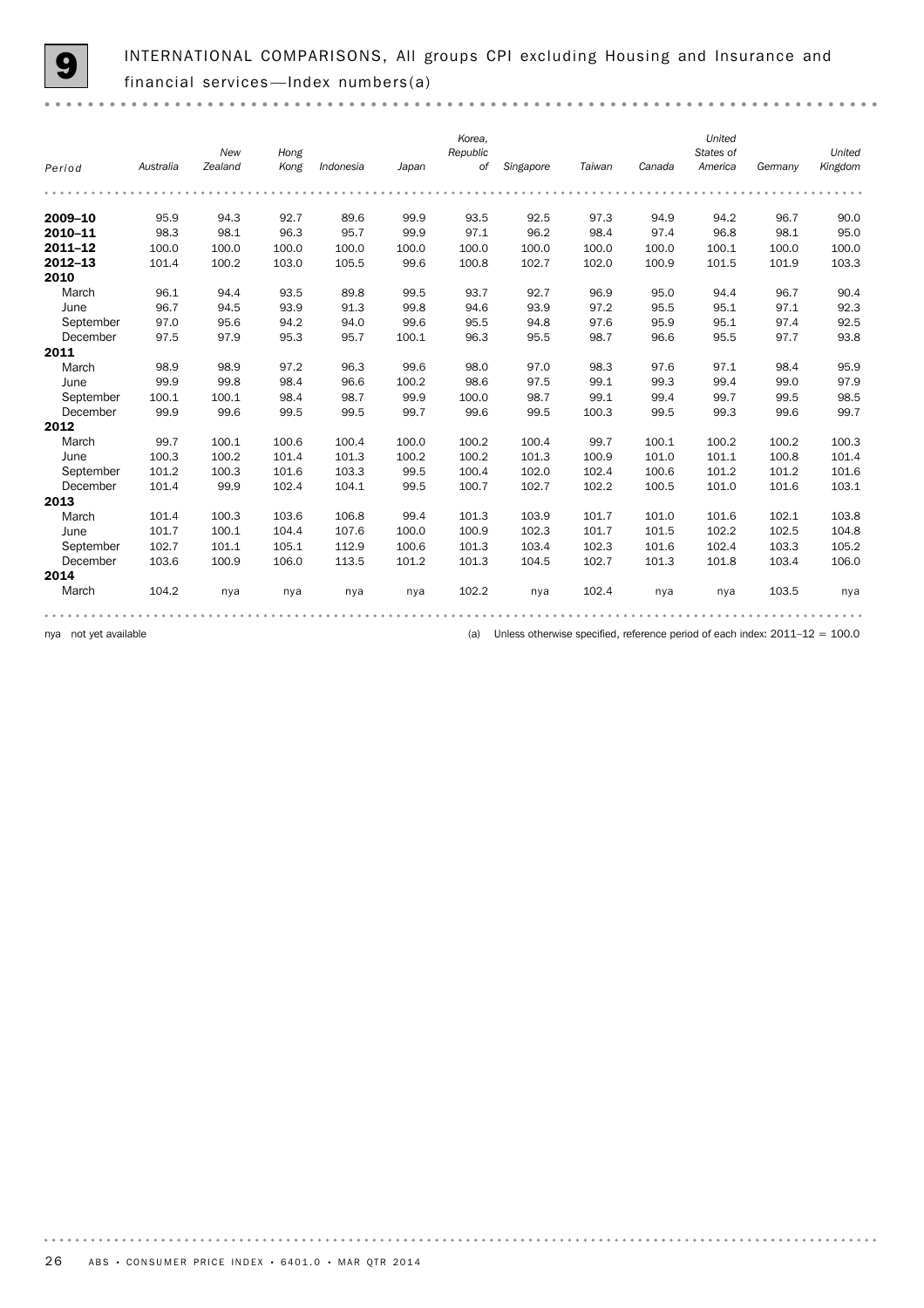

INTERNATIONAL COMPARISONS, All groups CPI excluding Housing and Insurance and 10 financial services —Percentage changes

|                       |            | New           | Hong       |            |                  | Korea,<br>Republic |                                                                 |            |            | United<br>States of |            | United         |
|-----------------------|------------|---------------|------------|------------|------------------|--------------------|-----------------------------------------------------------------|------------|------------|---------------------|------------|----------------|
| Period                | Australia  | Zealand       | Kong       | Indonesia  | Japan            | of                 | Singapore                                                       | Taiwan     | Canada     | America             | Germany    | Kingdom        |
|                       |            |               |            |            |                  | .                  | .                                                               |            |            |                     |            |                |
|                       |            |               |            |            |                  |                    | PERCENTAGE CHANGE (from previous year)                          |            |            |                     |            |                |
| 2009-10               | 1.9        | 1.8           | 1.4        | 3.7        | $-1.9$           | 2.5                | 1.2                                                             | 0.0        | 1.3        | 1.4                 | 0.7        | 4.0            |
| 2010-11<br>2011-12    | 2.5<br>1.7 | 4.0<br>1.9    | 3.9<br>3.8 | 6.8        | 0.0<br>0.1       | 3.9<br>3.0         | 4.0                                                             | 1.1        | 2.6        | 2.8                 | 1.4        | 5.6<br>5.3     |
| 2012-13               | 1.4        | 0.2           | 3.0        | 4.5<br>5.5 | $-0.4$           | 0.8                | 4.0<br>2.7                                                      | 1.6<br>2.0 | 2.7<br>0.9 | 3.4<br>1.4          | 1.9<br>1.9 | 3.3            |
|                       |            |               |            |            |                  |                    |                                                                 |            |            |                     |            |                |
|                       |            |               |            |            |                  |                    | PERCENTAGE CHANGE (from corresponding quarter of previous year) |            |            |                     |            |                |
| 2010                  |            |               |            |            |                  |                    |                                                                 |            |            |                     |            |                |
| March                 | 2.1        | 2.2           | 3.0        | 3.7        | $-1.3$           | 2.6                | 1.8                                                             | $-0.6$     | 2.6        | 3.6                 | 1.2        | 5.2            |
| June                  | 2.1        | 1.7           | 3.6        | 5.5        | $-1.0$           | 2.5                | 4.2                                                             | 0.3        | 1.4        | 3.0                 | 1.1        | 5.7            |
| September             | 2.0        | 1.5           | 3.5        | 6.3        | $-0.9$           | 3.0                | 4.1                                                             | 0.4        | 1.6        | 1.9                 | 1.0        | 5.0            |
| December              | 2.1        | 4.0           | 3.3        | 7.8        | 0.2              | 3.8                | 3.7                                                             | 1.1        | 2.2        | 1.8                 | 1.1        | 5.2            |
| 2011<br>March         | 2.9        | 4.8           | 4.0        | 7.2        | 0.1              | 4.6                | 4.6                                                             | $-0.4$     | 2.7        | 2.9                 | 1.8        | 6.1            |
| June                  | 3.3        | 5.6           | 4.8        | 5.8        | 0.4              | 4.2                | 3.8                                                             | 0.8        | 4.0        | 4.5                 | 2.0        | 6.1            |
| September             | 3.2        | 4.7           | 4.5        | 5.0        | 0.3              | 4.7                | 4.1                                                             | 0.0        | 3.6        | 4.8                 | $2.2\,$    | 6.5            |
| December              | 2.5        | 1.7           | 4.4        | 4.0        | $-0.4$           | 3.4                | 4.2                                                             | 1.2        | 3.0        | 4.0                 | 1.9        | 6.3            |
| 2012                  |            |               |            |            |                  |                    |                                                                 |            |            |                     |            |                |
| March                 | 0.8        | 1.2           | 3.5        | 4.3        | 0.4              | 2.2                | 3.5                                                             | $-0.6$     | 2.6        | 3.2                 | 1.8        | 4.6            |
| June                  | 0.4        | 0.4           | 3.0        | 4.9        | 0.0              | 1.6                | 3.9                                                             | 1.2        | 1.7        | 1.7                 | 1.8        | 3.6            |
| September<br>December | 1.1<br>1.5 | 0.2<br>0.3    | 3.3<br>2.9 | 4.7<br>4.6 | $-0.4$<br>$-0.2$ | 0.4<br>1.1         | 3.3<br>3.2                                                      | 3.3<br>1.9 | 1.2<br>1.0 | 1.5<br>1.7          | 1.7<br>2.0 | 3.1<br>3.4     |
| 2013                  |            |               |            |            |                  |                    |                                                                 |            |            |                     |            |                |
| March                 | 1.7        | 0.2           | 3.0        | 6.4        | $-0.6$           | 1.1                | 3.5                                                             | 2.0        | 0.9        | 1.4                 | 1.9        | 3.5            |
| June                  | 1.4        | $-0.1$        | 3.0        | 6.2        | $-0.2$           | 0.7                | 1.0                                                             | 0.8        | 0.5        | 1.1                 | 1.7        | 3.4            |
| September             | 1.5        | 0.8           | 3.4        | 9.3        | 1.1              | 0.9                | 1.4                                                             | $-0.1$     | 1.0        | 1.2                 | 2.1        | 3.5            |
| December              | 2.2        | 1.0           | 3.5        | 9.0        | 1.7              | 0.6                | 1.8                                                             | 0.5        | 0.8        | 0.8                 | 1.8        | 2.8            |
| 2014                  |            |               |            |            |                  |                    |                                                                 |            |            |                     |            |                |
| March                 | 2.8        | nya           | nya        | nya        | nya              | 0.9                | nya                                                             | 0.7        | nya        | nya                 | 1.4        | nya            |
|                       |            |               |            |            |                  |                    | PERCENTAGE CHANGE (from previous quarter)                       |            |            |                     |            |                |
|                       |            |               |            |            |                  |                    |                                                                 |            |            |                     |            |                |
| 2010                  |            |               |            |            |                  |                    |                                                                 |            |            |                     |            |                |
| March<br>June         | 0.6<br>0.6 | 0.3<br>0.1    | 1.3<br>0.4 | 1.1<br>1.7 | $-0.4$<br>0.3    | 1.0<br>1.0         | 0.7<br>1.3                                                      | 1.6<br>1.3 | 0.5<br>0.5 | 0.6<br>0.7          | 0.1<br>0.4 | 1.3<br>2.1     |
| September             | 0.3        | 1.2           | 0.3        | 3.0        | $-0.2$           | 1.0                | 1.0                                                             | 0.2        | 0.4        | 0.0                 | 0.3        | 0.2            |
| December              | 0.5        | 2.4           | 1.2        | 1.8        | 0.5              | 0.8                | 0.7                                                             | 1.2        | 0.7        | 0.4                 | 0.3        | 1.4            |
| 2011                  |            |               |            |            |                  |                    |                                                                 |            |            |                     |            |                |
| March                 | 1.4        | 1.0           | 2.0        | 0.6        | $-0.5$           | 1.8                | 1.6                                                             | 1.4        | 1.0        | 1.7                 | 0.7        | 2.2            |
| June                  | $1.0\,$    | 0.9           | 1.2        | $0.3\,$    | 0.6              | $0.6\,$            | 0.5                                                             | 2.0        | $1.7\,$    | 2.4                 | 0.6        | 2.1            |
| September<br>December | 0.2        | 0.3           | 0.0        | 2.2<br>0.8 | $-0.3$<br>$-0.2$ | 1.4<br>$-0.4$      | 1.2                                                             | $1.5\,$    | 0.1<br>0.1 | 0.3<br>$-0.4$       | 0.5        | $0.6\,$        |
| 2012                  | $-0.2$     | $-0.5$        | 1.1        |            |                  |                    | 0.8                                                             | 1.6        |            |                     | 0.1        | 1.2            |
| March                 | $-0.2$     | 0.5           | 1.1        | 0.9        | 0.3              | 0.6                | 0.9                                                             | 1.4        | 0.6        | 0.9                 | 0.6        | 0.6            |
| June                  | 0.6        | 0.1           | 0.8        | 0.9        | 0.2              | 0.0                | 0.9                                                             | 1.8        | 0.9        | 0.9                 | 0.6        | $1.1\,$        |
| September             | 0.9        | 0.1           | 0.2        | 2.0        | $-0.7$           | 0.2                | 0.7                                                             | $1.5\,$    | $-0.4$     | 0.1                 | 0.4        | $0.2\,$        |
| December              | 0.2        | $-0.4$        | 0.8        | 0.8        | 0.0              | 0.3                | 0.7                                                             | $-0.2$     | $-0.1$     | $-0.2$              | 0.4        | 1.5            |
| 2013                  |            |               |            |            |                  |                    |                                                                 |            |            |                     |            |                |
| March                 | 0.0        | 0.4           | 1.2        | 2.6        | $-0.1$           | 0.6                | 1.2                                                             | $-0.5$     | 0.5        | 0.6                 | 0.5        | 0.7            |
| June<br>September     | 0.3<br>1.0 | $-0.2$<br>1.0 | 0.8<br>0.7 | 0.7<br>4.9 | 0.6<br>0.6       | $-0.4$<br>0.4      | $-1.5$<br>$1.1\,$                                               | 0.0<br>0.6 | 0.5<br>0.1 | 0.6<br>0.2          | 0.4<br>0.8 | $1.0\,$<br>0.4 |
| December              | 0.9        | $-0.2$        | 0.9        | 0.5        | 0.6              | 0.0                | 1.1                                                             | 0.4        | $-0.3$     | $-0.6$              | 0.1        | 0.8            |
| 2014                  |            |               |            |            |                  |                    |                                                                 |            |            |                     |            |                |
| March                 | 0.6        | nya           | nya        | nya        | nya              | 0.9                | nya                                                             | $-0.3$     | nya        | nya                 | 0.1        | nya            |
|                       |            |               |            |            |                  |                    | 0.0.0.0                                                         |            |            |                     |            |                |

nya not yet available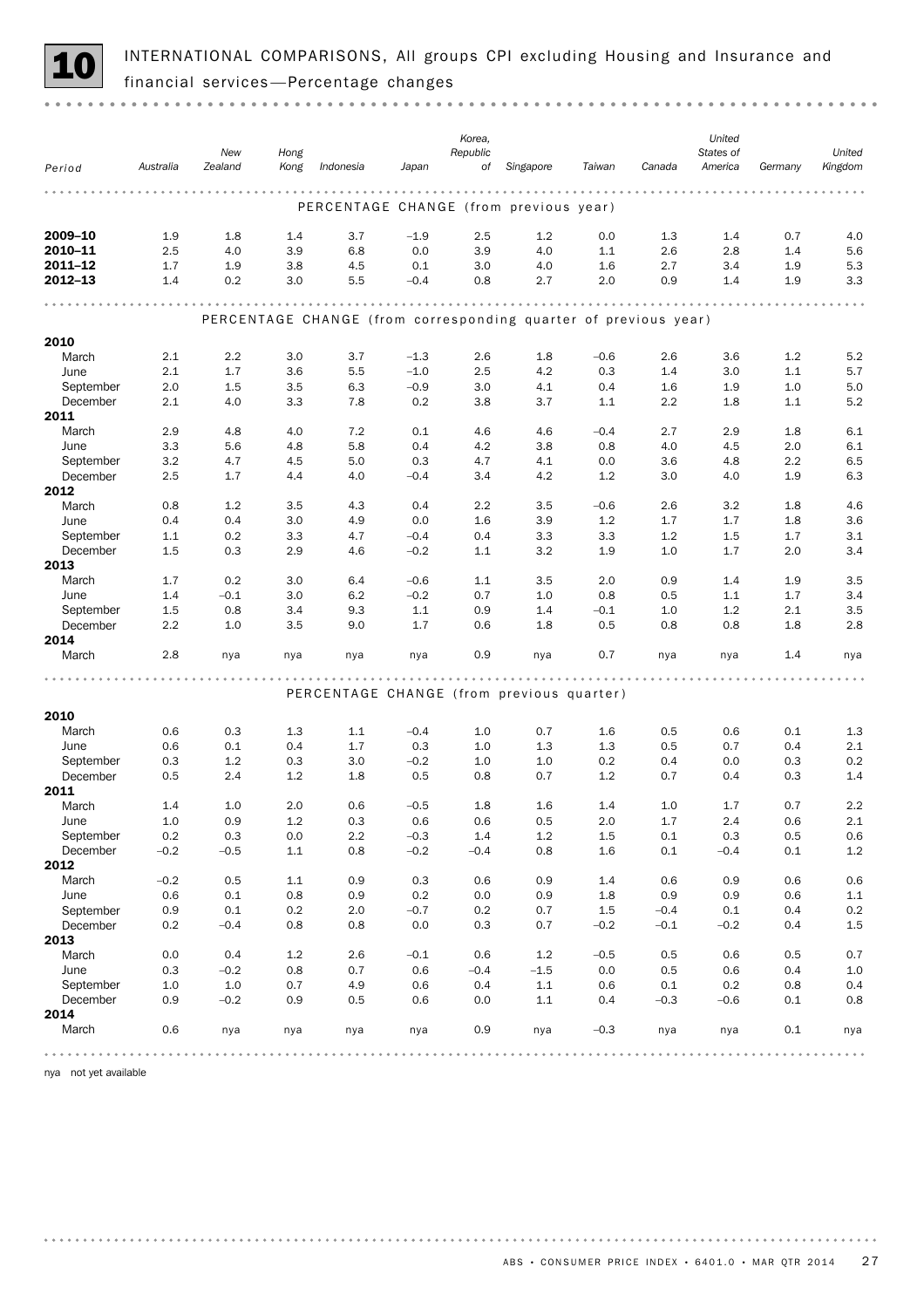### EXPLANATORY NOTES

| BRIEF DESCRIPTION OF THE<br><b>CPI</b> | The Consumer Price Index (CPI) measures quarterly changes in the price of a 'basket'<br>1<br>of goods and services which account for a high proportion of expenditure by the CPI<br>population group (i.e. metropolitan households). This 'basket' covers a wide range of<br>goods and services, arranged in the following eleven groups:<br>Food and non-alcoholic beverages<br>Alcohol and tobacco<br>Clothing and footwear<br>$\blacksquare$ Housing<br>Furnishings, household equipment and services<br>Health<br>Transport<br>Communication<br>Recreation and culture<br>Education<br>Insurance and financial services.                                                                                                                                                                                                                                                                                                       |
|----------------------------------------|------------------------------------------------------------------------------------------------------------------------------------------------------------------------------------------------------------------------------------------------------------------------------------------------------------------------------------------------------------------------------------------------------------------------------------------------------------------------------------------------------------------------------------------------------------------------------------------------------------------------------------------------------------------------------------------------------------------------------------------------------------------------------------------------------------------------------------------------------------------------------------------------------------------------------------|
|                                        | Capital city indexes used by the CPI are based on the 2006 Australian Standard<br>2<br>Geographical Classification (ASGC) statistical divisions. The capital city indexes measure<br>price movements over time in each city individually. They do not measure differences in<br>retail price levels between cities.                                                                                                                                                                                                                                                                                                                                                                                                                                                                                                                                                                                                                |
|                                        | <b>3</b> Further information about the CPI is contained in <i>Consumer Price Index: Concepts</i> ,<br>Sources and Methods, 2011 (cat. no. 6461.0). An updated version reflecting the changes<br>made during the 16th series review was released on 19 December 2011.                                                                                                                                                                                                                                                                                                                                                                                                                                                                                                                                                                                                                                                               |
| PRICES                                 | The frequency of price collection by item varies as necessary to obtain reliable price<br>4<br>measures. Prices of some items are volatile (i.e. their prices may vary many times each<br>quarter) and for these items frequent price observations are necessary to obtain a<br>reliable measure of the average price for the quarter. Each month prices are collected at<br>regular intervals for goods such as milk, bread, fresh meat and seafood, fresh fruit and<br>vegetables, alcohol, tobacco, women's outerwear, project homes, motor vehicles, petrol<br>and holiday travel and accommodation. For most other items, price volatility is not a<br>problem and prices are collected once a quarter. There are a few items where prices are<br>changed at infrequent intervals, for example education fees where prices are set once a<br>year. In these cases, the frequency of price collection is modified accordingly. |
|                                        | In order to facilitate a more even spread of field collection workload, the number of<br>5<br>items for which prices are collected quarterly is distributed roughly equally across each<br>month of each quarter. In all cases, however, individual items are priced in the same<br>month of each quarter. For example, items for which prices are collected in the first<br>month of the September quarter, July, are also priced in the first month of subsequent<br>quarters, namely October, January and April.                                                                                                                                                                                                                                                                                                                                                                                                                |
| WEIGHTING PATTERN                      | There are 87 expenditure classes (that is, groupings of like items) in the 16th series<br>6<br>CPI and each expenditure class has its own weight, or measure of relative importance. In<br>calculating the index, price changes for the various expenditure classes are combined<br>using these weights.                                                                                                                                                                                                                                                                                                                                                                                                                                                                                                                                                                                                                           |
|                                        | Changes in the weighting pattern have been made at approximately six yearly<br>7<br>intervals to take account of changes in household spending patterns. The CPI now<br>comprises sixteen series of price indexes which have been linked to form a continuous<br>series. The current and historical weighting patterns for the CPI for the weighted average<br>of the eight capital cities are published in Consumer Price Index: Historical Weighting<br>Patterns (1948 to 2011) (cat. no. 6431.0). The 16th series weighting pattern for the<br>weighted average of eight capital cities and for each of the eight capital cities, as well as<br>each city's percentage contribution to the weighted average, are also published in the                                                                                                                                                                                          |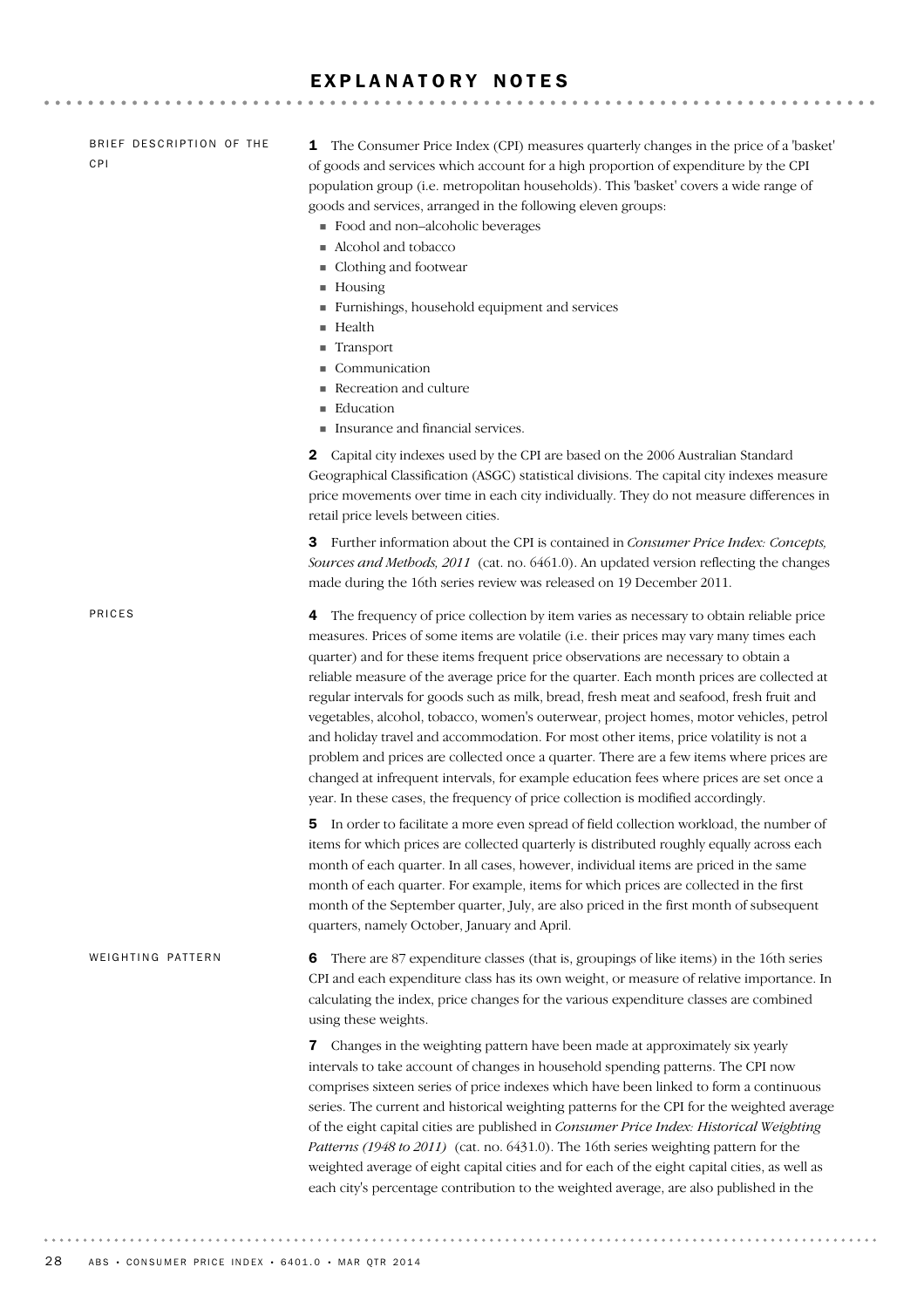| WEIGHTING PATTERN continued | Consumer Price Index: 16th Series Weighting Pattern (cat. no. 6471.0). Both<br>publications are available on the ABS website <http: www.abs.gov.au="">.</http:>                                                                                                                                                                                                                                                                                                                                                                                                                                                                                                                                                                                                                                                                                                                                                                                                                                                                                                                                                                                                                                                                                                                                                                                                                                                                                                                                                                                                                                                                                                                                                                                                                                                                                                                                                                                                                                                                                                              |
|-----------------------------|------------------------------------------------------------------------------------------------------------------------------------------------------------------------------------------------------------------------------------------------------------------------------------------------------------------------------------------------------------------------------------------------------------------------------------------------------------------------------------------------------------------------------------------------------------------------------------------------------------------------------------------------------------------------------------------------------------------------------------------------------------------------------------------------------------------------------------------------------------------------------------------------------------------------------------------------------------------------------------------------------------------------------------------------------------------------------------------------------------------------------------------------------------------------------------------------------------------------------------------------------------------------------------------------------------------------------------------------------------------------------------------------------------------------------------------------------------------------------------------------------------------------------------------------------------------------------------------------------------------------------------------------------------------------------------------------------------------------------------------------------------------------------------------------------------------------------------------------------------------------------------------------------------------------------------------------------------------------------------------------------------------------------------------------------------------------------|
| ANALYSIS OF CPI CHANGES     | Movements in indexes from one period to another can be expressed either as<br>8<br>changes in index points or as percentage changes. The following example illustrates the<br>method of calculating changes in index points and percentage changes between any two<br>periods:<br>All groups CPI: Weighted average of eight capital cities. Index numbers:<br>June Quarter 2012<br>100.4 (see Table 1)<br>less June Quarter 2011 99.2 (see Table 1)<br>Change in index points 1.2<br>Percentage change<br>$1.2/99.2 \times 100 = 1.2\%$ (see Table 2)                                                                                                                                                                                                                                                                                                                                                                                                                                                                                                                                                                                                                                                                                                                                                                                                                                                                                                                                                                                                                                                                                                                                                                                                                                                                                                                                                                                                                                                                                                                        |
|                             | Percentage changes are calculated to illustrate three different kinds of movements in<br>9<br>index numbers:<br>movements between consecutive financial years (where the index numbers for<br>financial years are simple averages of the quarterly index numbers)<br>movements between corresponding quarters of consecutive years<br>movements between consecutive quarters.                                                                                                                                                                                                                                                                                                                                                                                                                                                                                                                                                                                                                                                                                                                                                                                                                                                                                                                                                                                                                                                                                                                                                                                                                                                                                                                                                                                                                                                                                                                                                                                                                                                                                                |
|                             | <b>10</b> Table 7 provides a detailed analysis, for the weighted average of eight capital cities,<br>of movements in the CPI since the previous quarter, including information on<br>movements for groups, sub-groups and expenditure classes. It also shows the<br>contribution which each makes to the total CPI. For instance, the dairy and related<br>products sub-group contributed 1.13 index points to the total All groups index number<br>of 100.4 for the June Quarter 2012. The final column shows contributions to the change<br>in All Groups index points by each group, sub-group and expenditure class.                                                                                                                                                                                                                                                                                                                                                                                                                                                                                                                                                                                                                                                                                                                                                                                                                                                                                                                                                                                                                                                                                                                                                                                                                                                                                                                                                                                                                                                     |
| ANALYTICAL SERIES           | 11 Various series are presented in Table 8 in this publication to assist users analyse the<br>CPI. Some of the analytical series are compiled by taking subsets of the CPI basket, and<br>most are self explanatory, such as 'All groups CPI excluding Food and non-alcoholic<br>beverages'. (A complete list of CPI groups, sub-groups and expenditure classes is<br>contained in Tables 6 and 7). Other series and their composition are described below:<br>All groups CPI, seasonally adjusted: Comprises all components included in the All<br>groups CPI, seasonally adjusted where seasonality has been identified at the<br>weighted average of eight capital cities level. Seasonal adjustment factors are<br>calculated using the history of price changes up to the current quarter CPI and are<br>revised each quarter.<br>• Underlying trend series, 'Trimmed mean' and 'Weighted median': These are two<br>analytical measures of trend inflation calculated from the June quarter 2002 using<br>standard ABS seasonal adjustment techniques. For more information see the<br>Information Paper: Seasonal Adjustment of Consumer Price Indexes, 2011<br>(cat. no. 6401.0.55.003). The Trimmed mean and Weighted median are calculated<br>using the distribution of expenditure classes each quarter derived as follows:<br>• Where CPI expenditure classes are identified as having a seasonal pattern,<br>quarterly price changes are estimated on a seasonally adjusted basis. In the 16th<br>series, 62 out of the 87 expenditure classes are classified as seasonal. A<br>description of which series are seasonal is published in Appendix 1 of the<br>September quarter 2011 issue of Consumer Price Index, Australia<br>(cat. no 6401.0).<br>The CPI expenditure classes are ranked from lowest to highest according to the<br>seasonally adjusted percentage change from the previous quarter.<br>The seasonally adjusted relative weight of each expenditure class is calculated<br>based on its previous quarter contribution to the All groups CPI. |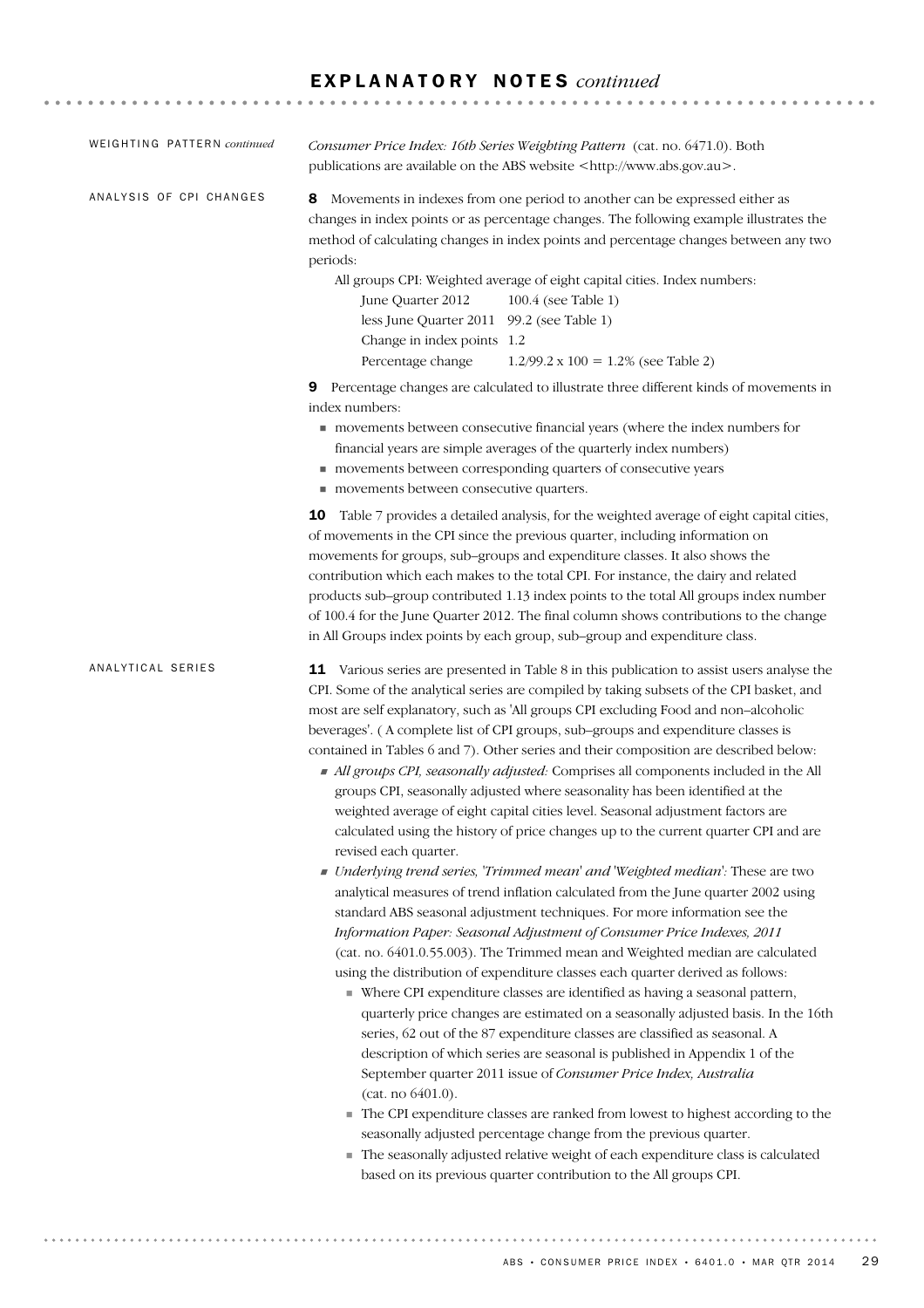AN A L Y T I C A L SE R I E S *continued*

! The 'Trimmed mean' is calculated by using a weighted average of percentage change from the previous quarter (seasonally adjusted) from the middle 70 per cent of the distribution.

 $-$ 

- ! The 'Weighted median' is calculated using the percentage change from the previous quarter (seasonally adjusted) expenditure class at the 50th percentile of the distribution.
- ! *International trade exposure series, Tradables componen*t: Comprises all items whose prices are largely determined on the world market. For more information, see paragraph 12 below.
- ! *International trade exposure series, Non–tradables component*: Comprises all items not included in the Tradables component.
- ! *All groups CPI, goods component*: Comprises the Food and non–alcoholic beverages group (except Restaurant meals); Alcohol and tobacco group; Clothing and footwear group (except Cleaning, repair and hire of clothing and footwear); Furnishings, household equipment and services group (except Domestic and household services sub–group); Utilities, Audio, visual and computing equipment and services, and Newspapers, books and stationery sub–groups; and New dwelling purchase by owner–occupiers, Pharmaceutical products, Motor vehicles, Automotive fuel, Spare parts and accessories for motor vehicles, Equipment for sports, camping and open–air recreation, Games, toys and hobbies and Pets and related products expenditure classes.
- ! *All groups CPI, services component*: Comprises all items not included in the 'All groups CPI, goods component'. A description of which series are goods or services is published in Appendix 1 of the September quarter 2011 issue of *Consumer Price Index, Australia* (cat. no 6401.0).
- ! *All groups CPI including Deposit and loan facilities (indirect charges)*: One of the outcomes of the 16th series CPI Review was to remove the indirectly measured component of the Deposit and loan facilities index from the headline CPI but to include it in a new analytical series. This index includes the 16th series All groups CPI plus the indirectly measured component of the Deposit and loan facilities index.
- ! *Market goods and services excluding 'volatile items*': in addition to the items excluded from the series 'All groups CPI excluding 'volatile items'', also excludes: Utilities, Property rates and charges, Child care, Health, Other services in respect of motor vehicles, Urban transport fares, Postal services, and Education.
- ! *All groups CPI excluding Insurance and financial services*: Reflecting the changing composition of the CPI, from the September quarter 1989 to the June quarter 1998, comprises the All groups CPI excluding house insurance, house contents insurance, vehicle insurance and mortgage interest charges and consumer credit charges; from the September quarter 1998 to the June quarter 2000 comprises the All groups CPI excluding house insurance, house contents insurance and vehicle insurance; from the September quarter 2000 to the June quarter 2005 comprises the All groups CPI excluding insurance services; from the September quarter 2005 to the June quarter 2011 comprises the All groups CPI excluding Financial and insurance services; from the September quarter 2011 comprises the All groups CPI excluding Insurance and financial services.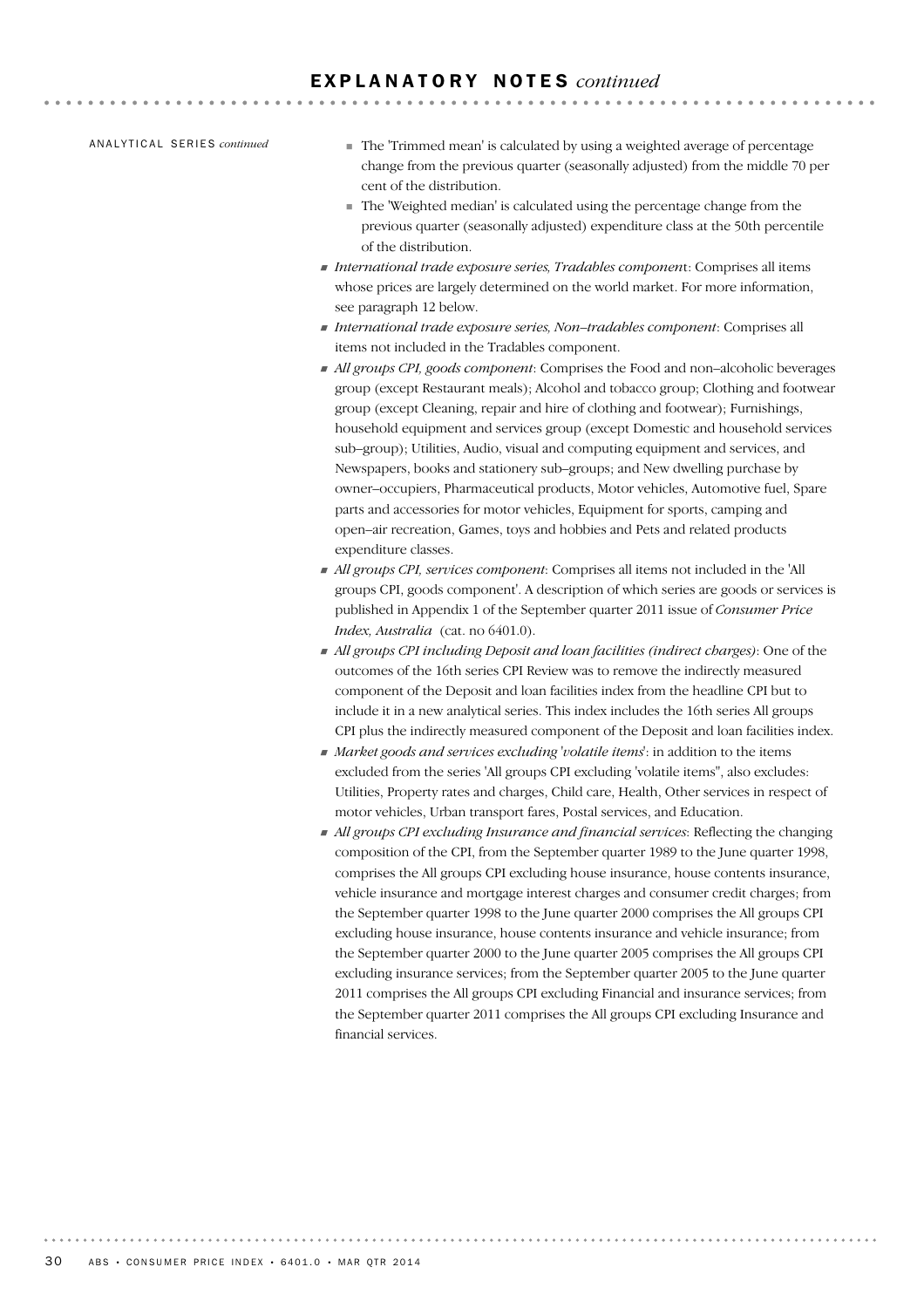14 Seasonally adjusted estimates are derived by estimating and removing systematic calendar related effects from the original series. In most economic data these calendar related effects are a combination of the classical seasonal influences (e.g. the effect of the weather, social traditions or administrative practices such as government charges increasing on 1 July each year) plus other kinds of calendar related variations, such as Easter or the proximity of significant days in the year (e.g. Christmas). In the seasonal adjustment process, both seasonal and other calendar related factors evolve over time to reflect changes in activity patterns. The seasonally adjusted estimates reflect the sampling and non–sampling errors to which the original estimates are subject. **15** The CPI uses a concurrent seasonal adjustment methodology to derive the adjustment factors. This method uses the original time series available at each reference period to estimate seasonal factors for the current and previous quarters. Concurrent seasonal adjustment is technically superior to the more traditional method of reanalysing seasonal patterns once each year because it uses all available data to fine tune the estimates of the seasonal component each quarter. With concurrent analysis, the seasonally adjusted series are subject to revision each quarter as the estimates of the seasonal factors are improved. In most instances, the only significant revisions will be to the combined adjustment factors for the previous quarter and for the same quarter in SEASONALLY ADJUSTED INDEXES **13** The published index numbers have been rounded to one decimal place, and the percentage changes (also rounded to one decimal place) are calculated from the rounded index numbers. In some cases, this can result in the percentage change for the total level of a group of indexes being outside the range of the percentage changes for the component level indexes. Seasonally adjusted estimates are calculated from rounded index numbers. The underlying trend estimates, Trimmed mean and Weighted median, are calculated from unrounded component series. The percentage changes for the seasonal and underlying series (rounded to one decimal place) are calculated from the rounded index numbers. ROUNDING ! *All groups CPI excluding Housing and Insurance and financial services*: Reflecting the changing composition of the CPI, from the September quarter 1989 to the June quarter 1998, comprises the All groups CPI excluding Housing, house contents insurance, vehicle insurance and consumer credit charges; from the September quarter 1998 to the June quarter 2000 comprises the All groups CPI excluding Housing, house insurance, house contents insurance and vehicle insurance; from the September quarter 2000 to the June quarter 2005 comprises the All groups CPI excluding Housing and insurance services; from the September quarter 2005 to the June quarter 2011 comprises the All groups CPI excluding Housing and Financial and insurance services; from the September quarter 2011 comprises the All groups CPI excluding Housing and Insurance and financial services. ! *All groups CPI excluding food and energy*: Comprises the All groups CPI excluding the Food and non–alcoholic beverages group (except Restaurant meals); Electricity, Gas and other household fuels; and Automotive fuel. ! *All groups CPI excluding 'volatile items*': Comprises the All groups CPI excluding Fruit and vegetables and Automotive fuel. 12 The International trade exposure series was reviewed and updated for the 16th series. There were five changes of classification. 'Cakes and biscuits' and 'Jams, honey and spreads' were reclassified from non–tradable to tradable. 'Waters, soft drinks and juices', 'Newspapers, magazines and stationery' and 'Pets and related products' were reclassified from tradable to non–tradable. A description of which series are tradable or non–tradable is published in Appendix 1 of the September quarter 2011 issue of *Consumer Price Index, Australia* (cat. no 6401.0). These changes are included from the September quarter 2011. The historical tradable and non–tradable series will not be revised. AN A L Y T I C A L SE R I E S *continued*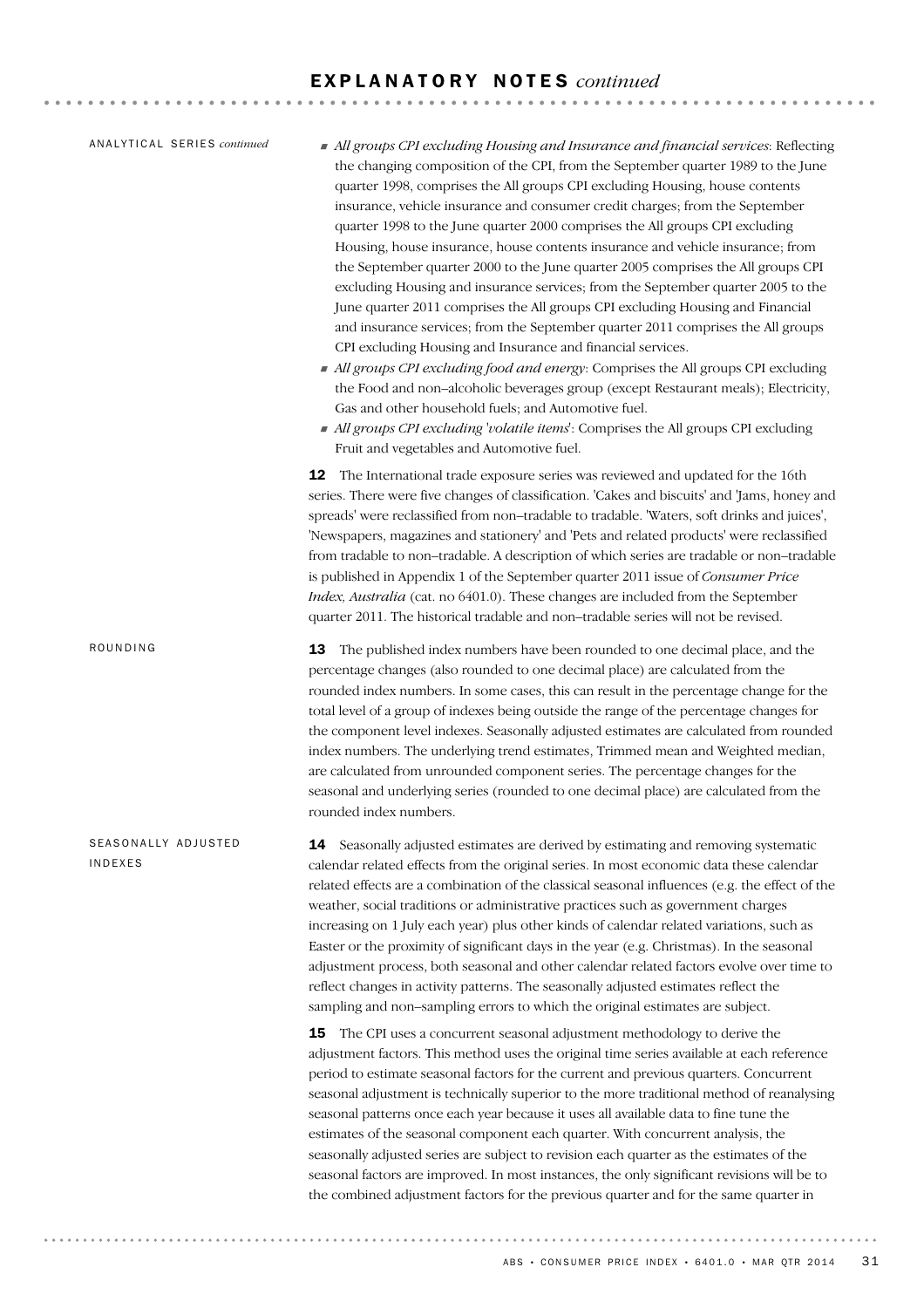SEASONALLY ADJUSTED INDEXES *continued*

the preceding year as the reference quarter (i.e. if the latest quarter is September quarter 2011 then the most significant revisions will be to June quarter 2011 and September quarter 2010). The seasonal patterns are also reanalysed on an annual basis or when there are known changes to regular events. This can lead to additional revisions.

16 Autoregressive integrated moving average (ARIMA) modelling can improve the revision properties of the seasonally adjusted and trend estimates. ARIMA modelling relies on the characteristics of the series being analysed to project future period data. The projected values are temporary, intermediate values, that are only used internally to improve the estimation of the seasonal factors. The projected data do not affect the original estimates and are discarded at the end of the seasonal adjustment process. From the December quarter 2012, the Consumer Price Index uses ARIMA modelling where appropriate for individual time series. The ARIMA model is assessed as part of the annual reanalysis. For more information on ARIMA modelling see Feature article: Use of ARIMA modelling to reduce revisions in the October 2004 issue of *Australian Economic Indicators* (cat. no. 1350.0).

**17** The ABS applies seasonal adjustment to the expenditure class components of the CPI which are found to be seasonal, and then aggregates the seasonally adjusted and non–seasonally adjusted components to calculate the All groups CPI, seasonally adjusted, Trimmed mean and Weighted median estimates. The seasonally adjusted expenditure class components are available in Table 15 – CPI expenditure class, seasonally adjusted index numbers, weighted average of eight capital cities. The seasonal factors used to derive these seasonally adjusted indexes are available in Table 16 – CPI expenditure class, combined seasonal adjustment factors, weighted average of eight capital cities. For more information about seasonal adjustment of the CPI please refer to *Information Paper: Seasonal Adjustment of Consumer Price Indexes, 2011* (cat. no. 6401.0.55.003).

18 In analysing price movements in Australia, an important consideration is Australia's performance relative to other countries. However, a simple comparison of All groups (or headline) CPIs is often inappropriate because of the different measurement approaches used by countries for certain products, particularly housing and financial and insurance services. To provide a better basis for international comparisons, the 17th International Conference of Labour Statisticians adopted a resolution which called for countries to 'if possible, compile and provide for dissemination to the international community an index that excludes housing and financial services' in addition to the all–items index.

19 Table 9 presents indexes for selected countries on a basis consistent with the above resolution and comparable to the Australian series 'All groups excluding Housing and Insurance and financial services' (see paragraph 11). However, other than Australia and New Zealand, the countries represented in this table are yet to develop indexes on this basis, so the indexes presented here are consistent with the series previously published for All groups excluding Housing. To facilitate comparisons, all indexes in this table have been converted, where necessary, to a quarterly basis and re–referenced to an index reference period of  $2011-12 = 100.0$ . Index numbers and percentage changes are always published to one decimal place, and the percentage changes are calculated from the rounded index numbers. Index numbers for periods longer than a single quarter (e.g. for financial years) are calculated as the simple arithmetic average of the rounded quarterly index numbers.

20 In producing Table 9, the ABS is grateful for the assistance of the relevant national statistical agencies which have either directly supplied indexes for all items excluding housing and insurance and financial services or data to enable their derivation.

### INTERNATIONAL COMPARISONS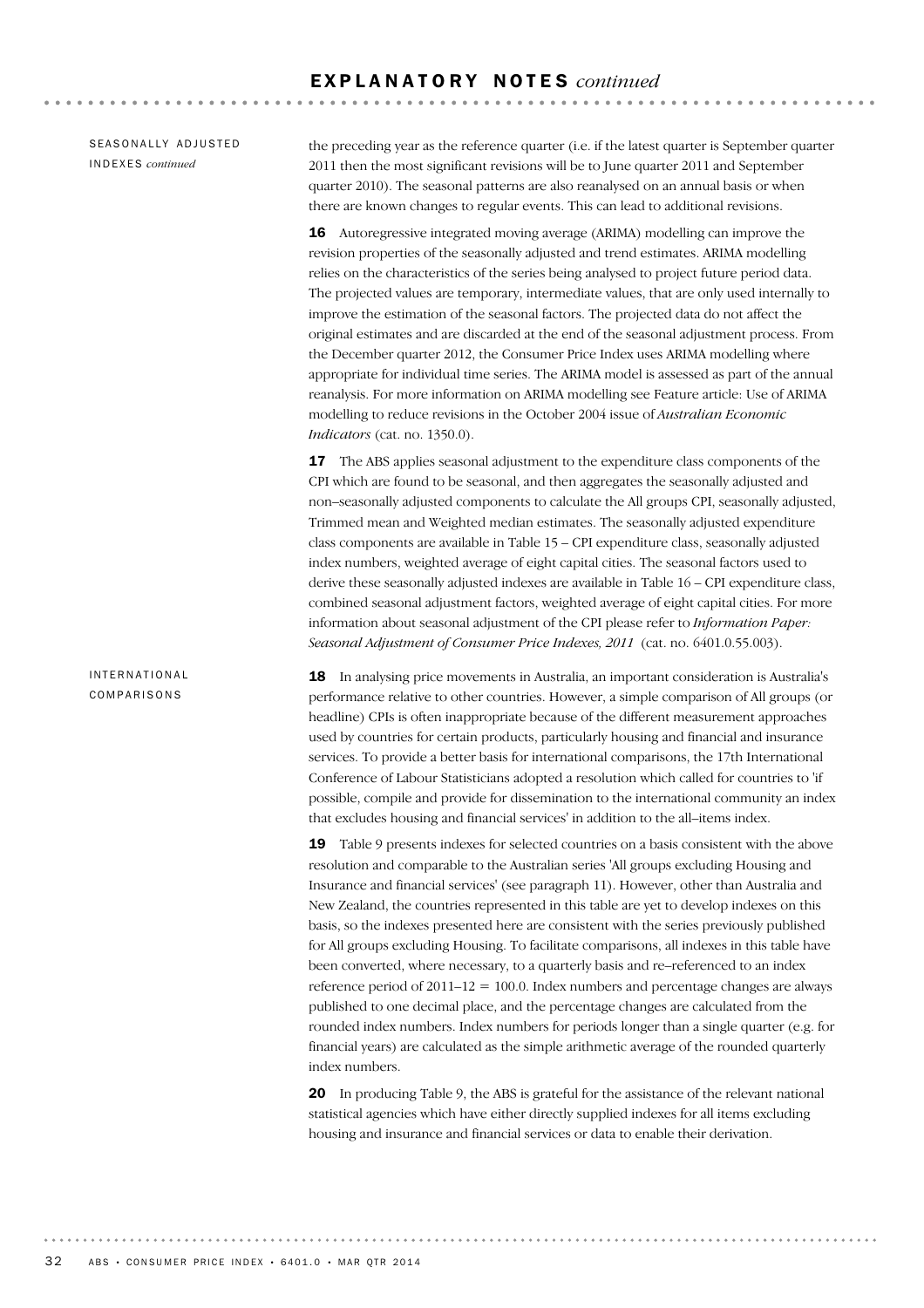| REVISIONS            | 21 CPI original indexes are revised only in exceptional circumstances, such as to<br>correct a significant error. As is the case with all price indexes, the index reference period<br>(i.e. the period in which the index is set equal to 100.0) will be changed periodically. The<br>index number levels for all periods will be changed by this process and it may also result<br>in differences, due to rounding, between the percentage changes published on the old<br>base and those on the new base. Seasonally adjusted indexes (including the Trimmed<br>mean and Weighted median) for some quarters will be revised as extra quarters are<br>included in the series analysed for seasonal influences (see paragraphs 14 to 17).                                                                                                                                                                                                                                                                                                                                                                                                                                                                                                                                                                                                                                                                                                                                                                                                                                                                                                                                                                                                                                                               |
|----------------------|----------------------------------------------------------------------------------------------------------------------------------------------------------------------------------------------------------------------------------------------------------------------------------------------------------------------------------------------------------------------------------------------------------------------------------------------------------------------------------------------------------------------------------------------------------------------------------------------------------------------------------------------------------------------------------------------------------------------------------------------------------------------------------------------------------------------------------------------------------------------------------------------------------------------------------------------------------------------------------------------------------------------------------------------------------------------------------------------------------------------------------------------------------------------------------------------------------------------------------------------------------------------------------------------------------------------------------------------------------------------------------------------------------------------------------------------------------------------------------------------------------------------------------------------------------------------------------------------------------------------------------------------------------------------------------------------------------------------------------------------------------------------------------------------------------|
| RELATED PUBLICATIONS | Current publications and other products released by the ABS are listed on the ABS<br>22<br>website <http: www.abs.gov.au="">. The ABS also issues a daily Release Advice on the<br/>website which details products to be released in the week ahead.</http:>                                                                                                                                                                                                                                                                                                                                                                                                                                                                                                                                                                                                                                                                                                                                                                                                                                                                                                                                                                                                                                                                                                                                                                                                                                                                                                                                                                                                                                                                                                                                             |
|                      | 23 Users may also wish to refer to the following publications and other data products<br>that are available free of charge from the ABS website:<br>A Guide to the Consumer Price Index, 16th Series (cat. no. 6440.0)<br>Consumer Price Index: Concepts, Sources and Methods, 2011 (cat. no. 6461.0)<br>Information Paper: Introduction of the 16th Series Australian Consumer Price<br>Index, 2011 (cat. no. 6470.0)<br>Information Paper: Outcome of the 16th Series Australian Consumer Price Index<br>Review, Australia (cat. no. 6469.0)<br>Consumer Price Index Commodity Classification, Australia, 16th Series, 2011<br>(cat. no. 6401.0.55.004)<br>Consumer Price Index: 16th Series Weighting Pattern (cat. no. 6471.0)<br>Consumer Price Index: Historical Weighting Patterns (1948-2011) (cat. no. 6431.0)<br>Analytical Living Cost Indexes and Pensioner and Beneficiary Living Cost Index:<br>16th Series Weighting Patterns (cat. no. 6472.0)<br>Consumer Price Index: Concordance with Household Expenditure Classification,<br>Australia (cat. no. 6446.0.55.001)<br>Information Paper: Seasonal Adjustment of Consumer Price Indexes, 2011<br>(cat. no. 6401.0.55.003)<br>Information Paper: Experimental Price Indexes for Financial Services<br>(cat. no. 6413.0)<br>Information Paper: The Introduction of Hedonic Price Indexes for Personal<br>Computers (cat. no. 6458.0)<br>Analytical Living Cost Indexes for Selected Australian Household Types<br>(cat. no. 6463.0)<br>Selected Living Cost Indexes, Australia (cat. no. 6467.0)<br>House Price Indexes: Eight Capital Cities (cat. no. 6416.0)<br>Producer Price Indexes, Australia (cat. no. 6427.0)<br>International Trade Price Indexes, Australia (cat. no. 6457.0)<br>Wage Price Index, Australia (cat. no. 6345.0) |
| DATA AVAILABLE       | 24 As well as the statistics included in this publication, there is more detailed data for<br>each capital city available on the ABS website. Inquiries should be made to the National<br>Information and Referral Service on 1300 135 070.                                                                                                                                                                                                                                                                                                                                                                                                                                                                                                                                                                                                                                                                                                                                                                                                                                                                                                                                                                                                                                                                                                                                                                                                                                                                                                                                                                                                                                                                                                                                                              |